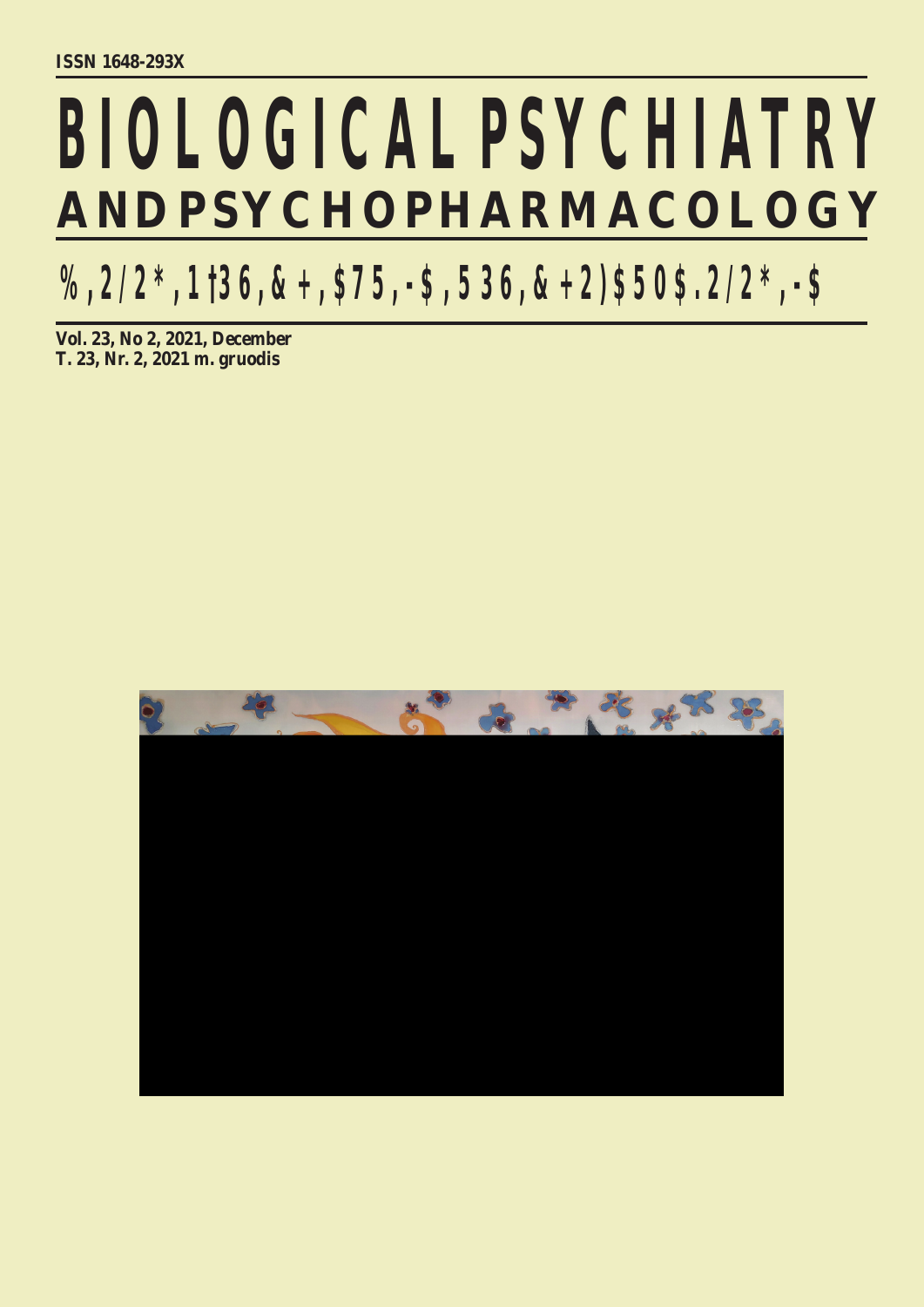### **BIOLOGINE PSICHIATRI I R P S I C H O F A R M A K O L O G I J A B I O L O G I C A L P S Y C H I A T R Y** © **A N D P S Y C H O P H A R M A C O L O G Y**

| <b>EDITOR-IN-CHIEF</b>                   | <b>VYRIAUSIASIS REDAKTORIUS</b>      |  |  |  |  |
|------------------------------------------|--------------------------------------|--|--|--|--|
| Adomas BUNEVIČIUS, Kaunas, Lithuania     | Adomas BUNEVIČIUS, Kaunas, Lietuva   |  |  |  |  |
| <b>FIELD EDITORS</b>                     | <b>SRITIES REDAKTORIAI</b>           |  |  |  |  |
| <b>Clinical Psychiatry</b>               | Klinikinės psichiatrijos             |  |  |  |  |
| Leo SHER, New York, USA                  | Leo SHER, New York, JAV              |  |  |  |  |
| General hospital psychiatry              | Somatopsichiatrijos                  |  |  |  |  |
| Vesta STEIBLIENĖ, Kaunas, Lithuania      | Vesta STEIBLIENĖ, Kaunas, Lietuva    |  |  |  |  |
| Psychopharmacology                       | Psichofarmakologijos                 |  |  |  |  |
| Jaanus HARRO, Tartu, Estonia             | Jaanus HARRO, Tartu, Estija          |  |  |  |  |
| <b>Addictions Psychiatry</b>             | Priklausomybių psichiatrijos         |  |  |  |  |
| Emilis SUBATA, Vilnius, Lithuania        | Emilis SUBATA, Vilnius, Lietuva      |  |  |  |  |
| <b>REGIONAL EDITORS</b>                  | REGIONINIAI REDAKTORIAI              |  |  |  |  |
| For Latvia                               | Latvijai                             |  |  |  |  |
| Elmars RANCANS, Riga, Latvia             | Elmars RANCANS, Ryga, Latvija        |  |  |  |  |
| For Lithuania                            | Lietuvai                             |  |  |  |  |
| Arūnas GERMANAVIČIUS, Vilnius, Lithuania | Arūnas GERMANAVIČIUS, Vilnius, Liet  |  |  |  |  |
| <b>For Poland</b>                        | Lenkijai                             |  |  |  |  |
| Wieslaw J. CUBALA, Gdansk, Poland        | Wieslaw J. CUBALA, Gdanskas, Lenkija |  |  |  |  |

**ASSISTANTS EDITORS**

Aurelija PODLIPSKYTĖ, Palanga, Lithuania Inesa BUNEVIČIENĖ, Kaunas, Lithuania Vilma LIAUGAUDAITĖ, Palanga, Lithuania

#### **EDITORIAL BOARD**

Palmira RUDALEVIČIENĖ, Vilnius, Lithuania Palmira RUDALEVIČIENĖ, Vilnius, Lietuva Virginija ADOMAITIENĖ, Kaunas, Lithuania Lembit ALLIKMETS, Tartu, Estonia Julija BROŽAITIENĖ, Palanga, Lithuania Julius BURKAUSKAS, Palanga, Lithuania Gintautas DAUBARAS, Vilnius, Lithuania Vytenis P. DELTUVA, Kaunas, Lithuania Antanas GOŠTAUTAS, Kaunas, Lithuania Alicja JUSKIENĖ, Palanga, Lithuania Vanda LIESIENĖ, Kaunas, Lithuania Julius NEVERAUSKAS, Kaunas, Lithuania Artūras PETRONIS, Toronto, Canada Sigita PLIOPLYS, Chicago, Illinois, USA Arthur J. PRANGE, Chapel Hill, North Carolina, USA Daiva RASTENYTĖ, Kaunas, Lithuania

Kastytis ŠMIGELSKAS, Kaunas, Lithuania Arimantas TAMAŠAUSKAS, Kaunas, Lithuania

Giedrius VARONECKAS, Palanga, Lietuva Giedrius VARONECKAS, Palanga, Lithuania

**LAYOUT** Aurelija PODLIPSKYTĖ

Oficialus Lietuvos biologinės psichiatrijos draugijos (LBPD) leidinys Remiamas Lietuvos sveikatos mokslų universiteto Neuromokslų instituto ir Palangos klinikos

LEIDĖJAI Lietuvos biologinės psichiatrijos draugijos (LBPD) Tvirtovės al. 90A LT-50154 Kaunas. Tel. (8 460) 30011, Lietuvos sveikatos mokslų universiteto Neuromokslų instituto Elgesio medicinos laboratorija Vydūno al. 4 LT–00135 Palanga. Tel. (8460) 30017

VIRŠELYJE – LSMU NI Palangos klinikos Streso skyriaus paciento darbas, atliktas dailės terapijos metu PUSLAPIS INTERNETE http://biological-psychiatry.eu



### **EDITORIAL**.................................................................................34

### **LETTER TO THE EDITOR**

| Emilis SUBATA, Vilnius, Lietuva                         |                                                                      |
|---------------------------------------------------------|----------------------------------------------------------------------|
| REGIONINIAI REDAKTORIAI                                 | Adele Tamosaityte, Julius Burkauskas, Aiste Pranckeviciene           |
| Latvijai                                                | A fatal virus and frightening uncertainty or maybe an opportunity to |
| Elmars RANCANS, Ryga, Latvija                           |                                                                      |
| Lietuvai<br>Arūnas GERMANAVIČIUS, Vilnius, Lietuva      | <b>RESEARCH REPORTS</b>                                              |
| Lenkijai                                                |                                                                      |
| Wieslaw J. CUBALA, Gdanskas, Lenkija                    | Migle Kaminskaite, Darius Jokubonis, Ramunas Jokubka,                |
| <b>ATSAKINGIEJI REDAKTORIAI</b>                         | <b>Adomas Bunevicius</b>                                             |
| Aurelija PODLIPSKYTĖ, Palanga, Lietuva                  | Association of Big Five personality dimensions with harmful          |
| Inesa BUNEVIČIENĖ, Kaunas, Lietuva                      |                                                                      |
| Vilma LIAUGAUDAITĖ, Palanga, Lietuva                    |                                                                      |
|                                                         | <b>REVIEWS</b>                                                       |
| REDAKCINĖ KOLEGIJA                                      |                                                                      |
| Virginija ADOMAITIENĖ, Kaunas, Lietuva                  | Emilija Milasiute, Egle Milasauskiene, Vesta Steibliene              |
| Lembit ALLIKMETS, Tartu, Estija                         | Hypercortisolemia in the manifestation and treatment of mental       |
| Julija BROŽAITIENĖ, Palanga, Lietuva                    |                                                                      |
| Julius BURKAUSKAS, Palanga, Lietuva                     |                                                                      |
| Gintautas DAUBARAS, Vilnius, Lietuva                    |                                                                      |
| Vytenis P. DELTUVA, Kaunas, Lithuania                   | Gediminas Macys, Vesta Steibliene                                    |
| Antanas GOŠTAUTAS, Kaunas, Lietuva                      | Prevalence of problematic use of internet during recent years: a     |
| Alicja JUŠKIENĖ, Palanga, Lietuva                       |                                                                      |
| Vanda LIESIENĖ, Kaunas, Lietuva                         |                                                                      |
| Julius NEVERAUSKAS, Kaunas, Lietuva                     | <b>CASE REPORT</b>                                                   |
| Artūras PETRONIS, Torontas, Kanada                      |                                                                      |
| Sigita PLIOPLYS, Čikaga, Ilinojus, JAV                  | Egle Radaviciute, Vesta Steibliene                                   |
| Arthur J. PRANGE, Čapel Hilas, Šiaurės<br>Karolina, JAV | Patient with acute movement disorder: a case report51                |
| Daiva RASTENYTĖ, Kaunas, Lietuva                        | <b>RECOMMENDATIONS</b>                                               |
| Palmira RUDALEVIČIENĖ, Vilnius, Lietuva                 |                                                                      |
| Kastytis ŠMIGELSKAS, Kaunas, Lietuva                    |                                                                      |
| Arimantas TAMAŠAUSKAS, Kaunas, Lietuva                  | Vilma Liaugaudaitė, Inga Griškova, Aušra Saudargienė,                |
|                                                         | Aistė Pranckevičienė, Rima Naginienė, Julija Gečaitė-Stončienė,      |
| Giedrius VARONECKAS, Palanga, Lietuva                   | Dovilė Šimkutė, Gintarė Čeidaitė, Laurynas Linas Dainauskas,         |
|                                                         | <b>Julius Burkauskas</b>                                             |
|                                                         | Konkursinės prioritetinių mokslinių tyrimų programos "Gerovės        |
| <b>MAKETUOTOJA</b>                                      | visuomenė" projekto "Lietuvos studentų gyvenimo kokybės              |
| Aurelija PODLIPSKYTĖ                                    | rodikliai: probleminio interneto naudojimo ypatumai ir               |
|                                                         | neuropsichologinis profilis" - rekomendacijos56                      |
|                                                         |                                                                      |
| iatrijos draugijos (LRPD) leidinys                      |                                                                      |

### **PhD THESES**

Vilma Liaugaudaite – Associations of suicide rates and affective disorders with lithium levels in drinking water...............................60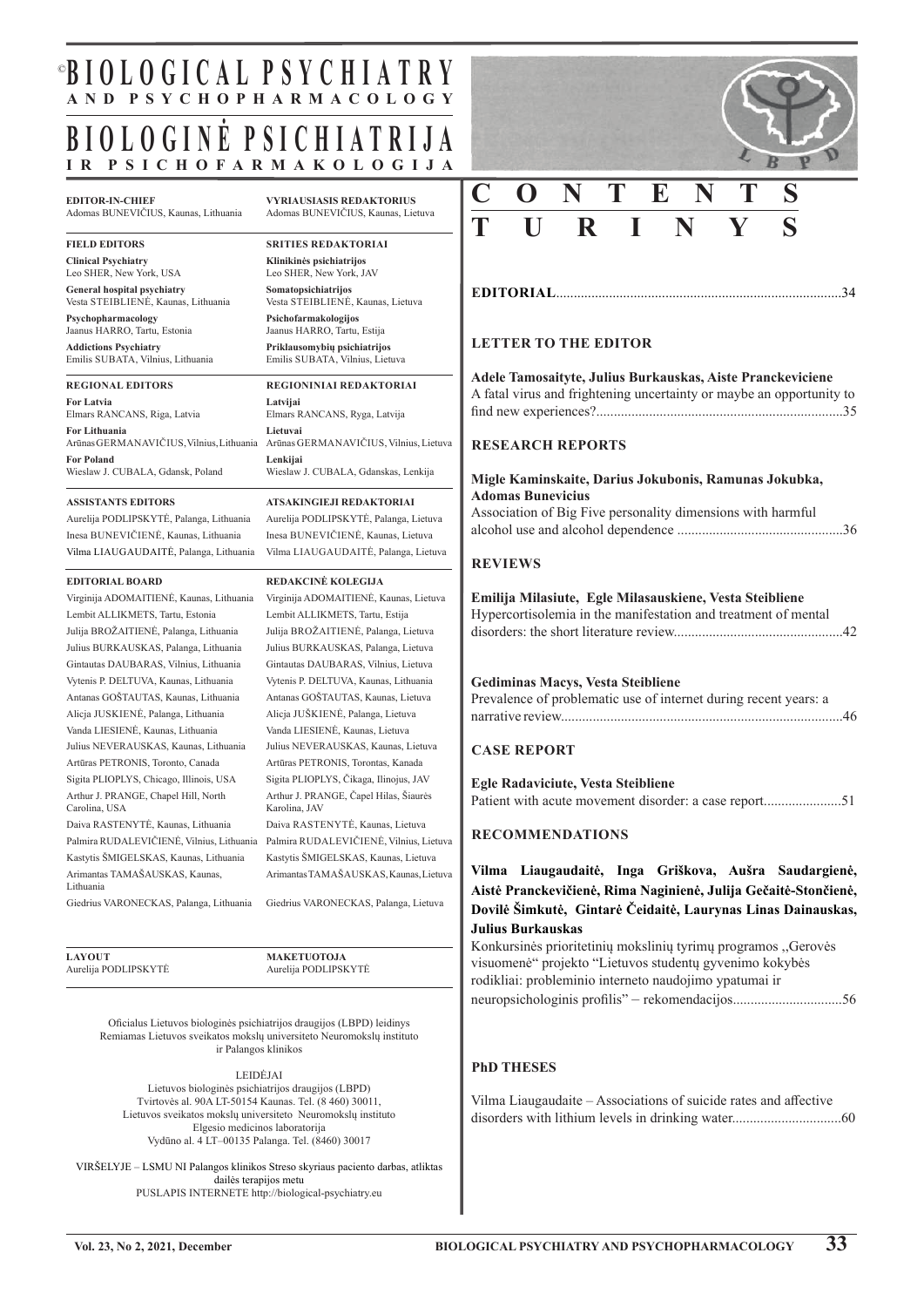Dear friends and colleagues,

I am pleased to present the second 2021 issue of Biological Psychiatry and Psychopharmacology.

Kaminskaite with colleagues explored the associations of Big-Five personality dimensions with harmful alcohol use and dependence in Lithuanian population. Authors identified personality differences between harmful alcohol users and patients vs. those without these disorders. These data provide evidence for personalized management of addiction.

Tamosaityte, Burkauskas and Pranckeviciene raise awareness of cognitive complication in COVID-19 patients that will become a significant social and health problem in the nearest future. Future research efforts should be directed towards identification of cognitive complications risk, their diagnosis and treatment in COVID-19 survivors.

A paper by Milasiute, Miliauskiene and Steibliene provide a concise review on the role of hypercotisolemia for mental complications, underscoring the importance of mental health surveillance in patients with hypercortisolemia causing syndromes, such as the Cushing's disease.

Macys and Steibliene contributed a literature review on the problematic Internet use that can serve as an importance guidance for identification and management of individuals who are at increased risk for internet addiction, and provide a roadmap for future research endeavors in the field.

A case report by Radaviciute and Steibliene underscores the importance of interdisciplinary collaboration for diagnosis and management of complex neuropsychiatric disorders.

A project funded by the Research Council of Lithuania that was led by scientists from the Lithuanian university of Health Sciences, identified important mental health problems among Lithuanian students. Authors identified recommendations how to identify and address problematic internet use related mental health complications. Recommendations have important practical value and can hopefully be utilized to improve student mental health.

Lastly, we would like to congratulate Dr. Liaugaudaite for her excellent PhD theses focused on the association of lithium concentration in drinking water with suicide and mental disease risk. This is an extremely important line of research that can have enormous public health implications.

On behalf of Editorial board, I would like to thank authors and reviewers for their valuable contributions and wish productive 2022.

Sincerely,

Adomas Bunevicius MD, PhD

Columbia university, NY, USA

Lithuanian University of Health Sciences, Kaunas, Lithuania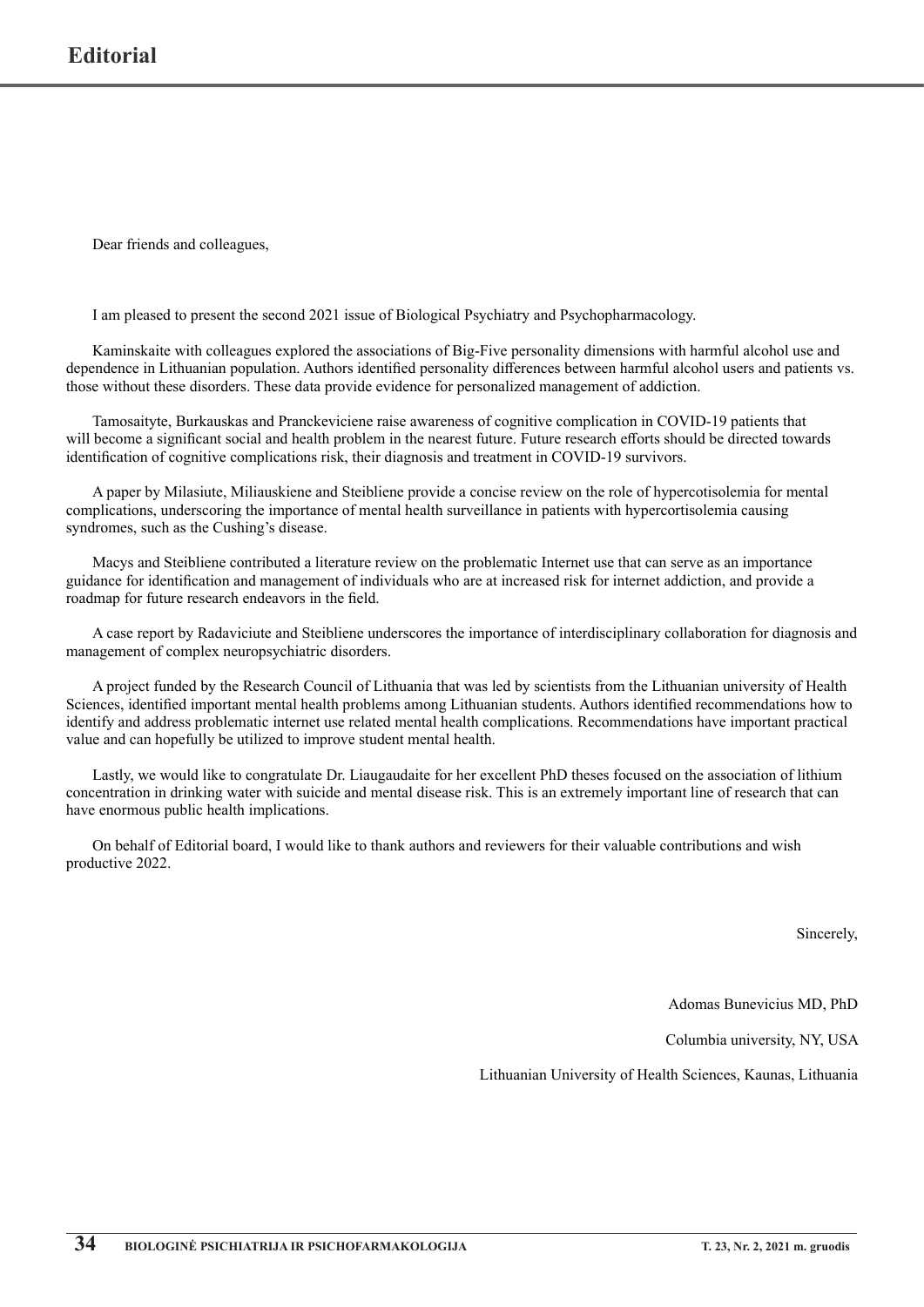# A fatal virus and frightening uncertainty or maybe an opportunity to find new experiences?

**Adele Tamosaityte1,2, Julius Burkauskas1 , Aiste Pranckeviciene1,2**

**1 Laboratory of Behavioral Medicine, Neuroscience Institute, Lithuanian University of Health Sciences, Palanga-Kaunas, Lithuania**

**2 Department of Health Psychology, Lithuanian University of Health Sciences, Kaunas, Lithuania**

The unknown and aggressive virus has spread around the world in a matter of months, unusually hitting humanity that was not ready to face it. It touched even those who hopelessly unbelieved or ignored the fact of the disease and its consequences. The virus was named Coronavirus Disease, otherwise known as COVID-19. It is an infectious disease caused by severe acute respiratory syndrome coronavirus 2 (SARS-CoV-2) [1]. This unexpected life-threatening event has had a profound impact on people's lives on a global scale, changing economic, social and psychological habits.

Due to the spread of the airborne virus, the support of communication in people's daily lives has been limited to the maximum. This unexpectedly imposed physical isolation has disrupted the daily order and habits of all mankind. In such chaos people may experience and have experienced a shock that has made them feel insecure and anxious as people have undergone outbreaks of infectious disease whose causes, progression and results are still not well known. Study by Brook et al. (2020) [2] has shown that people in quarantine may experience symptoms of mood instability, depression and anxiety, irritability, insomnia, and posttraumatic stress disorder. After all during the acute period of the disease, symptoms such as shortness of breath, fever, headache, even heart problems may occur. These are symptoms that can make people feel more anxious or stressed.

These days we are facing an unprecedented global situation with many unique factors. People`s emotional well-being is effected in various aspects as well as physical and psychological state too. Moreover, their socio-economic problems are disturbed in a lot of ways to boost. Unfortunately, there are not so many researched articles yet about people with cognitive impairment and how COVID-19 could have affected lives. Hampshire et al. (2020) study [3] analysed people with cognitive deficits, having been ill with COVID-19 and their experiences. It is a cross sectional study that analysed 84285 participants, who completed a questionnaire regarding suspected and biologically confirmed COVID-19 infection. The main outcome reveals a long term changes of health past acute symptoms, termed , long COVID'. The worse performance of suspected or confirmed COVID-19 individuals is noticeable in cognitive tests in multiple domains than would be expected given their detailed age and demographic profiles. Cognitive functions impairment is associated with individual functioning. Hampshire et al. (2020) study depicts that people with lower rates of cognitive ability are at a higher risk of catching the virus. Meaning that cognitive functioning impairment is associated with quality of life and mortality. Although, exact mechanism of COVID-19 and cognitive functioning impairment is not known. That is why specific cognitive testing evaluating attention, memory, planning and other executive functions over a longer period should be recommended for individuals with confirmed COVID-19.

### **Funding**

This work was funded by the European Social Fund under the No 09.3.3-LMT-K-712-19-0127 "Development of Competences of Scientists, other Researchers and Students through Practical Research Activities" measure.

### **Conflict of Interests**

Dr. Julius Burkauskas has served as a consultant at Cogstate, Ltd. Remaining authors declare no conflict of interest.

#### **References**

- 1. World Health Organization (2021). What is COVID-19. Accessed through internet (2022-01-20): https://www.who.int/news-room/questions-and-answers/item/coronavirus-disease-covid-19;
- 2. Brooks SK, Webster RK, Smith LE, Woodland L, Wessely S, Greenberg N, Rubin GJ. The psychological impact of quarantine and how to reduce it: rapid review of the evidence. The lancet 2020, 395(10227): 912–920.
- Hampshire A, Trender W, Chamberlain S, Jolly A, Grant JE, Patrick F, et al. Cognitive deficits in people who have recovered from COVID-19 relative to controls: An N= 84,285 online study. MedRxiv 2020.

**Corresponding author:** Julius Burkauskas, Laboratory of Behavioral Medicine, Neuroscience Institute, Lithuanian University of Health Sciences, Vyduno al. 4, LT-00135 Palanga, Lithuania. E-mail: julius.burkauskas@lsmuni.lt.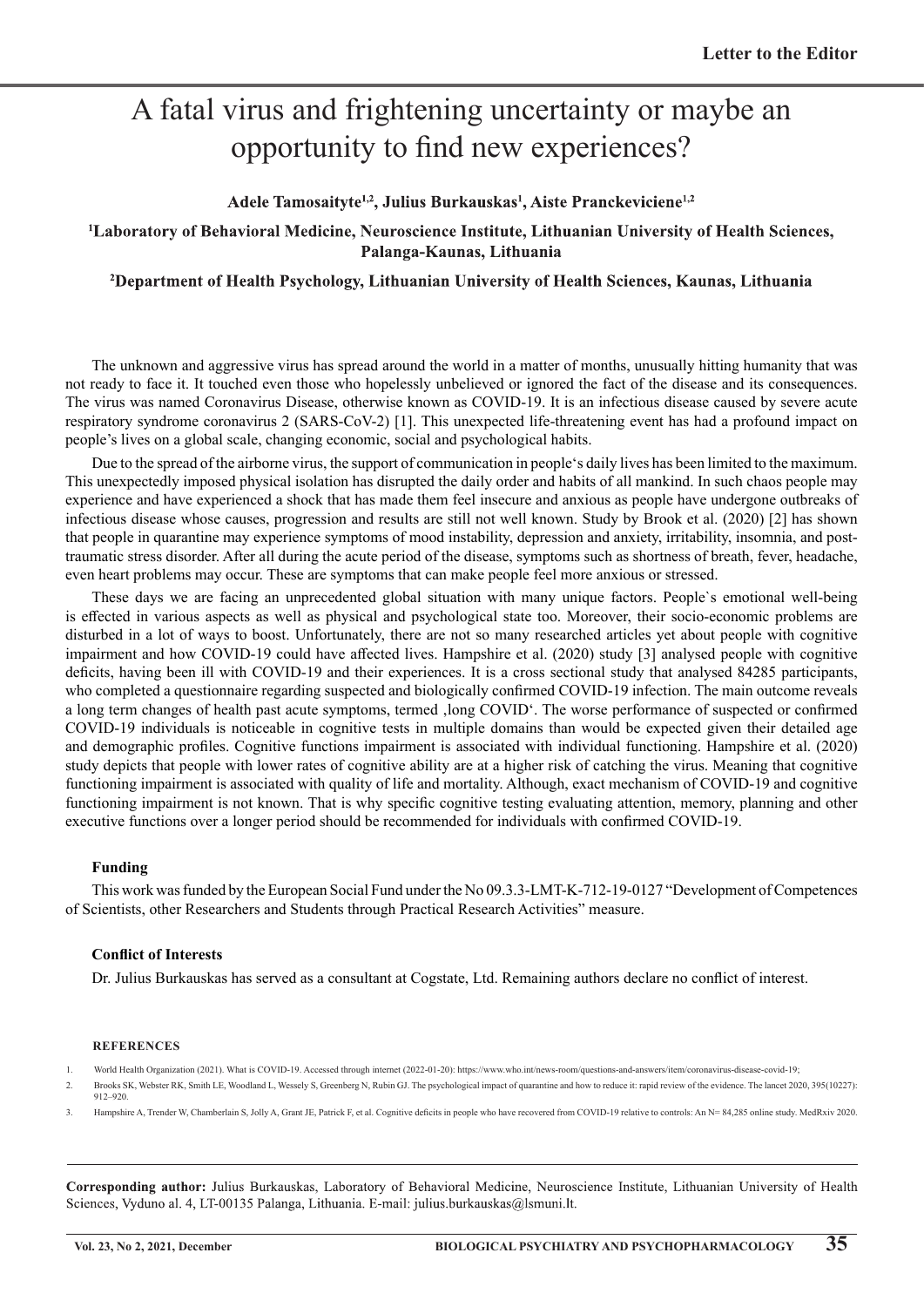# **Didžiojo penketo asmenybės savybių ryšys su rizikingu alkoholio vartojimu ir priklausomybės nuo alkoholio sindromu**

### Association of Big Five personality dimensions with harmful alcohol use and alcohol dependence

**Migle Kaminskaite1 , Darius Jokubonis1,2, Ramunas Jokubka1 , Adomas Bunevicius1**

**1 Lietuvos sveikatos mokslų universitetas, Neuromokslų institutas, Elgesio medicinos laboratorija, Kaunas, Lietuva**

**2 Respublikinis priklausomybės ligų centras, Kaunas, Lietuva** 

### **Summary**

**Introduction.** The influence of personality on the risk of alcohol use and addiction is well known. Several personality traits have been established to be linked with higher risk of addictive substance use, and addiction. However, there is a lack of such studies in Lithuania despite that the rates of alcohol use in Lithuania are the highest among the European Union countries.

**Aim.** To evaluate the associations of personality traits with harmful alcohol use and dependence in Lithuanian population and to compare the associations in groups stratified on gender.

**Methods.** Study sample included 728 people: 634 healthy volunteers, and 94 patients diagnosed with alcohol dependence. Harmful use of alcohol was evaluated by Alcohol Use Disorder Identification Test (AUDIT). The Ten Item Personality Measure scale was used to measure the Big-Five personality domains: Extroversion, Agreeableness, Conscientiousness, Emotional Stability and Openness to Experiences. Participants were divided into three groups according to the pattern of alcohol use: control group (no alcohol dependence, AUDIT score < 8 points); harmful alcohol use group (AUDIT score  $\geq$ 8 points, no diagnosis of alcohol dependence); and alcohol dependence group F10.2, F10.3 diagnosis by the International Classification of Diseases -10)).

**Results.** The group of harmful alcohol users scored lower on Agreeableness and Conscientiousness than control group. Patients with alcohol dependence scored lower on the Conscientiousness, Emotional Stability and Openness to Experiences than control group. Alcohol dependent males, but not females, scored lower on the Openness to Experience, and females, but not males, scored higher on the Agreeableness. There were no differences between groups of male harmful alcohol users and control. Female harmful users of alcohol scored higher on the Extroversion and lower on Conscientiousness and Agreeableness than control group.

**Conclusions.** Both males and females who had alcohol dependence differed by their personality from control group. However, only females, but not males, who were harmful alcohol users differed from control by their personality. The TIPI scale could be useful for selecting the targeted prevention groups and for invidualised interventions. The results suggest a possible need for divergent interventions for alcohol use in males and in females.

### **SANTRAUKA**

**Įvadas.** Asmenybės reikšmė alkoholio vartojimui ir vartojimo sutrikimų rizikai yra gerai žinoma: nemažai asmenybės bruožų yra sieti su didesne priklausomybę sukeliančių medžiagų vartojimo ir vartojimo sutrikimų rizika. Tačiau, Lietuvoje, nepaisant to, kad čia alkoholio vartojimo rodikliai yra vieni didžiausių Europos Sąjungoje, vis dar trūksta tyrimų, apimančių alkoholio vartojimą ir sutrikimus lemiančių priežastis.

**Tikslas.** nustatyti ryšius tarp asmenybės bruožų ir rizikingo alkoholio vartojimo bei priklausomybės Lietuvoje ir palyginti šių ryšių reikšmę grupėse, išskirtose pagal lytį.

**Metodai.** Tyrime dalyvavo 728 tiriamieji: 634 sveiki savanoriai ir 94 pacientai, turintys priklausomybės nuo alkoholio sindromą. Rizikingas alkoholio vartojimas vertintas Sutrikimų, atsiradusių dėl alkoholio vartojimo testu (AUDIT). Dešimties klausimų asmenybės inventoriumi (TIPI) vertinta Didžiojo penketo asmenybės savybės: ekstroversija, sutikimas su kitais, sąmoningumas, emocinis stabilumas, atvirumas patirtims. Tiriamieji išskirti į tris grupes, remiantis jų alkholio vartojimo pobūdžiu: kontrolinė grupė (neturintys priklausomybės nuo alkoholio diagnozės, AUDIT balų suma <8), rizikingai vartojantys alkoholį (neturintys priklausomybės nuo alkoholio diagnozės, AUDIT balų suma ≥8) ir asmenys, turintys priklausomybės nuo alkoholio sindromą (diagnozės F10.2, F10.3, remiantis Tarptautinės statistinės ligų ir susijusių sveikatos problemų klasifikacijos, dešimtuoju leidimu (TLK-10)).

**Rezultatai.** Rizikingai alkoholį vartojantys asmenys surinko žemesnius balus vertinant sutikimą su kitais ir sąmoningumą nei kontrolinė grupė. Pacientai, turintys priklausomybę nuo alkoholio surinko žemesnius balus vertinant sąmoningumą, emocinį stabilumą, atvirumą patirtims nei kontrolinė grupė. Nuo alkoholio priklausomi vyrai, bet ne moterys, surinko žemesnius balus vertinant atvirumą patirtims, o moterys, bet ne vyrai – aukštesnius balus vertinant sutikimą su kitais. Skirtumų tarp rizikingai alkoholį vartojančių vyrų ir kontrolinės grupės vertinant TIPI skale nerasta. Rizikingai alkoholį vartojančios moterys surinko aukštesnius balus vertinant ekstroversiją ir žemesnius vertinant sąmoningumą ir sutikimą su kitais, nei kontrolinė grupė.

**Išvados.** Priklausomi nuo alkoholio asmenys, tiek vyrai, tiek moterys, skyrėsi asmenybės savybėmis nuo kontrolinės grupės. Tarp rizikingai alkoholį vartojančių asmenų nuo kontrolinės grupės pagal asmenybės savybes nuo kontrolinės grupės skyrėsi tik moterys, bet ne vyrai. TIPI skalė galėtų būti naudinga atrenkant tikslines prevencijos grupes, ar individualizuotos intervencijos priemones, be to, vyrams ir moterims gali reikėti skirtingų intervencijos ar prevencijos priemonių.

**Corresponding author:** Migle Kaminskaite, Laboratory of Behavioral Medicine, Neuroscience Institute, Lithuanian University of Health Sciences, Eivenių g. 4, Kaunas LT-50161, Lithuania. E-mail: migle.kaminskaite@lsmuni.lt.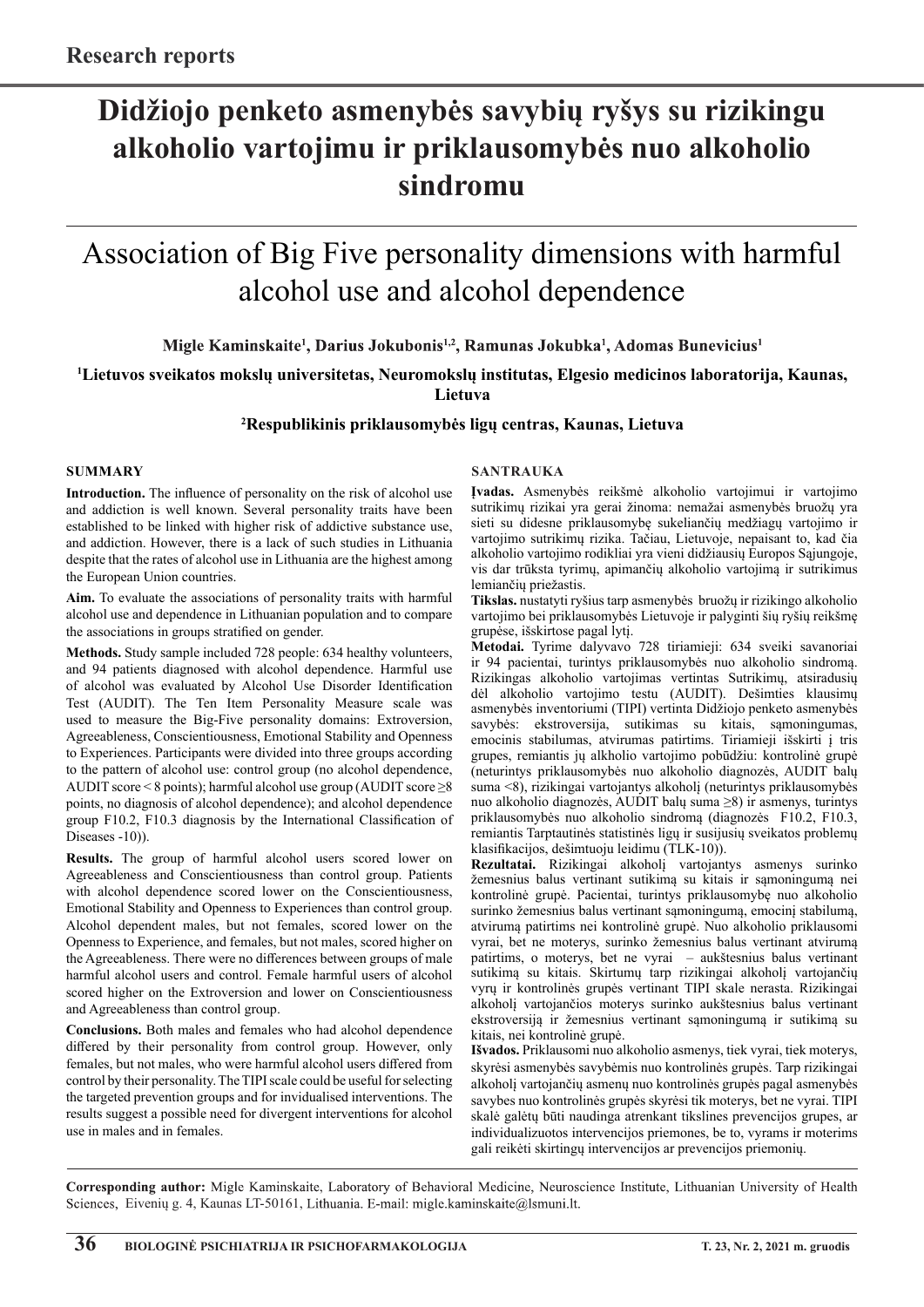### **Įvadas**

Priklausomybė – tai grupė elgesio, psichologinių ir kognityvinių fenomenų, pasireiškiančių stipriu potraukiu vartoti priklausomybę sukeliančią medžiagą [1]. Vystantis priklausomybės sindromui vartojimas siekiant apsvaigti palaipsniui tampa nebekontroliuojamu [1, 2], kinta motyvacijos šaltinis, t.y. vartojama siekiant išvengti abstinencijos [3] vartojimas tampa vyraujančiu gyvenime siekiu [1–3]. Priklausomybė, kaip sindromas, vystosi palaipsniui [3], o riba tarp rizikingo ar žalingo priklausomybę sukeliančios medžiagos vartojimo ir priklausomybės yra sunkiai atskiriama [3, 4]. Tačiau svarbu, jog ir dar nesant klinikinio priklausomybės sindromo, priklausomybę sukeliančių medžiagų vartojimas yra žalingas fizinei ir psichinei sveikatai, o rizikingas ir žalingas vartojimas yra tarpinis etapas iki priklausomybės išsivystymo [4]. Taigi, svarbu identifikuoti bei tirti ne tik priklausomybės sindromo priežastis ir eigą, bet ir kitus alkoholio vartojimo sutrikimus, pvz., žalingą ar rizikingą vartojimą.

Viena iš labiausiai vakarų pasaulyje paplitusių priklausomybę sukeliančių medžiagų yra alkoholis. Europoje asmuo virš 15 m. amžiaus vidutiniškai suvartoja 9,8 l gryno alkoholio per metus [5]. Nors Lietuvoje pastaruoju metu alkoholio suvartojimas ir mažėja: 2019m preliminariais duomenimis vidutiniškai gyventojui virš 15m 2019 m teko 11,1 l gryno alkoholio ekvivalento [6] (plg.: 2016m 15,0 l [7]), tačiau šis rodiklis vis dar išlieka aukštesnis nei Europos vidurkis.

Visame pasaulyje alkoholio vartojimas ir vartojimo sutrikimai yra labiau paplitę tarp vyrų, o Lietuvoje atotrūkis tarp vyrų ir moterų alkoholio vartojimo ypač ryškus. Pagal Pasaulio sveikatos organizacija (PSO) Lietuvoje alkoholį vartojantiems (atmetus asmenis, kurie metų bėgyje visiškai nevartojo alkoholio) vyrams virš 15 m. teko 27,9 l gryno alkoholio asmeniui, o alkoholį vartojančioms moterims – 9,7 l [5]. Taip pat Lietuvoje panašus atotrūkis ir tarp turinčių alkoholio vartojimo sutrikimus asmenų: jei tarp moterų alkoholio vartojimo sutrikimai paplitę panašiai kaip Europoje: 3,6 proc., (Europos vidurkis 3,5 proc.), tačiau tarp vyrų alkoholio vartojimo sutrikimų dažnis gerokai viršija Europos vidurkį ir siekia 19,9 proc. (Europos vidurkis 8,6 proc.) [5, 8].

Nors Lietuva išsiskiria alkoholio suvartojimo rodikliais, tačiau trūksta tyrimų apie tai sąlygojančias priežastis. Be to nepaisant vykdomų prevencinių programų, alkoholio suvartojimo ir alkoholio vartojimo sutrikimų rodikliai vis dar auga visame pasaulyje [5], o pakankamai efektyvių gydymo priemonių kol kas nėra. Taigi, tyrimai, kuriais patikslinamos alkoholio vartojimo sutrikimų priežastys padėtų kuriant ir taikant tikslesnes ir efektyvesnes prevencijos bei intervencijos priemones [9, 10] ir tikslesnius, individualizuotus gydymo metodus [11, 12].

Vienas iš rizikos veiksnių, siejamas su didesne alkoholio vartojimo sutrikimų rizika, yra asmenybė: tam tikras asmenybės savybes turintys asmenys yra labiau linkę vartoti priklausomybę sukeliančias medžiagas, jiems dažniau išsivysto priklausomybę sukeliančių medžiagų vartojimo sutrikimai [13– 15]. Asmenybės savybės, kurias lemia tiek biologiniai faktoriai, tiek aplinka [16], lemdamos asmens reakcijas į aplinką, lūkesčius, vyraujančius susidorojimo su problemomis būdus,

gali paskatinti pažeidžiamumą įvairioms priklausomybėms [17]. Ilgalaikis vartojimas pats iš savęs keičia asmens reakcijas, vartojimas tampa vienu iš susidorojimo su problemomis ar emocinėmis būsenomis būdų, sustiprina presdisponavusių faktorių veikimą, be to vyksta ir neurobiologiniai pokyčiai, dėl kurių tampa dar sunkiau sukontroliuoti vartojimą, taigi, užsiveda "užburtas ratas" [3, 17].

Su alkoholio vartojimu ir vartojimo sutrikimais dažnai siejama labiau išreikšti ekstraversija ir neurotiškumas, žemesni sutariamumas su kitais ir sąmoningumas [15]. Skirtingos asmenybės savybės, lėmusios pažeidžiamumą, siejamos tiek su skirtingais biologiniais mechanizmais [11, 13], tiek su motyvacijos šaltiniais ir priežastimis, lemiančiais rizikingą vartojimą ir priklausomybę [11, 13,14,18]. Pagal asmens psichologines savybes ir vartojimo motyvacijos šaltinį parinktas gydymas [9,19] ir prevencijos [9] priemonės duoda sėkmingesnių rezultatų. Be to, pagal asmenybės bruožus galima prognozuoti ir alkoholio vartojimo pasekmes, rizikingo, žalingo alkoholio vartojimo riziką, gydymo efektyvumą ir vartojimo išeitis [15,20].

Šiuo tyrimu buvo siekta nustatyti asmenybės savybes, paplitusias tarp asmenų, rizikingai vartojančių alkoholį ar priklausomų nuo alkoholio, bei ryšių tarp asmenybės ir alkoholio vartojimo sutrikimų skirtumus tarp lyčių.

### **Metodai**

Tyrimas atliktas remiantis bioetikos leidimu (BE-2- 25), išduotu Kauno regioninio biomedicininių tyrimų etikos komiteto. Visiems tyrime dalyvaujantiems asmenims buvo suteiktas iš raidžių ir skaičių sudarytas kodas, neturintis nieko bendro su tiriamojo tapatybe. Duomenys buvo renkami ir saugomi žymint tik tiriamajam suteiktu kodu, siekiant apsaugoti tiriamųjų konfidencialumą.

Vykdant tyrimą apklausta 731 tiriamųjų, iš jų 312 vyrų, 419 moterų. Kadangi 3 tiriamieji nepilnai užpildė skales, jų duomenys nebuvo įtraukti į analizę. Tyrime dalyvavo: savanoriai, į tyrimą kviesti per skelbimus socialinėse medijose ir sniego gniūžtės principu ir asmenys gydomi Respublikiniame priklausomybės ligų centre, Kauno filiale.

Į tyrimą įtraukti asmenys išreiškę norą dalyvauti tyrime ir pasirašę informuoto sutikimo formą, laisvai suprantantys lietuvių kalbą, galintys suprasti tyrimo tikslą, procedūras; taikytas amžiaus kriterijus: 20–65 metai. Atmesti asmenys, turintys sunkias psichikos ligas ar protinę negalią, dėl kurių tiriamasis negalėtų įvertinti savo veiksmų, tyrimo tikslų ir procedūrų; nėščios moterys. Priklausomybė nuo kelių medžiagų vienu metu nebuvo laikoma atmetimo kriterijumi, į tyrimą buvo įtraukti ir asmenys, besigydantys dėl kelių priklausomybių, tarp kurių buvo ir alkoholio priklausomybė  $(n = 8)$ .

Tiriamieji skirstyti į tris grupes pagal alkoholio vartojimą ir galimus alkoholio vartojimo sutrikimus, remiantis klinikine diagnoze arba AUDIT testo rezultatu: kontrolinė grupė (AUDIT balų suma <8), rizikingai alkoholį vartojantys asmenys (AUDIT balų suma ≥8, bet nėra priklausomybės nuo alkoholio diagnozės) ir priklausomi nuo alkoholio asmenys (diagnozės pagal TLK-10: F10.2 (Psichikos ir elgesio sutrikimai dėl alkoholio vartojimo, priklausomybės sindromas) ir F10.3 (Psichikos ir elgesio sutrikimai dėl alkoholio vartojimo,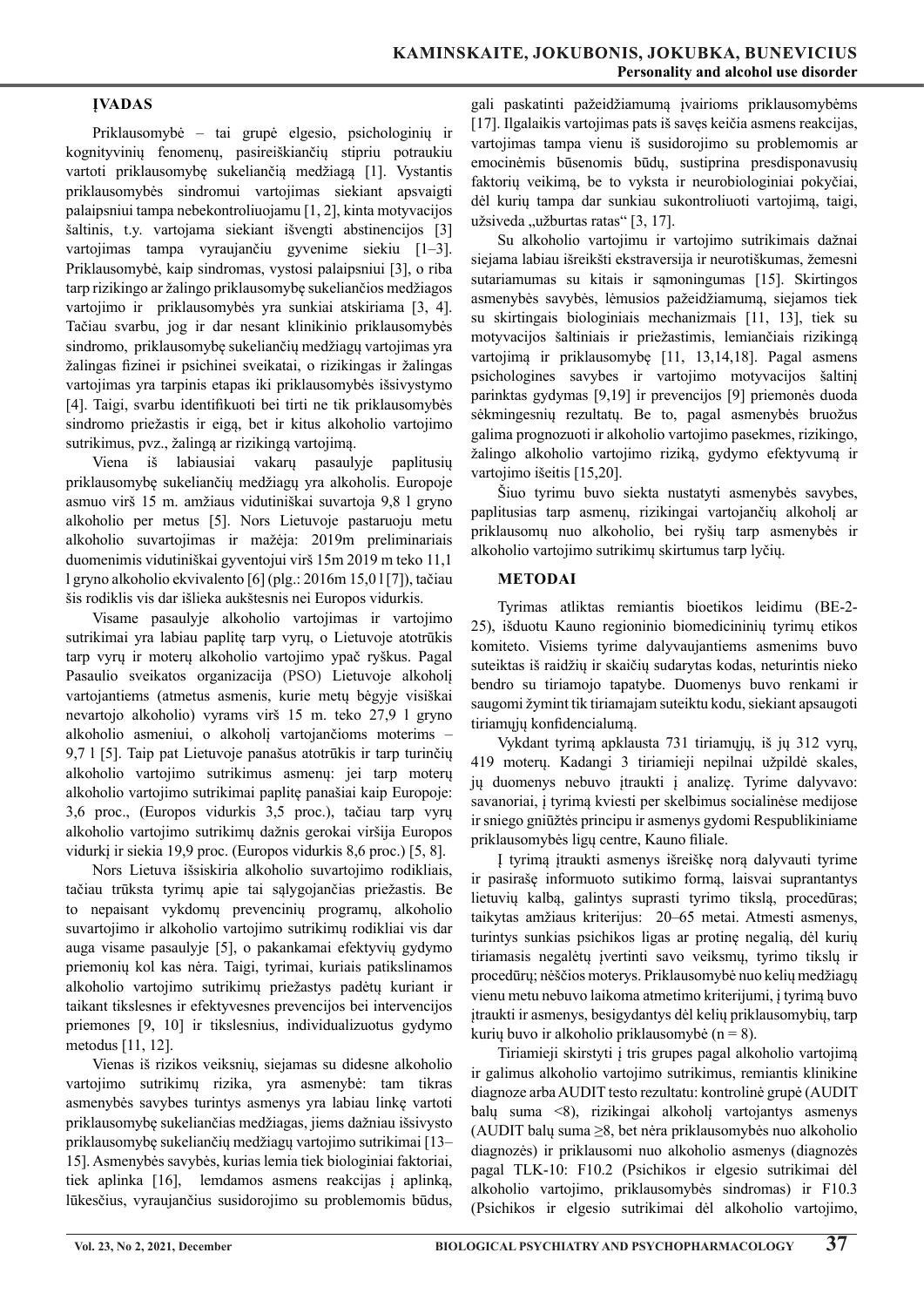### abstinencijos būklė).

### **Instrumentai**

Sutrikimų, atsiradusių dėl alkoholio vartojimo testas

AUDIT skalė yra skirta vertinti požymius, susijusius rizikingu ir žalingu alkoholio vartojimu ir galima priklausomybės sindromo rizika [21]. Skalė sudaryta iš 10 klausimų, apimančių požymius, būdingus alkoholio vartojimo sutrikimams. Vertinama: alkoholio vartojimo dažnis ir kiekis (1–3 klausimai), fiziniai priklausomybės požymiai (4–6 klausimai), alkoholio vartojimo sukeliamos žalos požymiai (7–10 klausimai) [21, 22]. AUDIT testas pasižymi dideliu jautrumu ir specifiškumu identifikuojant alkoholio vartojimo sutrikimu [21]. 8 ir daugiau balų identifikuoja rizikingą alkoholio vartojimą ir galimą alkoholio priklausomybės riziką, mažesnė nei 8 balų suma nurodo, kad tokios rizikos labai tikėtina, kad nėra [21, 22]. Lietuvoje AUDIT skalę išvertė, adaptavo ir metodines skalės taikymo gaires parengė Lietuvos higienos institutas [23], Lietuvoje ši skalė yra anksčiau taikyta moksliniuose tyrimuose [24].

### **Dešimties klausimų asmenybės inventorius**

Viena iš labiausiai paplitusių asmenybės vertimo sistemų remiasi Didžiojo penketo asmenybės savybėmis. Didysis penketas apima ekstroversiją, emocinį stabilumą, sutikimą su kitais, organizuotumą ir atvirumą patirtims [25]. Šios savybės atspindi pakankamai stabilų asmenybės konstruktą, nežymiai besikeičianti su laiku [26].

Dešimties klausimų asmenybės inventorius (angl. Ten Item Personality Inventory, TIPI) remiasi Didžiojo penketo (angl. Big-5) asmenybės dimensijų klasifikacija [27]. Tai ypač trumpas, sudarytas iš 10 teiginių, klausimynas. Skalę pildo pats respondentas, vertindamas balais nuo 1 iki 7, kaip labai jo manymu teiginys jį atitinka (1 – visiškai nesutinku, 7 – visiškai sutinku). Nepaisant savo trumpumo, TIPI pasižymi geru jautrumu ir patikimumu vertinant Didžiojo penketo asmenybės dimensijas [27–29]. Skalės tyrimuose pademonstruoti pakankamai aukšti kovergencinis ir diskriminantinis validumas, stabilumas, išorinis validumas [27–29]. Ši skalė yra anksčiau adaptuota Lietuvos kultūrai, naudota Lietuvoje moksliniuose tyrimuose ir pademonstravusi gerus validumo rodiklius [30, 31].

### **Statistinė analizė**

Duomenų statistinė analizė atlikta SPSS statistinės analizės paketu (IBM SPSS Statistics 20, Chicago, IL). Sociodemografiniai skirtumai tarp grupių, išskirtų pagal alkoholio vartojimo sutrikimus vertinti naudojant Pearson'o χ2 . Siekiant nustatyti asmenybės savybių ryšį su rizikingu alkoholio vartojimu ir priklausomybės rizika, lygintos naudotų skalių sumos tarp grupių. Taikyti neparametriniai kriterijai (Kruskalo-Voleso (angl. *Kruskal-Wallis one-way analysis of variance*) ranginė analizė), nes AUDIT testo ir TIPI skalės balų skirstiniai nebuvo normalieji.

### **Rezultatai**

Tyrime dalyvavo 731 tiriamasis, 3 tiriamieji nepilnai užpildė TIPI skalę ir jų duomenys nebuvo įtraukti į analizę. Tarp įtrauktų tiriamųjų 94 asmenys buvo pacientai, besigydantys Respublikiniame priklausomybės ligų centre, Kauno filiale ir turintys alkoholio priklausomybės sindromą ir 634 savanoriai. Iš tyrime dalyvavusių savanorių pagal AUDIT testo balus 441 pateko į kontrolinę, o 193 – į rizikingai alkoholį vartojančių grupę. Sociodemografiniai tiriamųjų duomenys ir skirtumai tarp grupių, išskirtų pagal alkoholio vartojimo sutrikimus, pateikti lentelėje 1. Vyrų ir moterų, dalyvavusių tyrime, skaičius ženkliai nesiskyrė: vyrai sudarė 42,3 proc., o moterys – 57,7 proc. respondentų. Tarp rizikingai alkoholį vartojančių ir turinčių priklausomybę asmenų buvo daugiau vyrų, vienišų asmenų ir asmenų turinčių vidurinį arba žemesnį nei vidurinis išsilavinimą nei kontrolinėje grupėje.

TIPI skale matuotų Didžiojo penketo asmenybės savybių įverčiai (vidurkiai, medianos ir interkvartiliniai rangai) ir įverčių skirtumai tarp lyčių yra pateikti 2 lentelėje. Moterys buvo linkusios surinkti aukštesnius balus nei vyrai vertinant ektroversiją, sutariamumą su kitais, sąmoningumą, atvirumą patirtims ir žemesnius balus nei vyrai vertinant emocinį stabilumą.

### **Didžiojo penketo asmenybės savybių ryšys su alkoholio vartojimo sutrikimais**

TIPI balų sumos ir jų skirtumai tarp grupių išskirtų pagal alkoholio vartojimą yra pateikiami 3 lentelėje. Lyginant Didžiojo penketo asmenybės savybes tarp grupių, išskirtų pagal alkoholio

| <i>l lentelė.</i> Sociodemografiniai tiriamųjų duomenys bei jų skirtumai tarp grupių, išskirtų pagal alkoholio vartojimo sutrikimus |  |  |  |
|-------------------------------------------------------------------------------------------------------------------------------------|--|--|--|
|-------------------------------------------------------------------------------------------------------------------------------------|--|--|--|

|                                  | Visi tiriamieji | Kontrolinė<br>grupė | Rizikingai vartojantys<br>alkoholi asmenys | Pacientai su alkoholio<br>priklausomybės sindromu | Statistika (df) | p       |
|----------------------------------|-----------------|---------------------|--------------------------------------------|---------------------------------------------------|-----------------|---------|
| Tiriamųjų skaičius, n (proc.)    | 728             | 441(60,6)           | 193(26,5)                                  | 94 (12,9)                                         |                 |         |
| Lytis                            |                 |                     |                                            |                                                   |                 |         |
| Vyrai, n(proc.)                  | 308(42,3)       | 116(26,3)           | 121(62,7)                                  | 71 (75.5)                                         | $121,65$ (df=2) | < 0.001 |
| Moterys, n (proc.)               | 420(57,7)       | 325(73,7)           | 72(37,3)                                   | 23(24,5)                                          |                 |         |
| Amžius, vidurkis (SN)            | 34,81 (11,64)   | 34,15(11,57)        | 32,51(10,71)                               | 42,64 (10,73)                                     | $27,59$ (df=2)  | < 0.001 |
| Vienišas/-a, n (proc.)           | 223(30,6)       | 117(26,5)           | 78 (40,4)                                  | 28(29,7)                                          | $17,62$ (df=2)  | 0,001   |
| Santykiuose, n (proc.)           | 490(67,3)       | 316(71,7)           | 112(58,0)                                  | 62(66,0)                                          |                 |         |
| Kita/nenurodė, (proc.)           | 15(2,1)         | 8 (1,8)             | 3(1,6)                                     | 4(4,3)                                            |                 |         |
| Išsilavinimas                    |                 |                     |                                            |                                                   |                 |         |
| Vidurinis ar žemesnis, n (proc.) | 336(46,2)       | 158 (35,8)          | 107(55,4)                                  | 71 (75,5)                                         | $57,58$ (df=2)  | < 0.001 |
| Aukštasis, n(proc.)              | 388 (53,3)      | 280(63,5)           | 85(44,1)                                   | 23(24,5)                                          |                 |         |
| Kita/nenurodė, n (proc.)         | 4(0,5)          | 3(0,7)              | 1(0,5)                                     | 0(0,0)                                            |                 |         |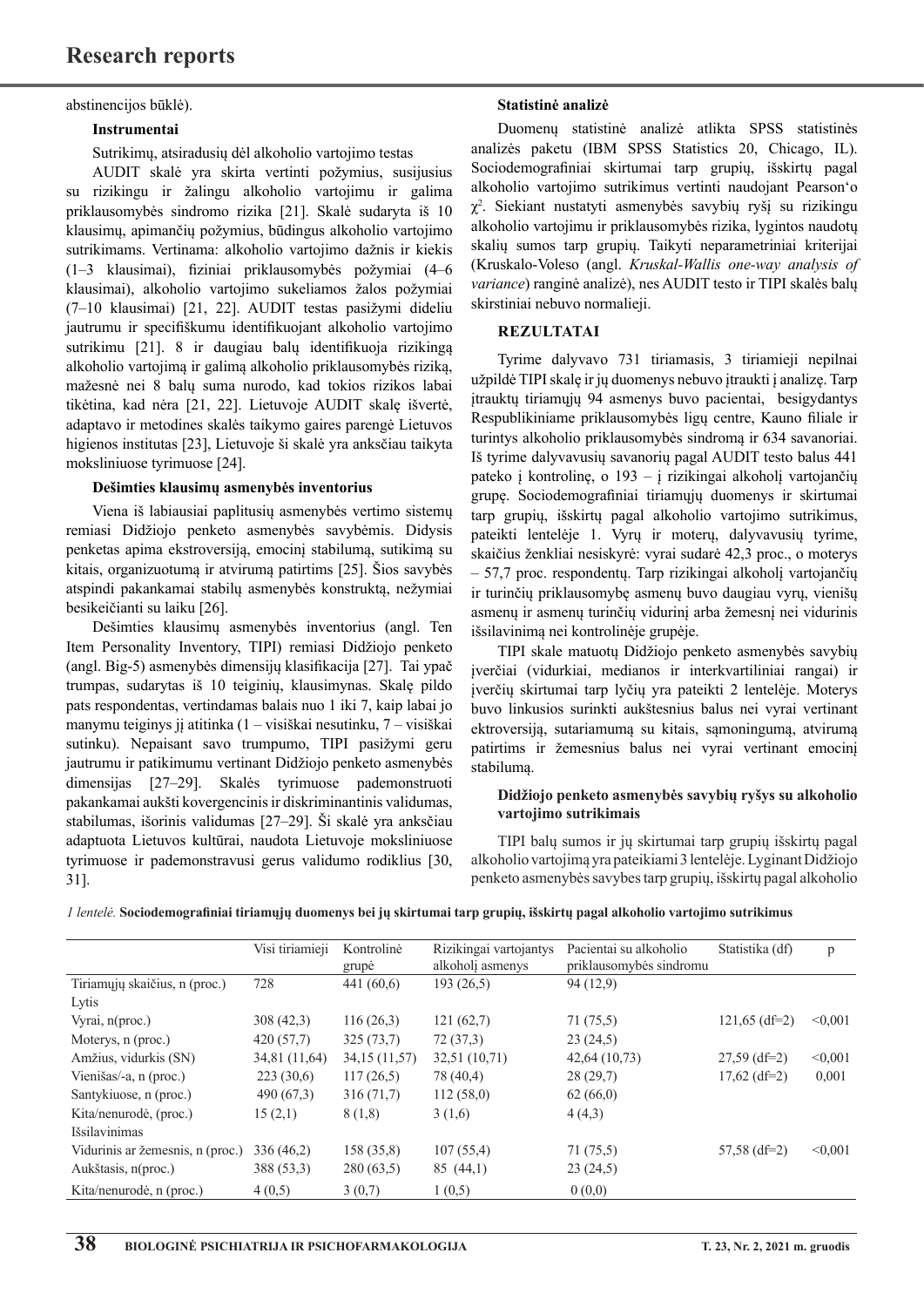*2 lentelė.* **Dešimties klausimų asmenybės skalės ir subskalių vidutiniai įverčiai bei skirtumai tarp lyčių**

| Skalė                  |      | Vidurkis Mediana        | Mano-Vitnio  | p       |
|------------------------|------|-------------------------|--------------|---------|
|                        |      | $[Q1-Q3]$               | U kriterijus |         |
| <b>TIPI</b>            |      |                         |              |         |
| Ekstraversija          |      |                         |              |         |
| Visi tiriamieji        | 4,65 | $4,5$ [3,5-6]           |              | 0,002   |
| Vyrai                  | 4,45 | $4,5$ [3,5–5,5] 73018,0 |              |         |
| Moterys                | 4,80 | $5,0$ [4,0-6,0]         |              |         |
| Sutariamumas su kitais |      |                         |              |         |
| Visi tiriamieji        | 4,83 | $4,5$ [4,0-5,5]         |              |         |
| Vyrai                  | 4,65 | $4,5$ [4,0-5,5]         | 74710,5      | < 0,001 |
| Moterys                | 4,97 | $5,0$ [4,0-6,0]         |              |         |
| Sąmoningumas           |      |                         |              |         |
| Visi tiriamieji        | 5,61 | $6,0$ [5,0–6,5]         |              |         |
| Vyrai                  | 5,35 | $5,5$ [4,5-6,5]         | 78843,5      | < 0.001 |
| Moterys                | 5,81 | $6,0$ [5,0-7,0]         |              |         |
| Emocinis stabilumas    |      |                         |              |         |
| Visi tiriamieji        | 4,49 | 4,5 $[3,5-5,0]$         |              |         |
| Vyrai                  | 4,66 | $4,5$ [4,0-5,5]         | 56182,0      | 0,002   |
| Moterys                | 4,37 | $4,5$ [3,5-5,5]         |              |         |
| Atvirumas patirtims    |      |                         |              |         |
| Visi tiriamieji        | 5,24 | $5,5$ [4,5-6]           |              |         |
| Vyrai                  | 4,80 | $5,0$ [4,0-6]           | 71379,5      | 0,014   |
| Moterys                | 5,35 | $5,5$ [4,5-6,5]         |              |         |

Q1 – 1-as kvartilis; Q3 – 3-ias kvartilis

vartojimo sutrikimus, žemesniu sąmoningumu pasižymėjo tiek rizikingai alkoholį vartojantys, tiek nuo alkoholio priklausomi asmenys. Priklausomi nuo alkoholio asmenys buvo mažiau emociškai stabilūs ir atviri naujovėms nei kontrolinė grupė, o rizikingai vartojantys alkoholį asmenys šiomis savybėmis nuo kontrolinės grupės nesiskyrė. Rizikingai vartojantys alkoholį asmenys surinko mažiau balų matuojant sutariamumą su kitais nei kontrolinė ir nei priklausomų asmenų grupė. Statistiškai patikimų skirtumų, lyginant trijų grupių ekstraversijos balus, nerasta.

TIPI balų sumos ir jų skirtumai vyrams ir moterims tarp grupių išskirtų pagal alkoholio vartojimą yra pateikiami 4 (vyrai) ir 5 (moterys) lentelėse. Išskyrus grupes pagal lytį pastebėta, jog tiek vyrai, tiek moterys, turintys alkoholio priklausomybės sindromą pasižymėjo žemesniu sąmoningumu ir emociniu stabilumu. Tačiau priklausomiems nuo alkoholio vyrams buvo būdingas žemesnis atvirumas patirtims, o moterims – aukštesnis sutariamumas su kitais, lyginant su kontroline grupe. Rizikingai alkoholį vartojantys vyrai pagal TIPI vertintas asmenybės savybes nesiskyrė nuo kontrolinės grupės, o rizikingai alkoholį vartojančios moterys pasižymėjo žemesniu sąmoningumu, sutariamumu su kitais ir aukštesne ektraversija nei kontrolinė grupė.

### **Diskusija**

Šiuo tyrimu siekta nustatyti galimus asmenybės faktorius, susijusius su rizikingu alkoholio vartojimu ir priklausomybe nuo alkoholio Lietuvoje.

Priklausomi nuo alkoholio asmenys pasižymėjo žemesniu sąmoningumu, emociniu stabilumu ir atvirumu patirtims. Mažesni emocinis stabilumas ir sąmoningumas tarp asmenų, turinčių priklausomybę sukeliančių medžiagų vartojimo sutrikimus, irgi yra dažnai sutinkami kituose tyrimuose [15, 18, 32, 33]. Mūsų tyrime žemesni sąmoningumas ir emocinis stabilumas buvo būdingas tiek vyrams, tiek moterims. Mažesnis sąmoningumas gali sąlygoti didesnę priklausomybės nuo alkoholio riziką dėl prastesnių planavimo gebėjimų, prastesnės asmens savikontrolės, o mažesnis emocinis stabilumas – gali lemti alkoholio vartojimą siekiant užslopinti neigiamas emocijas [18, 34].

Iš kitos pusės – ilgalaikis alkoholio vartojimas irgi yra siejamas su asmenybės pokyčiais ir gali pats paskatinti sąmonigumo, emocinio stabilumo mažėjimą ir kt. [33]. Dėl ilgalaikio alkoholio vartojimo sąlygotų neurobiologinių pokyčių silpnėja elgesio kontrolė [35], be to chroniškai vartojamas alkoholis aktyvina pogumburio – hipofizės – antinkščių ašį, kas yra siejama su padidėjusiu jautrumu neigiamam afektui [3]

*3 lentelė.* **Asmenybės savybių ryšys su rizikingu alkoholio vartojimu ir alkoholio priklausomybe**

|                        | Kontrolinė grupė |                   |          | Rizikingai alkoholį vartojantys Pacientai su alkoholio |          | Statistika              |             |
|------------------------|------------------|-------------------|----------|--------------------------------------------------------|----------|-------------------------|-------------|
|                        |                  |                   | asmenys  |                                                        |          | priklausomybės sindromu |             |
|                        | Vidurkis         | Mediana $[Q1-Q3]$ | Vidurkis | Mediana $[Q1-Q3]$                                      | Vidurkis | Mediana $[Q1-Q3]$       | $H, (df=2)$ |
| Ekstraversija          | 4,63             | $4,5$ [3,5–6,0]   | 4,83     | $4,5$ [4,0-6,0]                                        | 4,34     | $4,5$ [3,0-5,5]         | 6,17        |
| Sutariamumas su kitais | 4,89             | $5,0$ [4,0-5,5]   | 4,56     | $4,5$ [4,0-5,5]**                                      | 5,06     | $5,0$ [3,0-5,5]         | 15,97       |
| Samoningumas           | 5,83             | $6,0$ [5,0-7,0]   | 5,49     | $5,5$ [4,75-6,5]**                                     | 4,88     | $5,0$ [4,0-6,5]**       | 36,37       |
| Emocinis stabilumas    | 4,60             | $4,5$ [3,5-5,5]   | 4,49     | $4,5$ [3,5–5,5]                                        | 4,02     | $4,0$ [3,0-5,0]**       | 15,02       |
| Atvirumas patirtims    | 5.29             | $5.5$ [4,0-6,0]   | 5,39     | $5,5$ [4,5-6,5]                                        | 4.73     | $4.5**$ [4,0-6,0]       | 17.40       |

*4 lentelė.* **Vyrų asmenybės savybių ryšys su rizikingu alkoholio vartojimu ir alkoholio priklausomybe**

|                             | Kontrolinė grupė |                   |          |                 | Rizikingai alkoholį vartojantys Pacientai |                         | su                |                   | alkoholio Statistika |
|-----------------------------|------------------|-------------------|----------|-----------------|-------------------------------------------|-------------------------|-------------------|-------------------|----------------------|
|                             |                  |                   | asmenys  |                 |                                           | priklausomybės sindromu |                   |                   |                      |
|                             | Vidurkis         | Mediana $[Q1-Q3]$ | Vidurkis |                 | Mediana $[Q1-Q3]$                         | Vidurkis                |                   | Mediana $[Q1-Q3]$ | $H, (df=2)$          |
| Ekstraversija               | 4.36             | $4,5$ [3,13-5,5]  | 4,64     | $4,5$ [4,0-6,0] |                                           | 4,25                    | $4,5$ [3,0-5,5]   |                   | 3,16                 |
| Sutariamumas su kitais 4,59 |                  | $4,5$ [4,0-5,0]   | 4,56     | $4,5$ [4,0-5,5] |                                           | 4,90                    | $5,0$ [4,0-6,0]   |                   | 4,90                 |
| Samoningumas                | 5,56             | $6,0$ [5,0–6,5]   | 5,45     | $5,5$ [5,0–6,5] |                                           | 4,82                    | $5,0$ [3,5-6,5]** |                   | 11,01                |
| Emocinis stabilumas         | 4,91             | $5,0$ [4,0-5,88]  | 4,69     | $5,0$ [4,0-5,5] |                                           | 4,18                    | $4,0$ [3,5–5,0]** |                   | 14,66                |
| Atvirumas patirtims         | 5,14             | $5,0$ [4,5-6,0]   | 5,33     | $5,5$ [4,5-6,5] |                                           | 4,63                    | $4,5$ [4,0-5,5]** |                   | 11,99                |

\* – p reikšmė <0,05, lyginant su kontroline grupe; \*\* – koreguota p reikšmė <0,05, lyginant su kontroline grupe; Q1 – 1-as kvartilis; Q3 – 3-ias kvartilis; df – laisvės laipsniai (angl. *degrees of freedom*).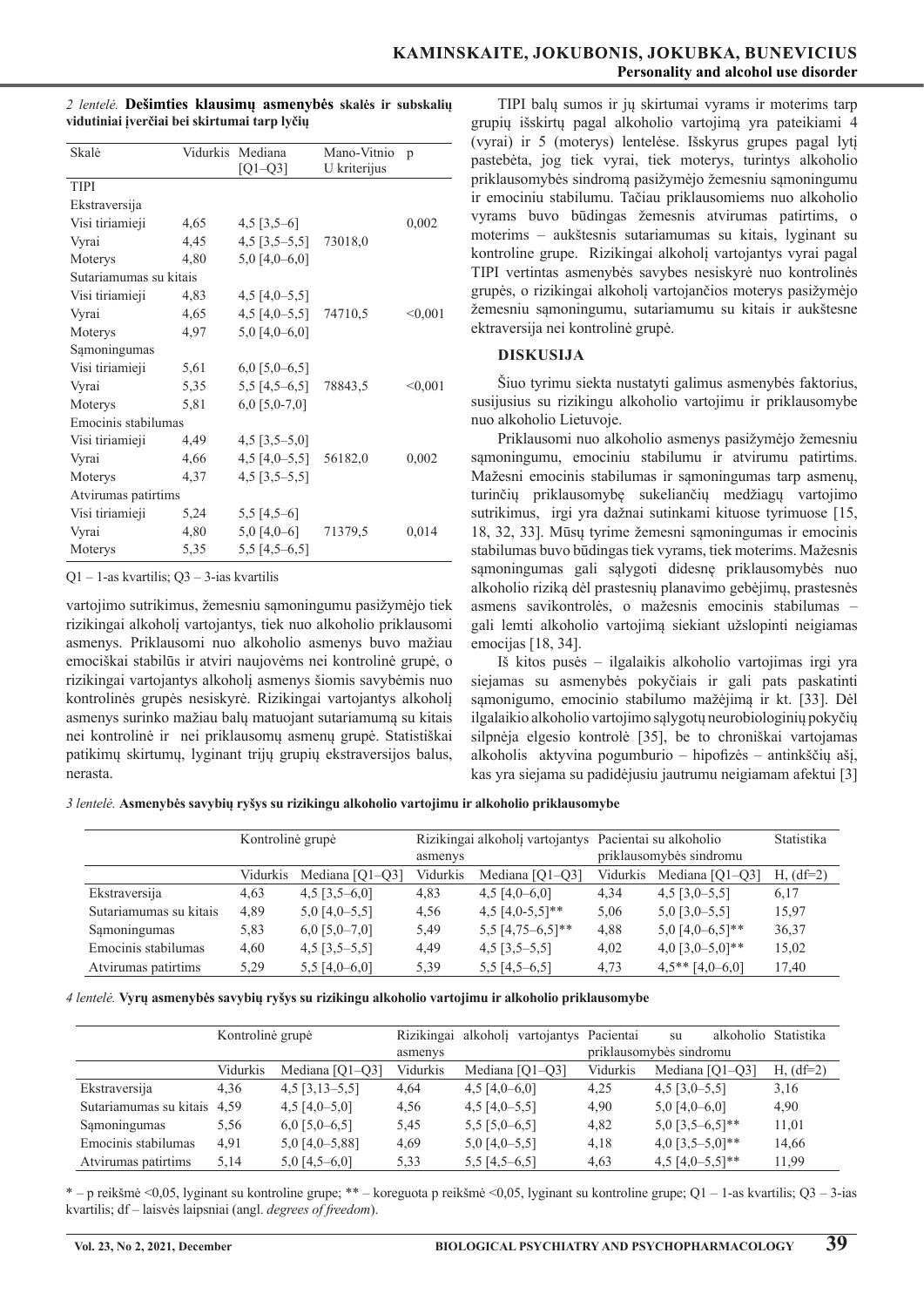*5 lentelė.* **Moterų asmenybės savybių ryšys su rizikingu alkoholio vartojimu ir alkoholio priklausomybe**

|                        | Kontrolinė grupė |                   |          | Rizikingai alkoholi vartojantys Pacientai |                         | su                | alkoholio Statistika |
|------------------------|------------------|-------------------|----------|-------------------------------------------|-------------------------|-------------------|----------------------|
|                        |                  |                   | asmenys  |                                           | priklausomybės sindromu |                   |                      |
|                        | Vidurkis         | Mediana $[Q1-Q3]$ | Vidurkis | Mediana [Q1-Q3]                           | Vidurkis                | Mediana $[O1-O3]$ | $H, (df=2)$          |
| Ekstraversija          | 4.73             | $4,5$ [4,0-6,0]   | 5,15     | $5,5$ [4,5-6,5]**                         | 4,63                    | $4,5$ [4,0-5,5]   | 6,19                 |
| Sutariamumas su kitais | 5,01             | $5,0$ [4,0-6,0]   | 4,60     | $4,5$ [4,0-5,0]**                         | 5,57                    | $5,5$ [4,5-6,5]*  | 14,63                |
| Samoningumas           | 5,93             | $6,5$ [5,0-7,0]   | 5,55     | $6,0$ [4,5-6,5]*                          | 5,04                    | $5,0$ [4,0-6,5]** | 11.29                |
| Emocinis stabilumas    | 4,48             | $4,5$ [3,5–5,5]   | 4,16     | $4,5$ [3,13-5,0]                          | 3,52                    | $3,5$ [3,0–4,0]** | 13,14                |
| Atvirumas patirtims    | 5,34             | $5,5$ [4,5-6,5]   | 5,52     | $5,5$ [5,0-6,5]                           | 5,07                    | $5,0$ [4,0-6,0]   | 3,54                 |

\* – p reikšmė <0,05, lyginant su kontroline grupe; \*\* – koreguota p reikšmė <0,05, lyginant su kontroline grupe; Q1 – 1-as kvartilis; Q3 – 3-ias kvartilis; df – laisvės laipsniai (angl. *degrees of freedom*).

ir vyraujančius neigiamo vartojimo paskatinimo mechanizmus [3, 14].

Asmenybės bruožai, būdingi asmeniui, priklausomam nuo alkoholio, gali turėti ir prognostinę vertę: 6 longitudinius tyrimus apėmusi metanalizė parodė, jog perėjimas į nerizikingą vartojimą buvo susijęs su mažėjančia ekstroversija ir didėjančiai sutikimu su kitais bei sąmoningumu [33]. Skirtingos priežastys, nulėmusios alkoholio vartojimą lemia ir skirtingus motyvus, bei atitinkamai galimą skirtingų intervencijos priemonių poreikį [18]. Be to, su priklausomybės rizika susijusių asmenybės savybių nustatymas galėtų būti naudingas ir parenkant medikamentinį gydymą. Asmenybės savybės, yra susijusios su skirtingomis biologinėmis priežastimis, lėmusiomis didesnę alkoholio vartojimo sutrikimų riziką [13], taigi, atitinkamai gali reikėti ir skirtingo medikamentinių priemonių parinkimo.

Rizikingai alkoholį vartojantys asmenys pasižymėjo žemesniu sąmoningumu ir sutariamumu su kitais. Šie rezultatai irgi sutapo su dažnai kituose tyrimuose sutinkamomis rizikingai alkoholį vartojantiems būdingomis asmenybės savybėmis. Aukštesnis sąmoningumas yra siejamas tiek su apskritai mažesniu alkoholio vartojimu, tiek ir su mažesniu gausiu vartojimu [15]. Mažesnis sutariamumas su kitais tarp vartojančių alkoholį ar turinčių alkoholio vartojimo sutrikimus taip pat dažnai sutinkamas kituose tyrimuose [36, 37]. Asmenys, kurie pasižymi mažesniu sutariamumu su kitais dažnai yra mažiau jautrūs socialinėms normoms, linkę jas laužyti, kas gali paskatinti ir tokių asmenų gausesnį alkoholio vartojimą [36,37]. Dažnai tyrimuose randama, jog alkoholio vartojimas ar jo sutrikimai yra susiję su aukštesne ekstroversija [37]. Ekstrovertiški asmenys dažnai vartoja socializacijos tikslais, be to, tiek ekstovertiški, tiek atviresni naujovėms žmonės dažniau patenka į situacijas ar aplinką, kuriose vartojamas alkoholis [18,37]. Mūsų tyrime šis ryšys neatsikartojo, aukštesnė ekstroversija buvo stebima tik tarp rizikingai alkoholį vartojančių moterų. Įvairiose kultūrose ir populiacijose skiriasi alkoholio vartojimo priežastys bei vidiniai motyvai [18,36], kuriems įtakos turi ir žmogaus asmenybė.

Asmenybės savybių, susijusių su priklausomybę sukeliančių medžiagų vartojimu ir jo sutrikimais įvertinimas gali turėti prognostinę vertę. TIPI rezultatai tarp priklausomų asmenų galėtų padėti prognozuojant galimą ligos gydymo eigą, o TIPI rezultatai tarp rizikingai alkoholį vartojančių asmenų galėtų padėti atrenkant aukštesnėje rizikos grupėje susirgti priklausomybe esančius asmenis. Aukštesnė ektraversija, žemesnis sąmoningumas yra susiję su didesne rizika pereiti nuo saikingo iki gausaus alkoholio vartojimo [15], o perėjimas nuo

vidutinio (saikingo) vartojimo į abstinenciją arba abstinencijos laikymasis buvo susiję su žemesne ekstraversija, aukštesniu sutinkamumu su kitais, žemesniu atvirumu patirtimis [15].

Išskyrus tiriamuosius pagal lytį taip pat paaiškėjo, jog mažesnis atvirumas patirtims buvo stebimas tik tarp vyrų, o nuo alkoholio priklausomos moterys pasižymėjo aukštesniu sutariamumu su kitais.

Ankstesniais tyrimais yra parodyta, kad priežastys, įskaitant ir asmenybę, lėmusios polinkį į priklausomybę sukeliančių medžiagų vartojimo sutrikimus dažnai skiriasi tarp moterų ir vyrų [18, 38], be to vyrai apskritai linkę vartoti alkoholį dažniau, didesniais kiekiais ir dažnai yra labiau linkę į rizikingą vartojimą [7,39]. Šis skirtumas tarp lyčių siejamas tiek su sociokultūriniais ypatumais, kultūriniu požiūriu į vyrų ir moterų alkoholio vartojimą [39–41], tiek su vyrų ir moterų neurobiologinėmis ypatybėmis [11, 39, 42] Šie skirtumai tiek gali apibrėžti skirtingus fenotipus [11, 18], taigi ir skirtingų individualizuotų prevencijos ir gydymo priemonių poreikį [9, 18].

Tiriant skirtumus tarp rizikingai alkoholį vartojančių asmenų ir kontrolinės grupės, išskyrus tiriamuosius pagal lytį išryškėjo dar akivaizdesnis skirtumas: asmenybės ryšiai su rizikingu alkoholio vartojimu buvo tik moterų, bet ne vyrų grupėje. Lietuvoje apskritai yra tiek labai aukšti alkoholio suvartojimo rodikliai, tiek nemažas atotrūkis tarp vyrų ir moterų alkoholio suvartojimo [5]. Atitinkamai būtų galima teigti, jog rizikingas alkoholio vartojimas Lietuvoje vyrų tarpe yra stipriai nulemtas kultūrinių veiksnių, kurie nusveria asmenybinių rizikos faktorių reikšmę.

### **Išvados**

Asmenys, rizikingai vartojantys alkoholį ir priklausomi nuo alkoholio skyrėsi nuo kontrolinės grupės pagal TIPI skale matuotas Didžiojo penketo asmenybės savybes. Išskyrus tiriamuosius pagal lyti, paaiškėjo, kad tiek vyrai, tiek moterys, priklausomi nuo alkoholio, skyrėsi pagal TIPI skale matuotas Didžiojo penketo asmenybės savybes, tačiau tarp asmenų rizikingai vartojančių alkoholį nuo kontrolinės grupės skyrėsi tik moterys, bet ne vyrai. Remiantis žiniomis apie priklausomybės sindromo eigą ir galimą individualizuotą intervenciją, TIPI skalė galėtų padėti atrenkant prevencines grupes, bei parenkant ankstyvų intervencijų metodus. Skalės galėtų būti naudingos ir parenkant personalizuotos medicinos priemones. Be to, parenkant intervencijų ir gydymo metodus svarbu atsižvelgti į lyčių skirtumus ir galimas skirtingas alkoholio vartojimo priežastis tarp vyrų ir moterų.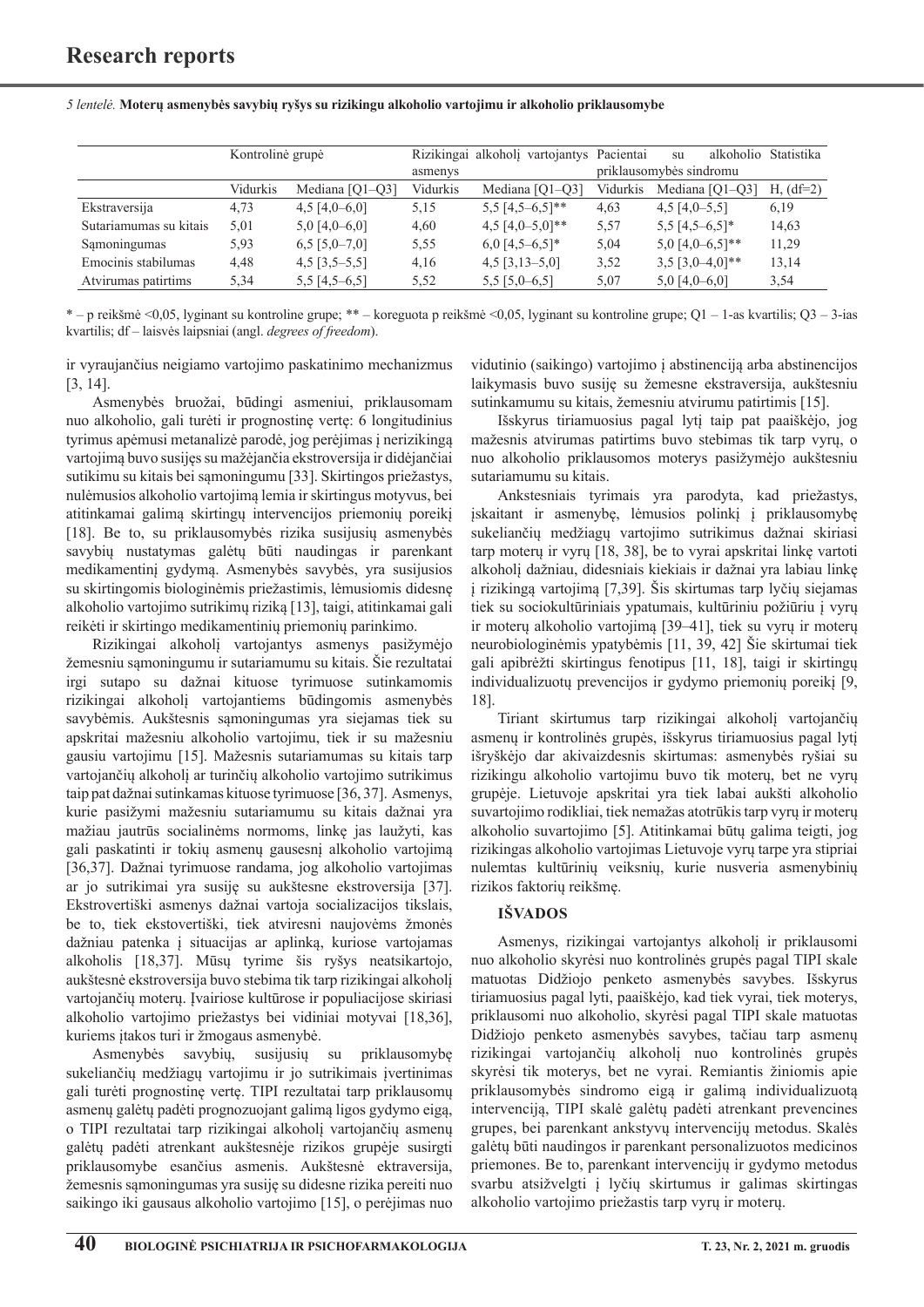#### **literatūra**

- 1. World Health Organization. Tarptautinės statistinės ligų ir sveikatos sutrikimų klasifikacijos dešimtasis pataisytas ir papildytas leidimas, Australijos modifikacija (TLK-10-AM). 2010. Available: http://ebook.vlk.lt/e.vadovas/index.jsp
- 2. American Psychiatric Association. Diagnostic and Statistical Manual of Mental Disorders. American Psychiatric Association; 2013. doi:10.1176/appi.books.9780890425596
- 3. Koob GF, Volkow ND. Neurocircuitry of Addiction. Neuropsychopharmacology. 2010;35: 217– 238. doi:10.1038/npp.2009.110
- 4. Saunders JB, Degenhardt L, Reed GM, Poznyak V. Alcohol Use Disorders in ICD‐11: Past, Present, and Future. Alcohol Clin Exp Res. 2019;43: 1617–1631. doi:10.1111/acer.14128
- 5. World Health Organization. Global Health Observatory data repository, available online: http:// apps.who.int/gho/data/view.main.1800, [accesed on 11 October 2019].
- 6. Lietuvos statistikos departamentas. Alkoholio ir tabako vartojimas ir padariniai 2019 m. 2020. Available: https://osp.stat.gov.lt/informaciniai-pranesimai?articleId=7641100
- 7. World Health Organization. Global status report on alcohol and health 2018. Vladimir Poznyak and Dag Rekve, editor. World Health Organization.; 2018.
- 8. Rehm J, Shield KD. Global Burden of Alcohol Use Disorders and Alcohol Liver Disease. Biomedicines. 2019;7: 99. doi:10.3390/biomedicines7040099
- 9. Vassileva J, Conrod PJ. Impulsivities and addictions: a multidimensional integrative framework informing assessment and interventions for substance use disorders. Philos Trans R Soc B Biol Sci. 2019;374: 20180137. doi:10.1098/rstb.2018.0137
- 10. Newton NC, Conrod PJ, Slade T, Carragher N, Champion KE, Barrett EL, et al. The long-term effectiveness of a selective, personality-targeted prevention program in reducing alcohol use and related harms: a cluster randomized controlled trial. J Child Psychol Psychiatry. 2016;57: 1056–1065. doi:10.1111/jcpp.12558
- 11. Gierski F, Benzerouk F, De Wever E, Duka T, Kaladjian A, Quaglino V, et al. Cloninger's Temperament and Character Dimensions of Personality and Binge Drinking Among College Students. Alcohol Clin Exp Res. 2017;41: 1970–1979. doi:10.1111/acer.13497
- 12. Foulds J, Newton-Howes G, Guy NH, Boden JM, Mulder RT. Dimensional personality traits and alcohol treatment outcome: a systematic review and meta-analysis. Addiction. 2017;112: 1345–1357. doi:10.1111/add.13810
- 13. Belcher AM, Volkow ND, Moeller FG, Ferré S. Personality traits and vulnerability or resilience to substance use disorders. Trends Cogn Sci. 2014;18: 211–217. doi:10.1016/j.tics.2014.01.010
- 14. Woicik PA, Stewart SH, Pihl RO, Conrod PJ. The substance use risk profile scale: A scale measuring traits linked to reinforcement-specific substance use profiles. Addict Behav. 2009;34: 1042–1055. doi:10.1016/j.addbeh.2009.07.001
- 15. Hakulinen C, Elovainio M, Batty GD, Virtanen M, Kivimäki M, Jokela M. Personality and<br>alcohol consumption: Pooled analysis of 72.949 adults from eight cohort studies. Drug Alcohol aption: Pooled analysis of 72,949 adults from eight cohort studies. Drug Alcohol Depend. 2015;151: 110–114. doi:10.1016/j.drugalcdep.2015.03.008
- 16. Glanz J, Grant B, Monteiro M, Tabakoff B. WHO/ISBRA Study on State and Trait Markers of Alcohol Use and Dependence: Analysis of Demographic, Behavioral, Physiologic, and Drinking Variables That Contribute to Dependence and Seeking Treatment. Alcohol Clin Exp Res. 2002;26: 1047–1061. doi:10.1111/j.1530-0277.2002.tb02639.x
- 17. Brand M, Wegmann E, Stark R, Müller A, Wölfling K, Robbins TW, et al. The Interaction of Person-Affect-Cognition-Execution (I-PACE) model for addictive behaviors: Update, generalization to addictive behaviors beyond internet-use disorders, and specification of the process character of addictive behaviors. Neurosci Biobehav Rev. 2019;104: 1–10. doi:10.1016/j. neubiorev. 2019.06.032
- 18. Kuntsche E, Knibbe R, Gmel G, Engels R. Who drinks and why? A review of socio-demographic, personality, and contextual issues behind the drinking motives in young people. Addict Behav 2006;31: 1844–1857. doi:10.1016/j.addbeh.2005.12.028
- 19. Mann K, Roos CR, Hoffmann S, Nakovics H, Leménager T, Heinz A, et al. Precision Medicine in Alcohol Dependence: A Controlled Trial Testing Pharmacotherapy Response Among Reward and Relief Drinking Phenotypes. Neuropsychopharmacology. 2018;43: 891–899. doi:10.1038/ npp.2017.282
- 20. Anderson KG, Briggs KEL, White HR. Motives to Drink or Not to Drink: Longitudinal Relations<br>Among Personality, Motives, and Alcohol Use Acoross Adolescence and Early Adulthood.<br>Alcohol Clin Exp Res. 2012;37: 860–867. d
- 21. Bohn MJ, Babor TF, Kranzler HR. The Alcohol Use Disorders Identification Test ({AUDIT}): validation of a screening instrument for use in medical settings. J Stud Alcohol. 1995;56: 423– 432. doi:10.15288/jsa.1995.56.423
- 22. Babor TF, Higgins-Biddle JC, Saunders JB, Monteiro M. AUDIT: the Alcohol Use Disorders Identification Test : guidelines for use in primary health care, 2nd ed. World Health Organization.; 2001.
- 23. Veryga A, Stanislavovienė J, Ignatavičiūtė L, Štelemėkas M, Liutkutė V. Probleminio alkoholio vartojimo įvertinimas tarp 15-74 metų amžiaus Lietuvos gyventojų naudojant audit metodiką. Sveik Moksl. 2013;23: 22–28. doi:10.5200/sm-hs.2013.113
- 24. Gecaite-Stonciene J, Steibliene V, Fineberg NA, Podlipskyte A, Bunevicius A, Liaugaudaite V, et al. Multidimensional Structure of the Alcohol Use Disorders Identification Test: Factorial vand Reliability in Patients With Anxiety and Mood Disorders in Lithuania. Alcohol Alcohol. 2021;56: 109–115. doi:10.1093/alcalc/agaa118
- 25. Goldberg LR. The structure of phenotypic personality traits. Am Psychol. 1993;48: 26–34. doi:10.1037/0003-066X.48.1.26
- 26. RANTANEN J, METSÄPELTO R-L, FELDT T, PULKKINEN L, KOKKO K. Long-term stability in the Big Five personality traits in adulthood. Scand J Psychol. 2007;48: 511–518. doi:10.1111/j.1467-9450.2007.00609.x
- 27. Muck PM, Hell B, Gosling SD. Construct Validation of a Short Five-Factor Model Instrument. Eur J Psychol Assess. 2007;23: 166–175. doi:10.1027/1015-5759.23.3.166
- 28. Gosling SD, Rentfrow PJ, Swann WB. A very brief measure of the Big-Five personality domains. J Res Pers. 2003;37: 504–528. doi:10.1016/S0092-6566(03)00046-1
- 29. Nunes A, Limpo T, Lima CF, Castro SL. Short Scales for the Assessment of Personality Traits: Development and Validation of the Portuguese Ten-Item Personality Inventory (TIPI). Front Psychol. 2018;9. doi:10.3389/fpsyg.2018.00461
- 30. Bunevicius A. Personality traits, patient-centered health status and prognosis of brain tumor patients. J Neurooncol. 2018;137: 593–600. doi:10.1007/s11060-018-2751-6
- 31. Bunevicius A, Katkute A, Bunevicius R. Symptoms of anxiety and depression in medical students and in humanities students: relationship with big-five personality dimensions and vulnerability to stress. Int J Soc Psychiatry. 2008;54: 494–501. doi:10.1177/0020764008090843
- 32. Zilberman N, Yadid G, Efrati Y, Neumark Y, Rassovsky Y. Personality profiles of substance and behavioral addictions. Addict Behav. 2018;82: 174–181. doi:10.1016/j.addbeh.2018.03.007
- 33. Hakulinen C, Jokela M. Alcohol use and personality trait change: pooled analysis of six cohort studies. Psychol Med. 2019;49: 224–231. doi:10.1017/S0033291718000636
- 34. Krank M, Stewart SH, O\textquotesingleConnor R, Woicik PB, Wall A-M, Conrod PJ. Structural, concurrent, and predictive validity of the Substance Use Risk Profile Scale in early adolescence. Addict Behav. 2011;36: 37–46. doi:10.1016/j.addbeh.2010.08.010
- 35. Grant JE, Chamberlain SR. Impulsive action and impulsive choice across substance and behavioral addictions: Cause or consequence? Addict Behav. 2014;39: 1632–1639. doi:10.1016/j. addbeh.2014.04.022
- 36. Luchetti M, Sutin AR, Delitala A, Stephan Y, Fiorillo E, Marongiu M, et al. Personality traits and facets linked with self-reported alcohol consumption and biomarkers of liver health. Addict Behav. 2018;82: 135–141. doi:10.1016/j.addbeh.2018.02.034
- Lui PP, Chmielewski M, Trujillo M, Morris J, Pigott TD. Linking Big Five Personality Dom and Facets to Alcohol (Mis)Use: A Systematic Review and Meta-Analysis. Alcohol Alcohol. 2021. doi:10.1093/alcalc/agab030
- 38. Nolen-Hoeksema S, Hilt L. Possible Contributors to the Gender Differences in Alcohol Use and Problems. J Gen Psychol. 2006;133: 357–374. doi:10.3200/genp.133.4.357-374
- 39. Nolen-Hoeksema S, Hilt L. Possible Contributors to the Gender Differences in Alcohol Use and Problems. J Gen Psychol. 2006;133: 357–374. doi:10.3200/GENP.133.4.357-374
- 40. DiBello AM, Miller MB, Neighbors C, Reid A, Carey KB. The relative strength of attitudes versus perceived drinking norms as predictors of alcohol use. Addict Behav. 2018;80: 39–46. doi:10.1016/j.addbeh.2017.12.022
- 41. Iwamoto DK, Corbin W, Takamatsu S, Castellanos J. The association between multidimen feminine norms, binge drinking and alcohol-related problems among young adult college women. Addict Behav. 2018;76: 243–249. doi:10.1016/j.addbeh.2017.08.016
- 42. Sex differences in addiction. Dialogues Clin Neurosci. 2016;18: 395–402. doi:10.31887/ DCNS.2016.18.4/jbecker

Received 22 December 2021, accepted 21 January 2022 Straipsnis gautas 2021-12-22, priimtas 2022-01-21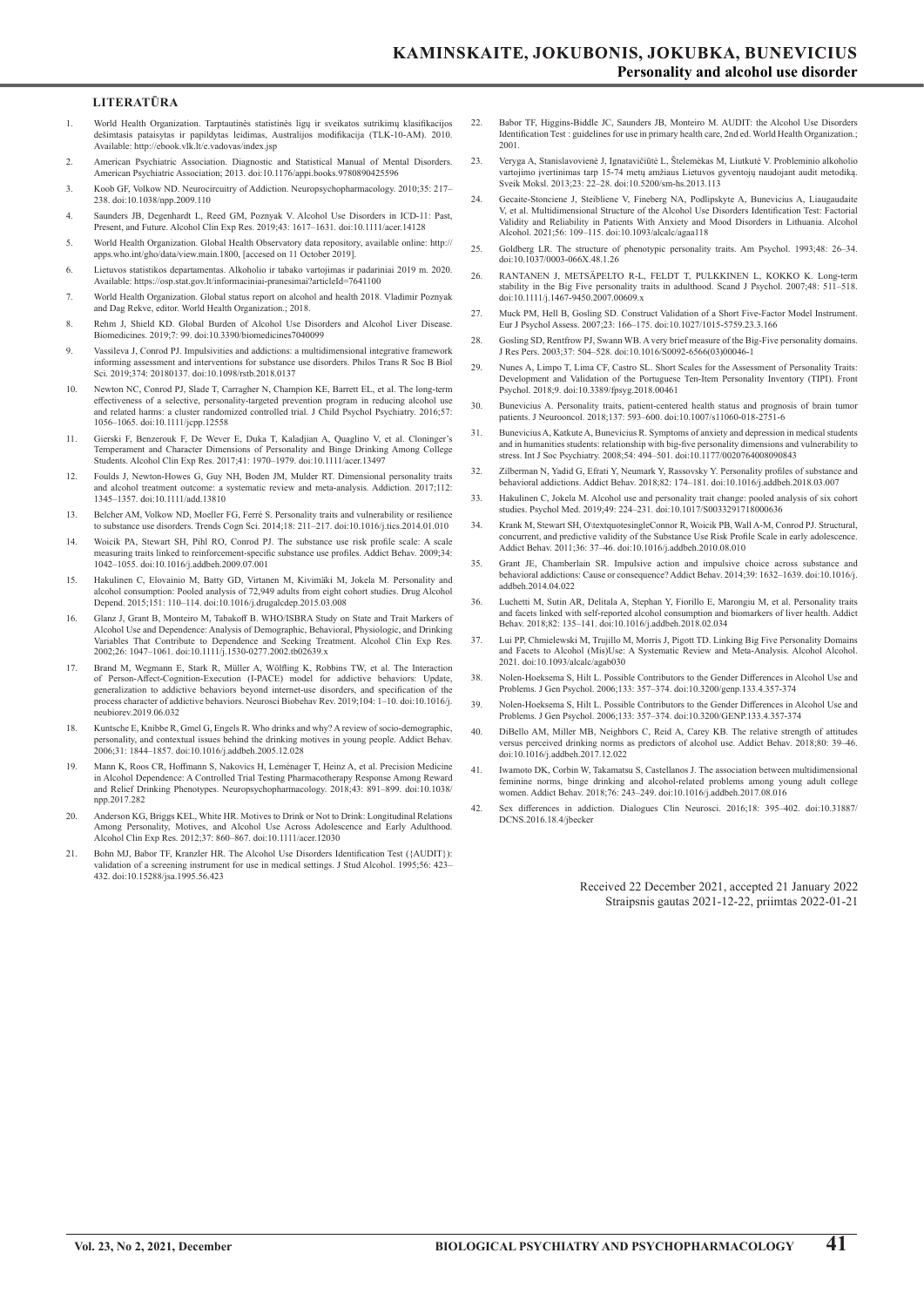### **Hypercortisolemia in the manifestation and treatment of mental disorders: the short literature review**

# Hiperkortizolemijos vieta psichikos sutrikimų pasireiškime ir gydyme: trumpa literatūros apžvalga

**Emilija MILASIUTE1 , Egle MILASAUSKIENE2 , Vesta STEIBLIENE2**

**1 Lithuanian University of Health Sciences, Kaunas, Lithuania**

### **2 Clinic of Psychiatry, Lithuanian University of Health Sciences, Kaunas, Lithuania**

### **Summary**

**Introduction.** Cortisol is a glucocorticoid hormone synthesized from cholesterol through stimulation of the hypothalamic-pituitary-adrenal (HPA) axis. Multiple studies report that persistent excess of serum levels of cortisol due to endogenous and exogenous reasons can induce hippocampal atrophy and cerebral remodeling and result in changes in body composition, metabolic manifestations, and psychiatric symptoms. Major depression, anxiety, psychosis, and impairment of cognitive functions are mental disorders most frequently associated with hypercortisolemia. Factors affecting the onset of psychiatric comorbidities are female gender, older age, higher levels of cortisol, a prolonged period of illness, and absence of a pituitary tumor. In this review, we analyzed the impact of hypercortisolemia in the manifestation and treatment of mental disorders.

**Aim.** To review the experience of clinical trials and the most relevant study data about the correlation between hypercortisolemia and depression, anxiety, psychosis, impairment of cognitive functions, and management of mental disorders.

**Methods.** A literature search was conducted using research published in the PubMed database, that analyzed hypercortisolemia and its role in the development of mental disorders.

**Results.** Major depression is the most significant psychiatric comorbidity in patients with hypercortisolemia, occurring at the highest prevalence, while anxiety is most frequently noticed in the state of active disease. Hypercortisolemia rarely manifests in psychosis, although there is a pattern of psychosis being a complication of severe depression or mania. Hypercortisolemia is also associated with the impairment of cognitive functions, such as reduced concentration and memory impairment. Multiple studies have reported the correlation between the normalization of the cortisol level after surgery or medication and the reduction of psychiatric symptoms, although cognitive functions and memory remain affected.

**Keywords:** cortisol, anxiety, depression, psychosis, mental disorder

#### **SANTRAUKA**

**Įvadas.** Kortizolis yra gliukokortikoidas, sintetinamas iš cholesterolio veikiant pagumburio-hipofizės-antinksčių ašiai. Tyrimų metu pastebėta, jog nuolatos padidėjęs hormono kiekis serume dėl endogeninių bei egzogeninių priežasčių gali sukelti hipokampo atrofiją ir smegenų remodeliaciją, o to pasekmė – kūno kompozicijos bei medžiagų apykaitos pasikeitimai, psichiatriniai simptomai. Dažniausiai su hiperkortizolemija siejami nerimas, depresija, psichozė ir kognityvinių funkcijų sutrikimai. Veiksniai, turintys įtakos psichikos sutrikimų atsiradimui, yra moteriška lytis, vyresnis amžius, didesnis kortizolio kiekis, ilgesnė ligos trukmė ir naviko hipofizėje nebuvimas. Šiame straipsnyje mes apžvelgsime hiperkortizolemijos įtaką psichikos sutrikimų pasireiškimui bei gydymui.

**Tikslas.** Apžvelgti klinikinius tyrimus ir aktualiausius literatūros duomenis apie kortizolio sąsajas su depresija, nerimu, psichoze, kognityvinių funkcijų sutrikimu ir jų gydymu.

**Metodai.** Literatūros apžvalga atlikta naudojantis tyrimais bei apžvalginiais straipsniais paskelbtais PubMed duomenų bazėje apie hiperkortizolemijos vaidmenį psichikos sutrikimų išsivystyme.

**Rezultatai.** Depresija – reikšmingiausias ir labiausiai paplitęs psichikos sutrikimas tarp pacientų su nustatyta hiperkortizolemija, kuomet nerimas dažniausiai pastebimas aktyvios ligos metu. Psichozė yra reta hiperkortizolemijos išraiška, dažniau pasireiškianti kaip sunkios depresijos ar manijos komplikacija. Kognityvinių funkcijų sutrikimai, tokie kaip sutrikusi koncentracija ir atmintis, taip pat siejami su hiperkortizolemija. Tyrimų metu pastebėta sąsaja tarp hormono kiekio normalizavimosi po operacijos ar vaistų vartojimo ir psichiatrinių simptomų sumažėjimo, tačiau kognityvinės funkcijos ir atmintis išlieka paveikta.

**Raktiniai žodžiai:** kortizolis, nerimas, depresija, psichozė, psichikos sutrikimas.

**Corresponding author:** Emilija Milasiute, Lietuvos sveikatos mokslų universitetas, Eivenių g. 2, Kaunas; E-mail: milasiutemilija@gmail. com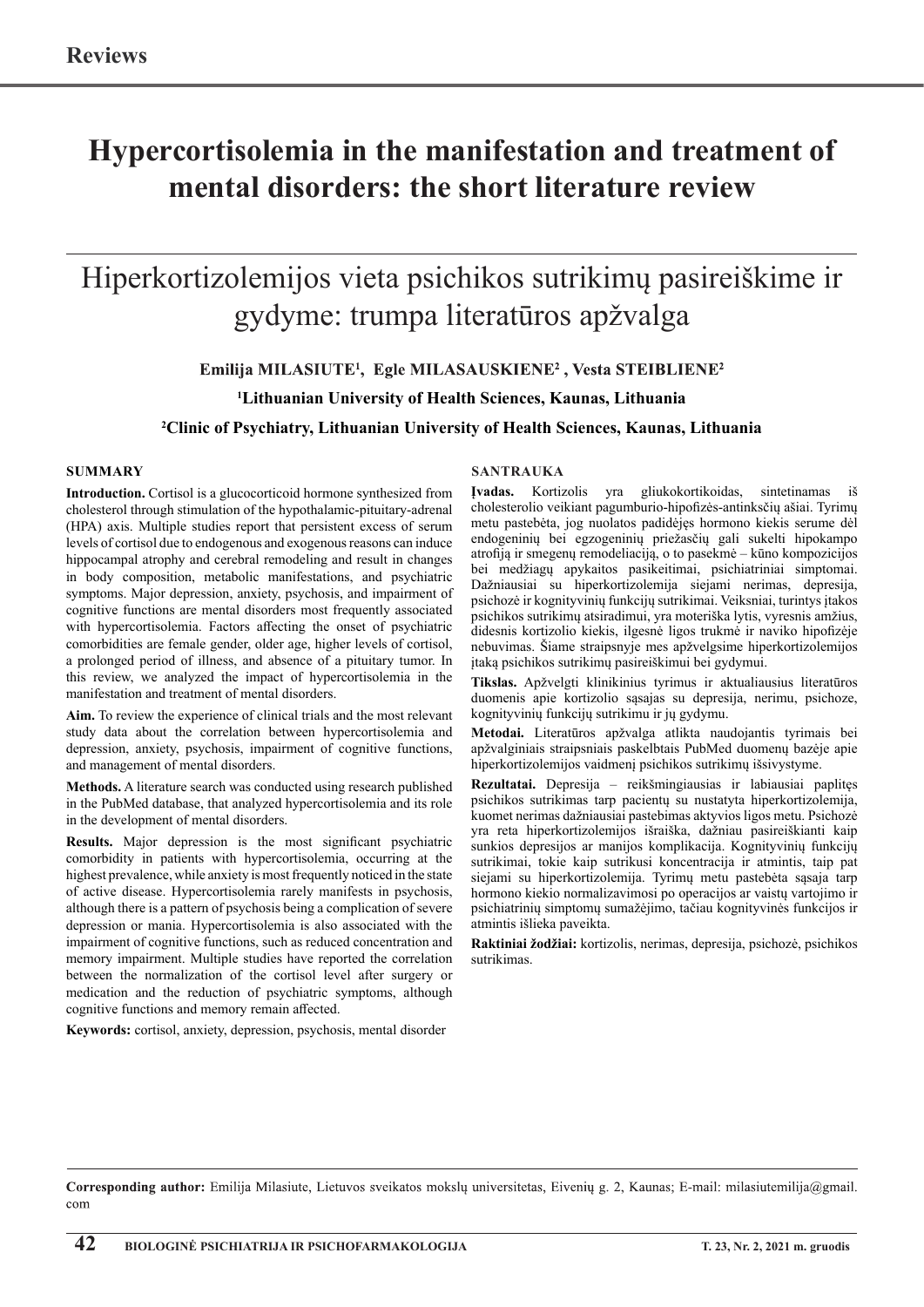### **INTRODUCTION**

Cortisol is a glucocorticoid hormone consistently assessed in psychoendocrinology research. Frequently called stress hormone, cortisol is synthesized from cholesterol in the fasciculate layer of the adrenal cortex through stimulation of the hypothalamic-pituitary-adrenal (HPA) axis [1]. Subsequently to the binding of adrenocorticotropic hormone (ACTH) at the cholesterol receptor, multiple enzymatic conversions are commenced to convert the cholesterol into a corticosteroid [2]. The main processes that are affected by cortisol are gluconeogenesis, glycogenolysis, immune response, sodium transport, and others [3, 4]. Standard values of cortisol depend on the time of the day and the clinical factors. For a blood sample taken at 8 in the morning, it is generally 140 to 690 nmol/l and by afternoon (15–16 h) it falls 50%.

Hypercortisolemia is a condition caused by persistent excess of serum levels of cortisol due to endogenous (Cushing's disease, ectopic Cushing's syndrome, cortisolproducing adenoma, adrenal carcinoma, primary pigmented nodular adrenocortical disease, bilateral adrenal hyperplasia, ACTH-independent macronodular adrenocortical hyperplasia) and exogenous (corticosteroid medications) reasons [4–6]. Prolonged excess of glucocorticoids can induce hippocampal atrophy and cerebral remodeling due to pathological mechanisms such as disruptions in neuronal homeostasis, reduced glucose utilization, and abnormalities in neurotransmitter signaling [7, 8]. Modifications result in changes in body composition and metabolic manifestations such as dyslipidemia, insulin resistance, diabetes mellitus, hypercoagulability, and hypertension [6, 9, 10].

Another major part of the clinical symptomology of hypercortisolemia in both active and remission phases of the disease is psychiatric symptoms. Multiple studies have shown that affective disorders such as anxiety, major depression, and bipolar disorder have been identified as the most frequent, whilst psychosis and mania are less common [5, 7, 11]. Patients with hypercortisolemia with higher urinary cortisol levels, longer duration of the disease, absence of pituitary tumor, and are female or older are more likely to develop psychiatric illness [7, 12–15].

In this non-systematic literature review, we had analyzed the role of hypercortisolemia in the development and treatment of mental disorders.

### **METHODS**

This literature review was performed focusing on primary literature on keywords in the PubMed database. The keywords were "hypercortisolemia", "mental disorders", "anxiety", "depression", "psychosis". Of 177 articles, selected according to the search criteria – 51 of them were used to conduct this literature review. Due to the nature of the review, we included studies on physiology, clinical manifestations, and treatment. Only English language and full-text articles were included.

### **RESULTS**

The rate of psychiatric manifestations in patients with hypercortisolemia range amongst studies. In reviewed

literature, the most regularly reported mental disorders are depression [7, 16, 17–27], anxiety [7, 17, 28–33], psychosis [6, 28, 35–43], and impairment of cognitive functions [46– 51]. Psychiatric comorbidities can vary from mild forms to severe manifestations and significantly reduce the quality of a patient's life. Although most of the psychiatric symptoms tend to reduce after surgery or drug therapy [13, 22–25, 28, 30, 36–40,44], numerous studies report that the disease can persist [6, 26–27, 32–33, 49–51].

### **Depression**

Studies report, that from 35 to 65 % of patients with depression demonstrate evident irregularities in neuroendocrine function, such as modifications in the hypothalamicpituitary-adrenal (HPA) axis [16]. Major depression is the most significant and life-threatening psychiatric difficulty in patients with hypercortisolemia, developing at 50–80% [17,19]. Frequently the depression is intermittent, with episodes of aggravation occurring irregularly [7].

In a longitudinal study, Starkman et al. reported 77% of the patients as having depressed mood characterized by sadness ranging from brief to constant with symptoms such as increased crying time (63%) and social withdrawal (46%). Irritability is a recurrent manifestation, occurring in 86% of patients, and having an early onset [7]. Atypical depression is also not infrequent in patients with hypercortisolemia due to hypoactivation of the stress system resulting in severe fatigue, excessive sleep, and apathy [17–19].

Differentiation between primary major depression followed by hypercortisolemia and Cushing's syndrome and secondary depression caused by hypercortisolemia is relevant but challenging. Research suggests that the main differences are that hypercortisolemia is associated with clinical features, such as facial plethora, central obesity, bruising, purplish striae, hypertension, and osteoporosis, whilst patients with primary major depression frequently have a family history of mental illness and mood changes seem to be more permanent and non-variable than those with hypercortisolism [20,21].

Multiple studies have reported the correlation between the normalization of the cortisol level after surgery and the reduction of mood disorders [22, 23] with a partial decrease in depression 1 year after pituitary surgery from 24% to 11% [24]. When the surgery can not be performed, antiglucocorticoids such as mifepristone have been reported to be as effective [25]. Although there is evidence, that even after correction of hypercortisolism mood disorders may persist, as the hippocampus, the amygdala, and the cerebral cortex have a plethora of glucocorticoid receptors and are especially sensitive to the glucocorticoid excess [6,26] and there have not been found differences between pituitary pituitary-dependent and pituitary-independent forms of hypercortisolemia [27].

### **Anxiety**

Another common disorder in patients with hypercortisolemia is anxiety, most frequently noticed in the state of active disease [17], although the differentiation between autonomous anxiety and anxiety induced by depression remains arduous [28]. Correlation between the severity of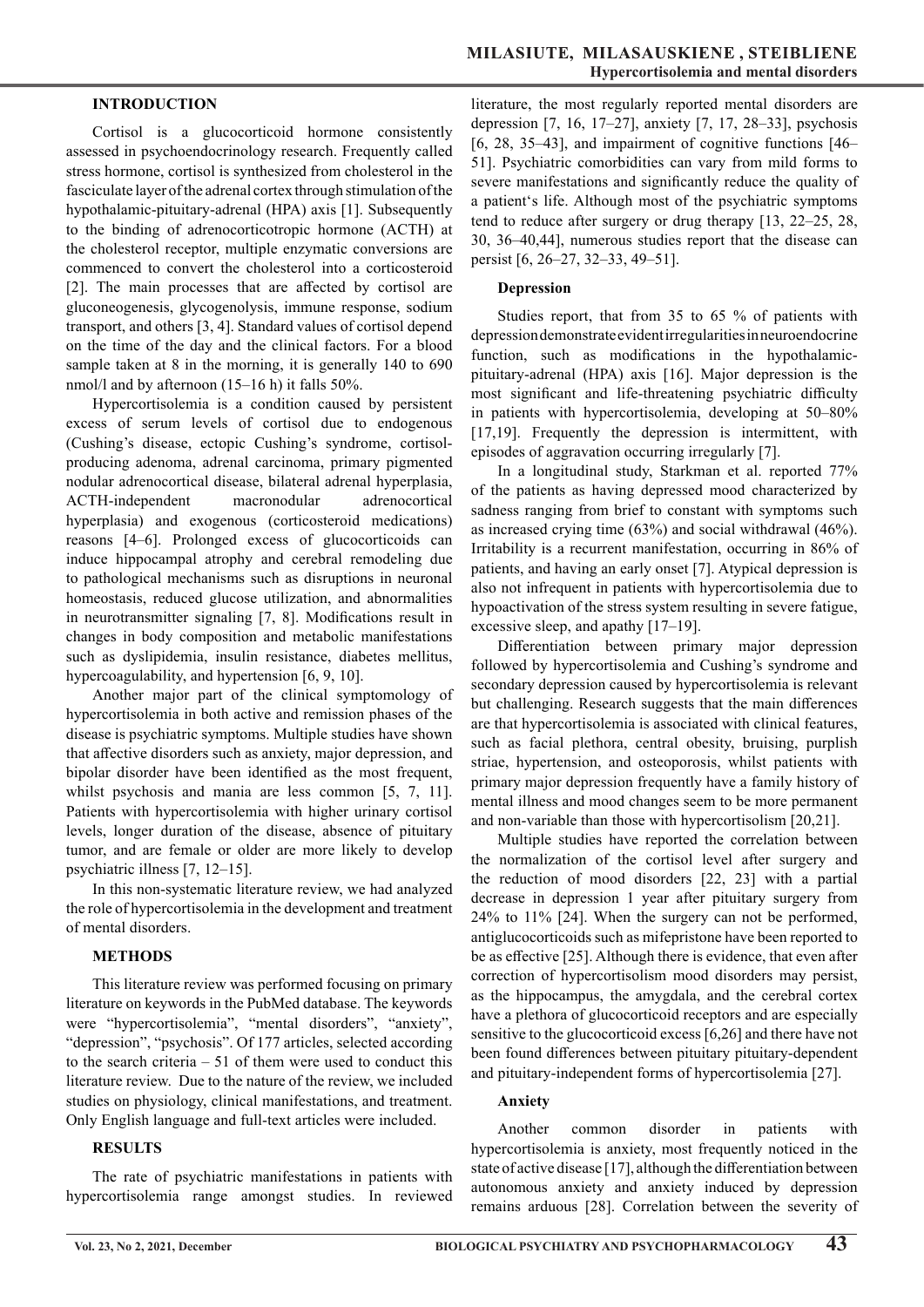hypercortisolism and ACTH and psychiatric manifestations can be seen. Patients with high levels of cortisol but with low ACTH had milder symptoms of anxiety [7].

Starkman et al. reported that 66% of patients were diagnosed with generalized anxiety and symptoms such as shaking, palpitations, and sweating [7], whilst Loosen et al. stated that 79% of patients had generalized anxiety (more than major depression disorder) and 53% had panic disorder [29]. Kyung-Jee Nam et al. describe a case of a patient with a 2-year history of fatigue and anxiety induced by hypercortisolemia due to adrenal adenoma. Psychiatric manifestations disappeared shortly after the surgery [30]. A study by Dimopoulou et al. reported that hypercortisolemia was associated with anxiety-related personality traits, as patients scored higher in harm avoidance and neuroticism, and lower in novelty seeking and extraversion [31]. Findings are supported by a hypercortisolemia-induced decrease in hippocampal volume and cerebral atrophy [6, 32, 33].

### **Psychosis**

Hypercortisolemia rarely manifests in psychosis, therefore a limited number of published articles and case reports focuses on this matter [34], although even hypercortisolemia with less prominent physical manifestations can result in acute psychosis [35]. The pattern of psychosis being a complication of severe depression or mania can be seen [28].

Tang et al. reported two cases of acute-on-chronic psychotic depression associated with hypercortisolemia, manifesting in auditory hallucinations and nihilistic delusions due to adrenal adenoma and metastatic adrenal carcinoma [6]. WU et al. described a case of psychosis with acute irritability, mania, aggressive behavior, persecutory delusions, and suicidal ideation induced by hypercortisolemia, which decreased after removal of a benign ACTH-independent adrenal adenoma [28]. Zielasek et al. reported a case of a psychotic patient with persecutory ideas, social withdrawal, self-neglect due to benign adrenal adenoma [36]. Tran and Elias described a psychosis, induced by a pituitary macroadenoma with no typical signs of hypercortisolism [37]. Górniak and Rybakowski reported a case of a patient with an acute paranoid syndrome in the course of caused by a hypophysial adenoma [38]. Chu et al. described a patient suffering from psychosis induced by hypercortisolemia due to ACTH-secreting pituitary macroadenoma [39]. Hirsch et al. reported a case report of a patient with a schizophrenialike psychotic state, with an immediate response to the normalization of cortisol levels [40].

Multiple studies stated that injected glucocorticoids can induce a temporary secondary mania and psychosis, although there is no known correlation between the frequency or dose of the medication [41–43].

The treatment of psychosis induced by hypercortisolemia is typically arduous, as generally the response to antipsychotic medication is insufficient or it does not exist at all. Although, if surgery (resection of tumor) is performed the symptoms frequently reduce [13, 36–39, 44].

### **Cognitive function**

Hypercortisolemia is also associated with the impairment of cognitive functions, as frequently as 66% in reduced concentration and 83% in memory impairment [46]. Starkman et al. reported patients with altered learning, delayed recall, and lower scores in visual and spatial abilities in patients with chronic hypercortisolemia [46]. Other reports stated impaired attention, reasoning, and verbal fluency compared with healthy controls [47]. Studies report that this is due to a large number of glucocorticoid receptors in the hippocampus, as it is a brain region responsible for learning and memory [32], although the wide distribution of the receptors in the cerebral cortex and other extrahippocampal sites can also be targeted [6, 33].

Subsequently to the normalization of cortisol levels, the volume of the hippocampus tends to increase [48], although cognitive functions and memory remain affected [49]. Even after the use of exogenous glucocorticoids, patients had impaired memory compared to healthy controls [50]. A study by Papakokkinou et al. demonstrated that mental fatigue, characterized by impairment during sensory stimulation and performing mentally arduous assignments, is common in patients with hypercortisolemia even in remission [51].

### **CONCLUSIONS**

In this review, we summarised findings on the most relevant studies about hypercortisolemia induced psychiatric symptomology. Effects of cortisol are significant, thus it is crucial to be observant to avoid misdiagnosis between primary psychiatric comorbidities and secondary mental disorders due to hypercortisolemia. Further studies are needed to expand knowledge on the role of hypercortisolemia in mental disorders and adapt appropriate and timely treatment.

### **COMPETING INTERESTS**

The authors declare that they have no competing interests.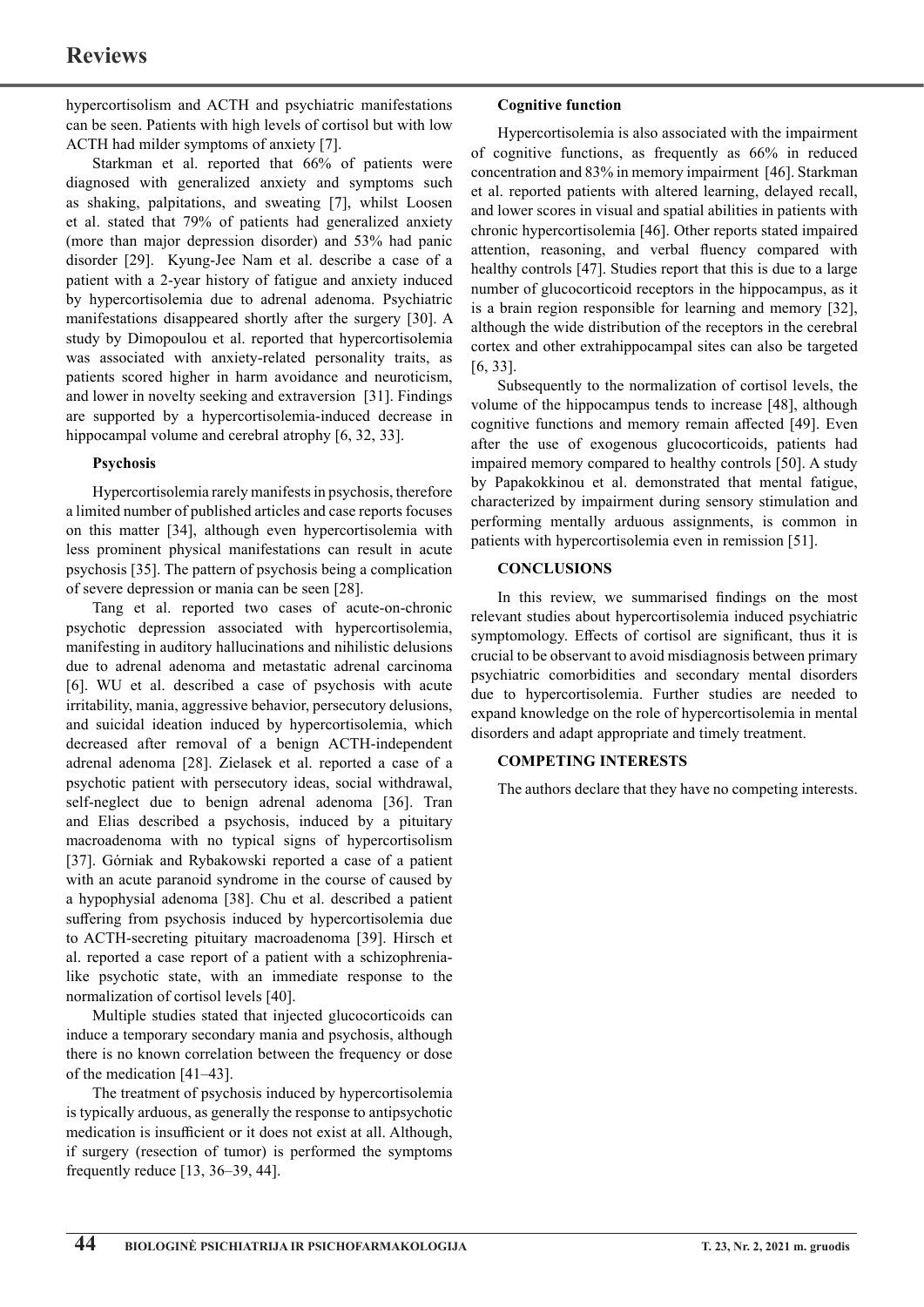#### **References**

- 1. Thau L, Gandhi J, Sharma S. Physiology, Cortisol. Treasure Island (FL): StatPearls Publishing; 2021.
- 2. Fareau GG, Vassilopoulou-Sellin R. Hypercortisolemia and infection. Infect Dis Clin North Am. 2007 Sep;21(3):639-57.
- 3. Miller BS, Auchus RJ. Evaluation and Treatment of Patients With Hypercortisolism: A Review. JAMA Surg.2020;155(12):1152–1159.
- 4. Pivonello R, Isidori AM, De Martino MC, Newell-Price J, Biller BM, Colao A. Complications of Cushing's syndrome: state of the art. Lancet Diabetes Endocrinol. 2016 Iul;4(7):611-29.
- 5. Nieman LK, Biller BM, Findling JW, Newell-Price J, Savage MO, Stewart PM, Montori VM. The diagnosis of Cushing's syndrome: an Endocrine Society Clinical Practice Guideline. J Clin Endocrinol Metab. 2008 May;93(5):1526-40.
- 6. Tang A, O'Sullivan AJ, Diamond T, Gerard A, Campbell P. Psychiatric symptoms as a clinical presentation of Cushing's syndrome. Ann Gen Psychiatry. 2013;12(1):23.
- 7. Starkman MN. Neuropsychiatric findings in Cushing syndrome and exogenous glucocorticoid administration. Endocrinol Metab Clin North Am. 2013 Sep;42(3):477-88.
- 8. Andela CD, van der Werff SJ, Pannekoek JN, van den Berg SM, Meijer OC, van Buchem MA et al. Smaller grey matter volumes in the anterior cingulate cortex and greater cerebellar volu patients with long-term remission of Cushing's disease: a case-control study. Eur J Endocrinol. 2013 Oct 21;169(6):811-9.
- 9. Nieman LK, Biller BM, Findling JW, Murad MH, Newell-Price J, Savage MO, et al.; Treatment of Cushing's Syndrome: An Endocrine Society Clinical Practice Guideline. J Clin Endocrinol Metab. 2015 Aug;100(8):2807-31.
- 10. Van der Pas R, Leebeek FW, Hofland LJ, de Herder WW, Feelders RA. Hypercoagulability in Cushing's syndrome: prevalence, pathogenesis and treatment. Clin Endocrinol (Oxf). 2013 Apr;78(4):481-8.
- 11. Piasecka M, Papakokkinou E, Valassi E, Santos A, Webb S, Vries F et al. Psychiatric and neurocognitive consequences of endogenous hypercortisolism. J Intern Med. 2020 Aug;288(2):168-182.
- 12. Starkman MN. Neuropsychiatric findings in Cushing syndrome and exogenous glucocorticoid administration. Endocrinol Metab Clin North Am. 2013 Sep;42(3):477-88.
- 13. Sonino N, Fava GA, Raffi AR, Boscaro M, Fallo F. Clinical correlates of major depression in Cushing's disease. Psychopathology. 1998 Nov-Dec;31(6):302-6.
- 14. Kelly WF. Psychiatric aspects of Cushing's syndrome. QJM. 1996 Jul;89(7):543-51.
- 15. Morelli V, Ghielmetti A, Caldiroli A, Grassi S, Siri FM, Caletti E et al. Mental Health in Patients With Adrenal Incidentalomas: Is There a Relation With Different Degrees of Cortisol Secretion? J Clin Endocrinol Metab. 2021 Jan 1;106(1):e130-e139.
- 16. Lucassen PJ, Pruessner J, Sousa N, Almeida OF, Van Dam AM, Rajkowska G et al. Neuropathology of stress. Acta neuropathologica, 2014;127(1), 109–135.
- 17. Sonino N, Fava GA. Psychiatric disorders associated with Cushing's syndrome. Epidemiology, pathophysiology and treatment. CNS Drugs. 2001;15(5):361-73.
- 18. Santos A, Resmini E, Pascual JC, Crespo I, Webb SM. Psychiatric Symptoms in Patients with Cushing's Syndrome: Prevalence, Diagnosis and Management. Drugs. 2017 May;77(8):829-842.
- 19. Dorn LD, Burgess ES, Dubbert B, Simpson SE, Friedman T, Kling M et al. Psychopathology in patients with endogenous Cushing's syndrome: 'atypical' or melancholic features. Clin Endocrinol (Oxf). 1995 Oct;43(4):433-42.
- 20. Boscaro M, Barzon L, Sonino N. The diagnosis of Cushing's syndrome: atypical presentations and laboratory shortcomings. Arch Intern Med. 2000 Nov 13;160(20):3045-53.
- 21. Pivonello R, De Leo M, Cozzolino A, Colao A. The Treatment of Cushing's Disease. Endocrine reviews, 2015;36(4), 385–486.
- 22. Espinosa-de-Los-Monteros AL, Sosa E, Martinez N, Mercado M. Persistence of Cushing's disease symptoms and comorbidities after surgical cure: a long-term, integral evaluation. Endocr Pract. 2013 Mar-Apr;19(2):252-8.
- 23. Oßwald A, Plomer E, Dimopoulou C, Milian M, Blaser R, Ritzel K et al. Favorable longterm outcomes of bilateral adrenalectomy in Cushing's disease. Eur J Endocrinol. 2014 Aug;171(2):209-15.
- 24. Langenecker SA, Weisenbach SL, Giordani B, Briceño EM, Guidotti Breting LM, Schallmo MP et al. Impact of chronic hypercortisolemia on affective processing. Neuropharmacology. 2012 Jan;62(1):217-25.
- 25. Lau D, Rutledge C, Aghi MK. Cushing's disease: current medical therapies and molecular insights guiding future therapies. Neurosurg Focus. 2015 Feb;38(2): E11.
- 26. Valassi E, Crespo I, Santos A, Webb SM. Clinical consequences of Cushing's syndrome. Pituitary. 2012 Sep;15(3):319-29.
- 27. Sonino N, Fava GA, Belluardo P, Girelli ME, Boscaro M. Course of depression in Cushing's syndrome: response to treatment and comparison with Graves' disease. Horm Res. 1993;39(5-6):202-6.
- 28. Sonino N, Fallo F, Fava GA. Psychosomatic aspects of Cushing's syndrome. Rev Endocr Metab Disord. 2010 Jun;11(2):95-104.
- 29. Loosen PT, Chambliss B, DeBold CR, Shelton R, Orth DN. Psychiatric phenomenology in Cushing's disease. Pharmacopsychiatry. 1992 Jul;25(4):192-8.
- 30. Nam KJ, Kim YJ, Lee SY, Lee JG, Cho YH, Lee YH et al. A case of incidentally discovered nical Cushing syndrome in a patient with chronic fatigue and anxiety. Korean J Fam Med. 2013 Jul;34(4):289-92.
- 31. Dimopoulou C, Ising M, Pfister H, Schopohl J, Stalla GK, Sievers C. Increased prevalence of anxiety-associated personality traits in patients with Cushing's disease: a cross-sectional study. Neuroendocrinology. 2013;97(2):139-45.
- 32. Wang Q, Verweij EW, Krugers HJ, Joels M, Swaab DF, Lucassen PJ. Distribution of the glucocorticoid receptor in the human amygdala; changes in mood disorder patients. Brain Struct Funct. 2014 Sep;219(5):1615-26.
- 33. Sánchez MM, Young LJ, Plotsky PM, Insel TR. Distribution of corticosteroid receptors in the rhesus brain: relative absence of glucocorticoid receptors in the hippocampal formation. J Neurosci. 2000 Jun 15;20(12):4657-68.
- 34. Bratek A, Koźmin-Burzyńska A, Górniak E, Krysta K. Psychiatric disorders associated with Cushing's syndrome. Psychiatr Danub. 2015 Sep;27 Suppl 1:S339-43.
- 35. Feelders RA, Pulgar SJ, Kempel A, Pereira AM. The burden of Cushing's disease: clinical and health-related quality of life aspects. Eur J Endocrinol. 2012 Sep;167(3):311-26.
- 36. Zielasek J, Bender G, Schlesinger S, Friedl P, Kenn W, Allolio B et al. Woman who gained weight and became schizophrenic. Lancet. 2002 Nov 2;360(9343):1392.
- 37. Tran M, Elias AN. Severe myopathy and psychosis in a patient with Cushing's disease macroadenoma. Clin Neurol Neurosurg. 2003 Dec;106(1):1-4.
- 38. Górniak M, Rybakowski J. Paranoid syndrome in the course of Cushing's disease. Post Psychiatr Neurol 2005; 14:18–20.
- 39. Chu JW, Matthias DF, Belanoff J, Schatzberg A, Hoffman AR, Feldman D. Successful longterm treatment of refractory Cushing's disease with high-dose mifepristone (RU 486). J Clin Endocrinol Metab. 2001 Aug;86(8):3568-73.
- 40. Hirsch D, Orr G, Kantarovich V, Hermesh H, Stern E, Blum I. Cushing's syndrome presenting as a schizophrenia-like psychotic state. Isr J Psychiatry Relat Sci. 2000;37(1):46-50.
- 41. Stout A, Friedly J, Standaert CJ. Systemic Absorption and Side Effects of Locally Injected Glucocorticoids. PM R. 2019 Apr;11(4):409-419.
- 42. Robinson D, Harrison-Hansley E, Spencer R. Steroid psychosis after an intra-articular injection. Annals of the Rheumatic Diseases 2000;59:926.
- 43. Torales J, González I, Barrios I, Ventriglio A, Bhugra D. Manic Episodes Due to Medical Illnesses: A Literature Review. J Nerv Ment Dis. 2018 Sep;206(9):733-738.
- 44. Wu Y, Chen J, Ma Y, Chen Z. (2016). Case Report of Cushing's Syndrome with an Acute Psychotic Presentation. Shanghai Arch Psychiatry. 2016 Jun 25;28(3):169-172.
- 45. Pivonello R, Simeoli C, De Martino MC, Cozzolino A, De Leo M, Iacuaniello D, Pivonello C, Negri M, Pellecchia MT, Iasevoli F, Colao A. Neuropsychiatric disorders in Cushing's syndrome. Front Neurosci. 2015 Apr 20;9:129.
- 46. Starkman MN, Giordani B, Berent S, Schork MA, Schteingart DE. Elevated cortisol levels in Cushing's disease are associated with cognitive decrements. Psychosom Med. 2001 Nov-Dec;63(6):985-93.
- 47. Forget H, Lacroix A, Somma M, Cohen H. Cognitive decline in patients with Cushing's syndrome. J Int Neuropsychol Soc. 2000 Jan;6(1):20-9.
- 48. Toffanin T, Nifosì F, Follador H, Passamani A, Zonta F, Ferri G et al. Volumetric MRI analysis of hippocampal subregions in Cushing's disease: A model for glucocorticoid neural modulation. European Psychiatry. 2011 Apr 26(1), 64-67.
- 49. Ragnarsson O, Berglund P, Eder DN, Johannsson G. Long-term cognitive impairments and attentional deficits in patients with Cushing's disease and cortisol-producing adrenal adenoma in remission. J Clin Endocrinol Metab. 2012 Sep;97(9):E1640-8.
- 50. Brown ES, Vera E, Frol AB, Woolston DJ, Johnson B. Effects of chronic prednisone therapy on mood and memory. J Affect Disord. 2007 Apr;99(1-3):279-83.
- 51. Papakokkinou E, Johansson B, Berglund P, Ragnarsson O. Mental Fatigue and Executive Dysfunction in Patients with Cushing's Syndrome in Remission. Behav Neurol. 2015;2015:173653.

*Received 23 December 2021, accepted 17 January 2022 Straipsnis gautas 2021-12-23, priimtas 2022-01-17*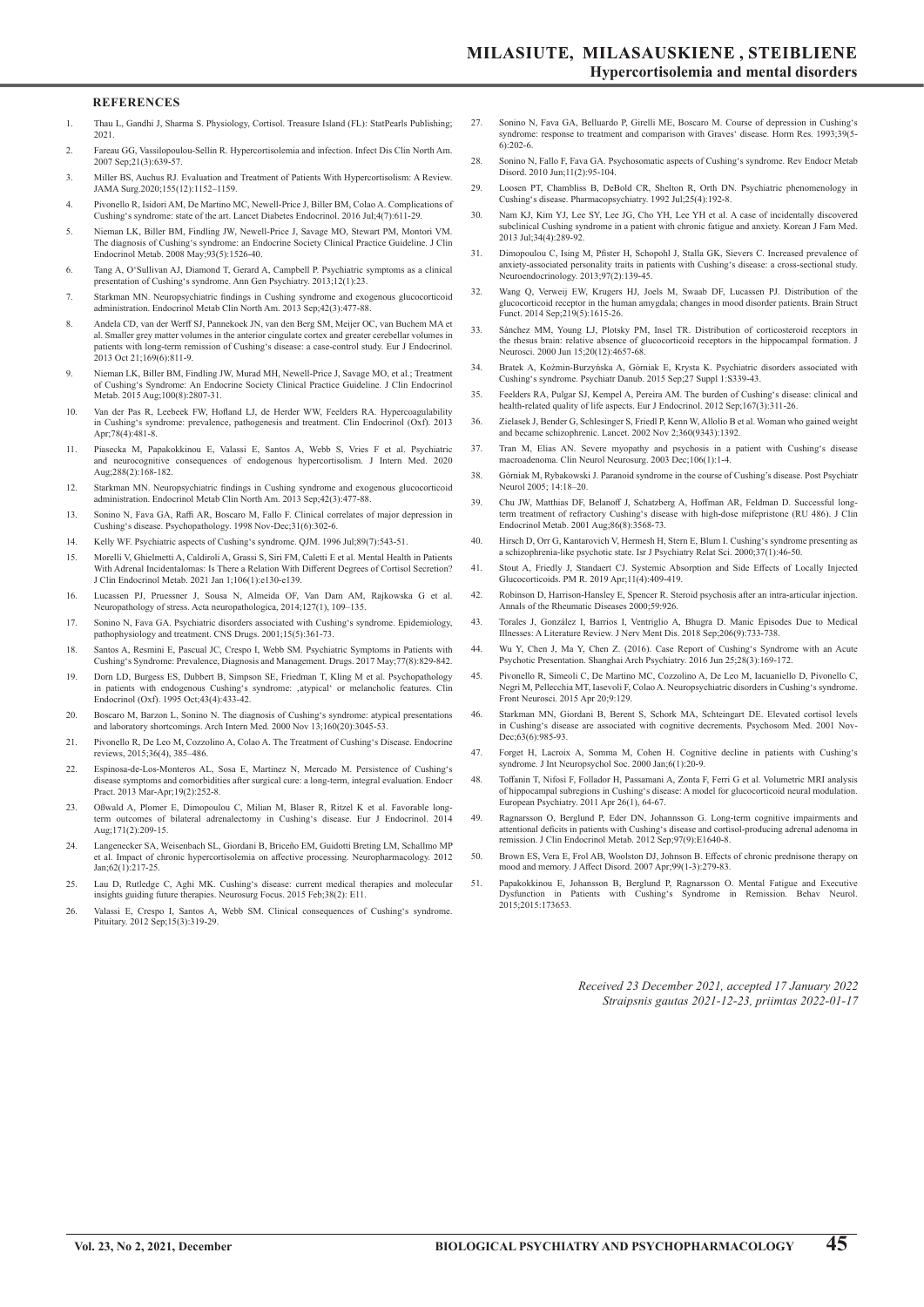# **Prevalence of problematic use of internet during recent years: a narrative review**

### Probleminio naudojimosi internetu paplitimas pastaraisiais metais: literatūros apžvalga

**Gediminas MACYS1 , Vesta SteiblienE 2**

**1 Lithuanian University of Health Sciences, Medical Academy, Kaunas, Lithuania** 

**2 Lithuanian University of Health Sciences, Clinic of Psychiatry, Kaunas, Lithuania** 

### **Summary**

**Introduction.** Globally, the number of internet users increases every year. The COVID-19 pandemic has also contributed to the growing scale of PIU. As a result, the engagement with technologies and internet usage rises respectively. In that case, excessive use of internet has started to develop public health concern that requires deeper scientific understanding to offer solutions to the community. In this narrative review, we will review the PIU and internet addiction (IA) terminology, the prevalence of PIU estimates, PIU causes, risk factors, treatment, and prevention.

**Aim.** To review the most relevant studies based on the the PIU and IA terminology, the prevalence of PIU estimates, PIU causes, risk factors, treatment, and prevention.

**Methods.** Literature search was performed using OWID (ourworldindata.org) statistical database and selected overview of scientific publications on problematic internet use published on the international medical databases PubMed and ClinicalKey.

**Results.** Males than females are more prone to become addicted to the internet. During the past couple of years, studies revealed that prevalence of PIU was higher during the COVID-19 pandemic than reported before the pandemic. Inseparable part of PIU is neurobiological and psychological constitutions, moderators, such as coping styles and internet-related cognitive biases. The treatment of PIU has not yet been systematized. According to scientists, psychological and pharmacologic treatments have been found to be very promising in the treatment of PIU. Prevention of the PIU primarily should be introduced in schools, particularly elementary schools, considering that problematic use of internet strongly prevalent among children and adolescents and if not applicated could lead one to serious health issues.

**Keywords:** Internet, internet usage, problematic use, addiction, excessive use, COVID-19, pandemic.

### **SANTRAUKA**

**Įvadas.** Interneto vartotojų skaičius pasaulyje didėja kasmet. COVID-19 pandemija taip pat prisidėjo prie didėjančio probleminio interneto naudojimo masto. Dėl šios priežasties, atitinkamai didėja ir išmaniųjų technologijų bei interneto ryšio naudojimas. Dažnas interneto naudojimas sukėlė susirūpinimą visuomenės sveikata, o norint problemą suvaldyti reikia atlikti nuodugnesnius tyrimus, kad būtų galima pasiūlyti atitinkamus šios problemos sprendimo būdus bendruomenei. Šioje literatūros apžvalgoje nagrinėsime probleminio interneto naudojimo bei priklausomybės terminologiją, paplitimą, problemos priežastis, rizikos veiksnius, gydymą ir prevenciją.

**Tikslas.** Apžvelgti aktualiausius tyrimus apie probleminio interneto naudojimo bei priklausomybės terminiją, paplitimą, problemos priežastis, rizikos veiksnius, gydymą ir prevencijos būdus.

Metodai. Literatūros apžvalga buvo atlikta naudojant duomenis pateiktus OWID (ourworldindata.org) statistikos duomenų bazėje ir pasirinkta mokslinių publikacijų apie probleminį interneto naudojimą apžvalga, publikuota tarptautinėse medicinos duomenų bazėse PubMed ir ClinicalKey.

**Rezultatai.** Vyrai labiau nei moterys yra linkę tapti priklausomais nuo interneto. Per pastaruosius porą metų atlikti tyrimai atskleidė, kad probleminio interneto naudojimo paplitimas COVID-19 pandemijos metu buvo didesnis nei prieš pandemiją. Neatskiriama probleminio interneto naudojimo dalis yra neurobiologiniai ir psichologiniai veiksniai, tokie kaip situacijų sprendimo metodai ir su internetu susiję polinkiai. Probleminio interneto naudojimosi gydymas dar nėra susistemintas. Pasak mokslininkų, psichologinis ir farmakologinis gydymas yra labai perspektyvūs gydant probleminį interneto naudojimą. Probleminio interneto naudojimo prevencija pirmiausia turėtų būti diegiama mokyklose, ypač pradinėse klasėse, atsižvelgiant į tai, kad probleminis naudojimasis internetu yra labai paplitęs tarp vaikų ir paauglių bei gali sukelti rimtų sveikatos problemų.

**Raktiniai žodžiai:** Internetas, interneto naudojimas, probleminis naudojimas, priklausomybė, perteklinis naudojimas, COVID-19, pandemija.

**Corresponding author:** Gediminas Macys, Lithuanian University of Health Sciences, Medical Academy, A. Mickeviciaus 9, Kaunas LT-44307, Lithuania. E-mail: gediminas.macys96@gmail.com.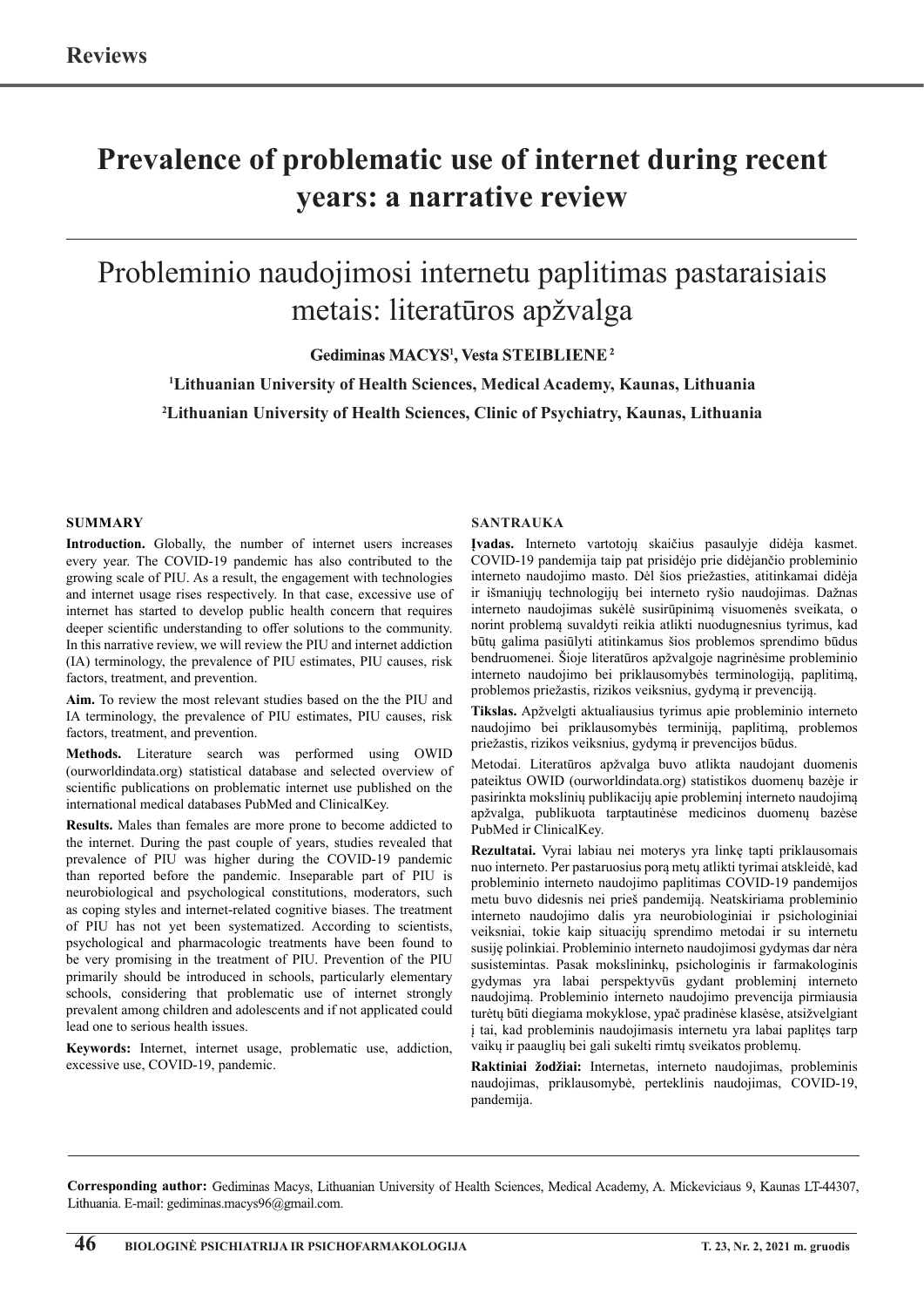### **INTRODUCTION**

Problematic internet use (PIU) is described as the excessive and compulsive use of online activities and services that have addictive potential and are associated with significant functional impairment [1]. The PIU has gotten more attention throughout the decade in the popular media and among scholars, and this interest has correlated with the rise in computer use and internet access [2-4].

Data collected in recent years indicates that globally, the number of internet users increases every year [5]. In 2020, the share of German internet users aged  $14 - 75$  amounted to 88%, an increase compared to the previous year at 86% and 84% in 2018 [6]. Furthermore, similar trends in the growth of internet usage could be seen in Lithuania as well. In 2021, Department of Statistics revealed that 87% out of all people aged 16 – 74 was using the internet daily [7]. In comparison, in 2020 – 83% [8] and in  $2019 - 82\%$  were using internet daily [9].

During the past couple of years, studies reveal that prevalence of PIU was higher during the COVID-19 pandemic [10] than reported before the pandemic [11]. A lot of countries, as recommended by the World Health Organization (WHO), have introduced the virus containment measures, including social distancing, quarantine, and isolation [12]. As a result, the engagement with technologies and internet usage increased due to activities, such as, studying at school or university, and office work being shifted online [13]. The lockdown has resulted in most people taking to the internet and internet-based services to communicate, interact, and continue with their job or schooling responsibilities from home daily. Compared to pre-lockdown levels, video-conferencing services like Zoom have seen ten times increase in usage during the beginning of the pandemic [14].

As a result, so called internet addiction (IA) has become developing public health concern that requires deeper scientific understanding to offer solutions to the community. PIU is linked to several elements, including sociodemographic features of internet use and psychological behaviours [15]. Studies have found that PIU has various negative effects on mental health, including attention deficit hyperactivity disorder (ADHD), depression, aggression, and low selfesteem [4, 16, 17].

In this narrative review, we will review the PIU and IA terminology, the prevalence of PIU estimates, PIU causes, risk factors, treatment, and prevention. The present study is based on reviewed national and international literature.

### **METHODS**

This narrative review was performed using search criteria including keywords and their combinations in the international medical databases PubMed, ClinicalKey, as well as Our World In Data (OWID) statistical database [5]. This study was conducted to learn more about the problematic internet use (PIU) and internet addiction (IA) terminology, the prevalence of PIU estimates, PIU causes, risk factors, treatment, and prevention. 198 articles written in English were selected based on the search criteria using keywords presented. This review included a total of 72 articles and provides a selected

overview of scientific publications on PIU.

### **RESULTS**

### **Terminology**

Recent studies state that the term "internet addiction (IA)" and the notion that goes with it are inadequate [18]. According to a widely used definition, IA is defined as excessive or poorly controlled preoccupations, desires, or behaviours related to computer use and internet access that cause impairment or suffering [19]. Excessive use of the internet does not always imply hazardous behaviour or addiction. [20]. Excessiveness is also difficult to measure because vast segments of the population are continually connected to the internet via smartphones that they carry with them.

Initially, addiction may only be a correct term for those who satisfy the general criteria for addiction; most people labelled as individuals with PIU may not have an addiction disease. Second, although the internet as a medium may play an essential role in making some behaviours addictive, there is no evidence that addiction to the internet as such exists. Third, internet addiction should be substituted with addictions to specific behaviours, i.e., pornography and the sexual behaviours that go along with it, gambling, social networking, video games, shopping, or just surfing the Web. In that case, when referring to online activities, the phrase "addiction" should be used cautiously and preferably changed to "dysfunctional use" or "problematic use" or "disorder". The term "internet" should be replaced with the specific behaviours as well [21].

### **Prevalence of PIU estimates**

The increased internet use had drastically altered our lives. Although the technological revolution has improved many aspects of our life and it is now an important part of everyday routine, including work, private life, and social functioning, many authors have observed internet misuse (PIU, IA), as summarized in a recent meta-analysis of 113 epidemiologic studies covering 693,306 subjects in the population aged 7 – 60 years [22].

The COVID-19 pandemic has also contributed to the growing scale of PIU. The World Health Organization (WHO) has cautioned that screen use may grow during the pandemic. As a result, there is a greater chance of PIU [23]. Young people have showed the increased internet use [24], presumably as a result of pandemic-related lifestyle adjustments such as staying at home, lockdowns, shuttered workplaces, and schools [25]. Despite government and institutional efforts to avoid and reduce PIU, it has evolved into a major issue [26]. Several opinion papers stated that the increased severity of PIU during a pandemic may linger after it has passed, resulting in a worsening of people's quality of life and a significant economic burden on society [25, 27]. During the pandemic, young people are especially vulnerable to internet-related issues and psychological anguish [28, 29]. The person with PIU may be unaware of it, and the symptoms may go unnoticed by even his or her family, friends, and coworkers [30].

Researchers reported that sleep deprivation or disturbance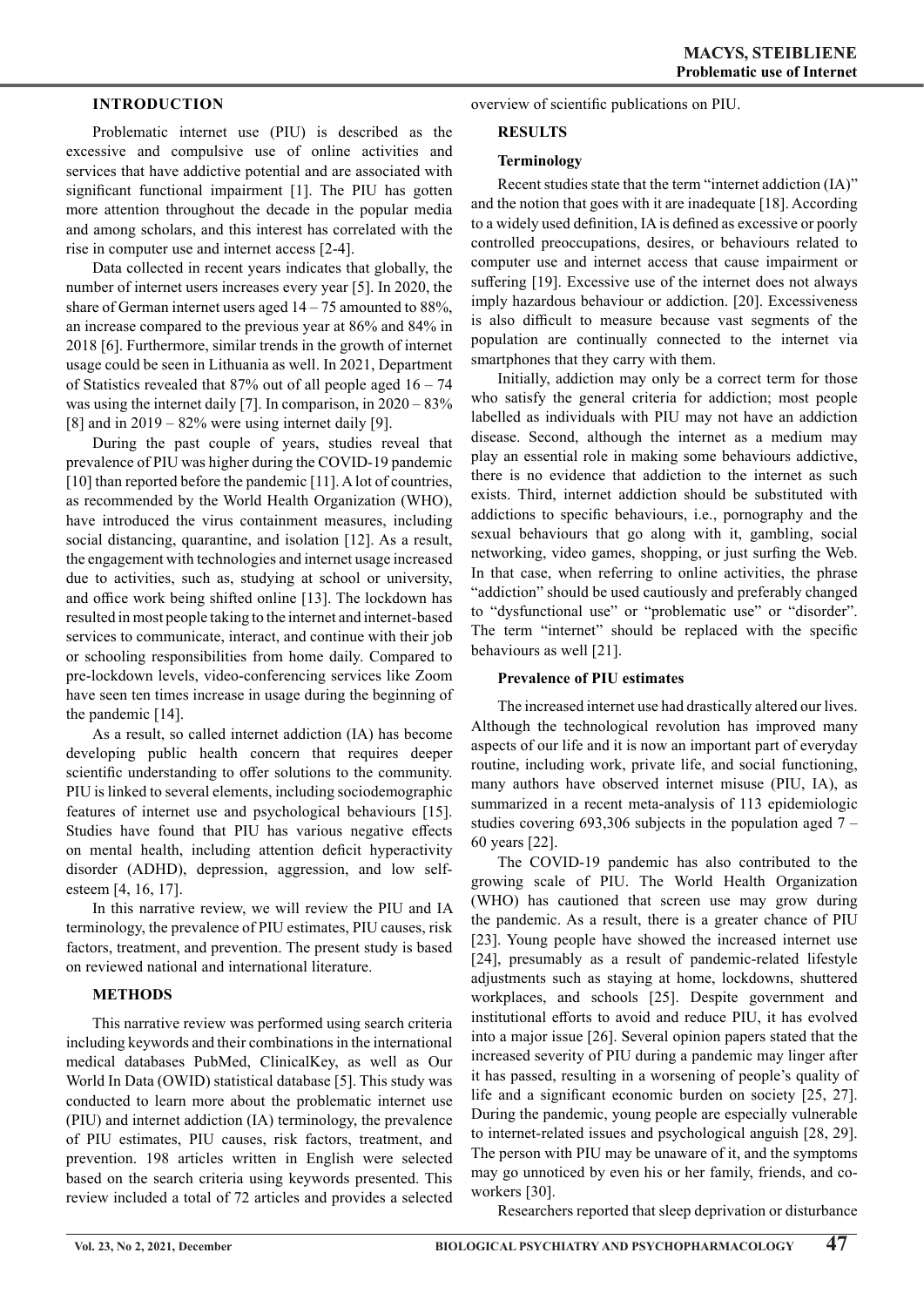appears to be one of the known health concerns associated with the PIU [31, 32]. In Taiwan, 2016 longitudinal study discovered that disrupted circadian rhythm was related to PIU in a progressive manner [33]. Furthermore, excessive daytime sleepiness was shown to be common in 37,7% of high school students with PIU in a South Korean study, compared to 13,9 % and 7,4% in potential individuals with PIU and the ones with no risk of PIU, correspondingly. In people with PIU, the prevalence of sleeplessness, snoring, apnoea, teeth grinding, and nightmares was also higher than in potential population with PIU and the ones with no possibility of PIU [34]. According to studies, PIU has also been linked to increased psychiatric symptoms [35], later bedtimes [36], obesity [37], and low academic achievement among adolescents [38].

Thus, it is evident that excessive internet usage has risen in recent years, and the pandemic could have made a significant influence on people's lives, including the prevalence of PIU estimates, and some of those changes could have dangerous impact on internet-related health hazards long-term.

### **Causes and risk factors of PIU**

According to studies, males are more prone to become addicted to the internet than females [39-41]. The ones with PIU may spend long periods of time on the internet, isolating themselves from other types of social contact and focusing almost solely on the internet rather than broader life events [3]. Frequent internet users are more likely to adopt dysfunctional coping methods and have poorer interpersonal relationships than the ones who do not have that problem [42, 43].

The I-PACE model (Interaction of Person-Affect-Cognition-Execution) is a theoretical framework for the processes that underpin the formation and maintenance of an addictive usage of internet applications or sites that promote gaming, gambling, pornography viewing, shopping, or communication. The model is built in the form of a process model. Predisposing factors, such as neurobiological and psychological constitutions, moderators, such as coping styles and internet-related cognitive biases, and mediators, such as affective and cognitive responses to situational triggers in combination with reduced executive functioning, are believed to be the cause of specific internet-use disorders [44].

Genetic elements and other biological determinants of individual behaviour, such as ontogenetic components and early childhood experiences (such as early trauma, emotional or physical abuse [45], inter-parental conflicts [46]), and their consequent biological implications and effects on learning experiences, are often the first predisposing factors in the development of PIU [47, 48]. Although numerous preliminary studies suggest that genetic factors may play a role in internetrelated disorders, more research is needed.

Personality traits plays a significant role in being potential risk factor in the development of one's PIU [49]. The study was performed using the Big Five Inventory (BFI), assessed and measured the big five personality traits of 752 students. The results indicated that agreeableness and conscientiousness were negatively associated with PIU [50]. In that case we can assume that one's personality qualities may have a part in the development of the PIU.

Unfortunately, various studies stated that there is also considerable evidence to demonstrate that people with foregoing mental health conditions are more vulnerable to develop the PIU throughout the years [51-53]. The most common conditions which potentially could correlate with PIU is the lack of anxiety control and severe depression. Furthermore, ADHD in female internet users, were seen to be a noteworthy predictor to develop an addiction [54].

Additionally, coping, cue-reactivities, cravings, needs for mood management, and attentional biases are also one of the I-PACE model components. Stress in everyday life, as well as following use of the internet as a coping mechanism for difficult or stressful life events, have been identified as major elements that may contribute to the development of PIU [55]. Cuereactivities, cravings [56, 57], needs for mood management [58], and attentional biases [59, 60] are some of the affective and cognitive responses that arise from interaction effects. According to researchers, these are essential processes that influence decisions to use specific applications or websites. However, studies suggest [44] that there may be mediating variables between affective and cognitive reactions and the decision to use the internet, and that these mediating factors could be found in the domains of inhibitory control and executive functioning.

### **Treatment**

Considering that PIU is becoming progressively major problem in today's society, the treatment should be wellestablished. Unfortunately, it has not yet been systematized [61, 62]. There is still a lot of confusion over what constitutes IA, how to name it, and whether it should be classified as a single diagnosis or as multiple sub-diagnoses [63].

Nevertheless, the initial goal of a treatment is to determine the level of patient's motivation [64]. Parental participation in treatment is also crucial for a beneficial outcome. The patient in many circumstances may be a child, adolescent, or young adult and treatment must include both parents during all stages. Doctor should attempt structuring therapy around the patient's and family's motivation. Understanding patient's developmental and psychosocial context of symptoms, moreover, observing patient's ongoing reasoning of the treatment is essential.

Both psychological and pharmacologic treatments were found to be promising in treating PIU by Winkler and colleagues [65] as well as Lithuanian scientist [66]. To treat PIU, scientist examined medications that are commonly used to treat depression (bupropion, escitalopram) or ADHD (methylphenidate, atomoxetine). Two studies were performed that presented head-to-head comparisons of two distinct medications. One compared bupropion and escitalopram for 6 weeks [67], while the other compared atomoxetine and methylphenidate for 12 weeks [68]. Both studies established that both treatments reduced PIU symptoms, although there were no significant differences in efficacy between the two medications.

Moreover, Cognitive – Behavioural Therapy (CBT) could be incorporated in the treatment of the PIU. Several studies states that CBT effectiveness is noticeable, and it helps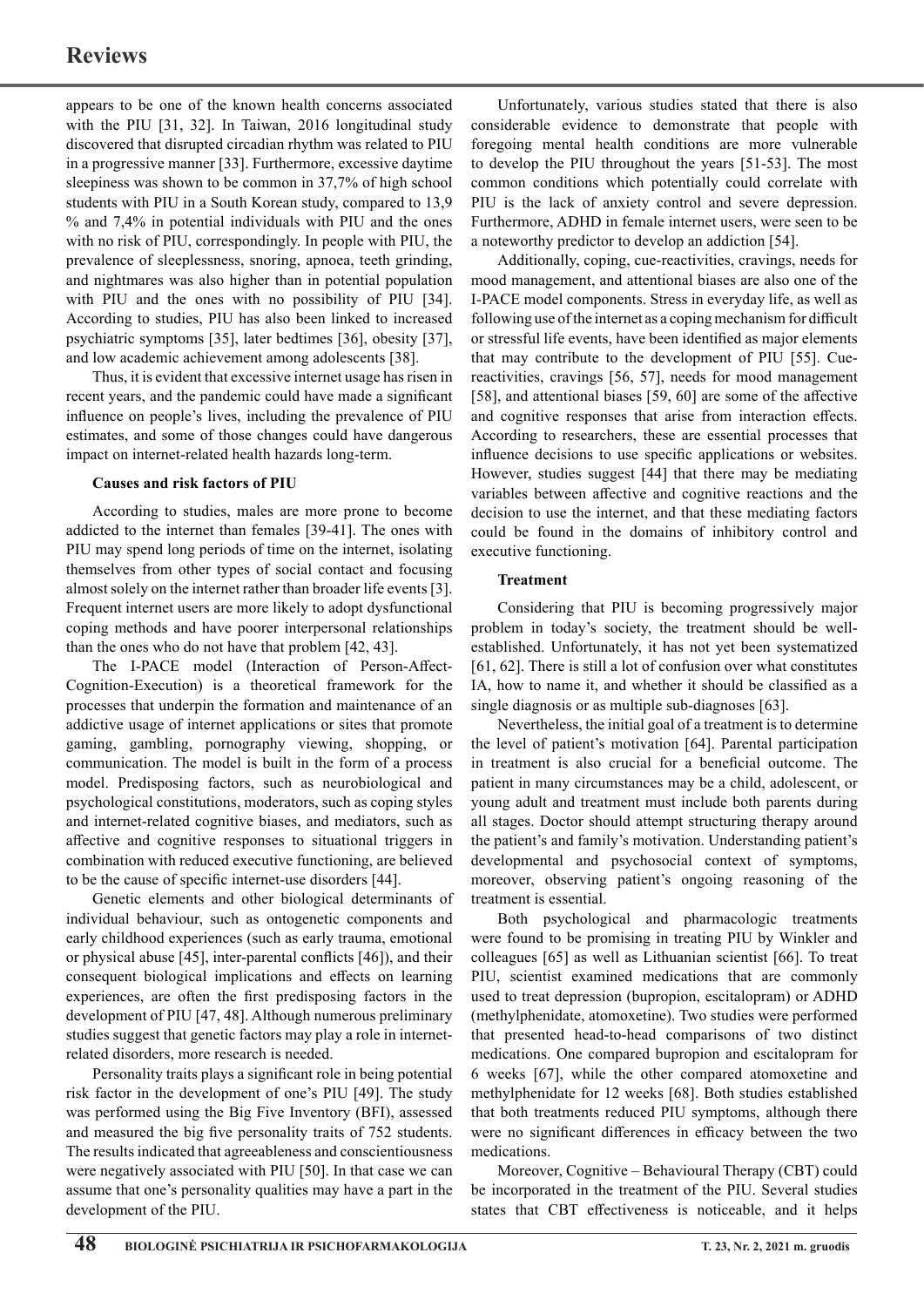patients to minimize the time spent online [16, 65]. 67 patients (66,3%) who had CBT versus 34 patients (33,7%) who didn't receive CBT, showed greater decrease in PIU than those who were treated without CBT [69]. However, because there is still little data on CBT impact on PIU treatment, it should be approached with caution.

#### **Prevention**

Considering the PIU problem in a modern world, many researchers agree that preventative strategies should initially target children and adolescents [70]. Children and adolescents are in the formative years of their lives, when values and standards are being formed, and they have the highest rates of PIU [71]. In that case, prevention initiatives should be introduced in schools, particularly in elementary schools, which teachers are frequently on the front lines of identifying potentially bad habits [72].

Researchers suggest that adolescents' teachers should focus on the development of certain skills in those at risk of PIU, but one of the main characters of one's PIU prevention remain parents, significant others, or even peers.

The specific skills for preventing PIU can be divided into four categories: (a) skills associated with internet use, such as self-control, and the ability to recognize the maladaptive thoughts associated with addictive behaviour [73, 74]; (b) abilities associated with managing stress and emotions, including the development of individual coping mechanisms, less aggression, and increased self-esteem [75, 76]; (c) interpersonal skills: decreased interpersonal sensitivity, and the ability to communicate face to face and carry conversation with peers [75]; (d) skills related to one's daily routine and leisure activities: maintaining sleep schedule, participating in group and free-time activities [77]. Therefore, maintaining presented skills are vastly relevant to prevent or reduce the chance of one's PIU.

### **CONCLUSIONS**

Problematic internet use (PIU) is an ever-growing issue in a modern society and the number of internet users increases globally every year. It has been observed that male internet users are more prone to get addicted using it. The COVID-19 pandemic has also contributed to the growing scale of PIU. During the past couple of years, studies reveal that prevalence of PIU was higher during the COVID-19 pandemic than reported before the pandemic. Inseparable part of PIU is neurobiological and psychological constitutions, moderators, such as coping styles and internet-related cognitive biases. Furthermore, person's environment, personality traits and ongoing mental issues play a significant role in developing PIU. Despite the fact, that scientist and media has paid attention to this issue, the treatment of PIU has not yet been systematized. According to scientists, psychological and pharmacologic treatments have been found to be very promising in the treatment of PIU. Prevention of the PIU primarily should be introduced in schools, particularly elementary schools, considering that problematic use of internet strongly prevalent among children and adolescents and if not applicated could lead one to serious health issues.

#### **References**

- 1. Ioannidis K, Hook R, Goudriaan AE, Vlies S, Fineberg NA, Grant JE, Chamberlain SR. Cognitive deficits in problematic internet use: meta-analysis of 40 studies. Br J Psychiatry. 2019 Nov;215(5):639-646. doi: 10.1192/bjp.2019.3. PMID: 30784392; PMCID: PMC6949138.
- 2. Milasauskiene E, Burkauskas J, Podlipskyte A, Király O, Demetrovics Z, Ambrasas L, Steibliene V. Compulsive Internet Use Scale: Psychometric Properties and Associations With Sleeping Patterns, Mental Health, and Well-Being in Lithuanian Medical Students During the Coronavirus Disease 2019 Pandemic. Front Psychol. 2021 Aug 26;12:685137. doi: 10.3389/ fpsyg.2021.685137. PMID: 34512443; PMCID: PMC8428172.
- 3. Weinstein A, Lejoyeux M. Internet addiction or excessive internet use. Am J Drug Alcohol Abuse. 2010 Sep;36(5):277-83. doi: 10.3109/00952990.2010.491880. PMID: 20545603.
- 4. Burkauskas J, Király O, Demetrovics Z, Podlipskyte A, Steibliene V. Psychometric Properties of the Nine-Item Problematic Internet Use Questionnaire (PIUQ-9) in a Lithuanian Sample of Students. Front Psychiatry. 2020 Nov 12;11:565769. doi: 10.3389/fpsyt.2020.565769. PMID: 33262711; PMCID: PMC7688508.
- Max Roser, Hannah Ritchie and Esteban Ortiz-Ospina (2015) "Internet". Published online at OurWorldInData.org. Retrieved in 2021 dec. 20 from: 'https://ourworldindata.org/internet' [Online Resource]
- 6. Share of internet users in Germany from 2001 to 2020. Retrieved in 2021 dec. 20 from: https:// www.statista.com/statistics/380514/internet-usage-rate-germany/ [Online Resource]
- 7. Oficialiosios statistikos portalas [elektroninis išteklius] [žiūrėta 2020 m. gruodžio 21 d.] Prieiga per internetą: https://osp.stat.gov.lt/informaciniai-pranesimai?articleId=8028975&fbclid=IwAR 03emNEsRYUIgmAelko\_gAhlz8hFH3SdfwmF9URSCtMmuwSvRUpy3zOrg8
- 8. Oficialiosios statistikos portalas [elektroninis išteklius] [žiūrėta 2020 m. gruodžio 21 d.] Prieiga per internetą: https://osp.stat.gov.lt/informaciniai-pranesimai?articleId=9080042
- 9. Oficialiosios statistikos portalas [elektroninis išteklius] [žiūrėta 2020 m. gruodžio 21 d.] Prieiga per internetą: https://osp.stat.gov.lt/informaciniai-pranesimai?articleId=6545199
- 10. Oka T, Hamamura T, Miyake Y, Kobayashi N, Honjo M, Kawato M, Kubo T, Chiba T. Prevalence and risk factors of internet gaming disorder and problematic internet use before and during<br>the COVID-19 pandemic: A large online survey of Japanese adults. J Psychiatr Res. 2021<br>Oct;142:218-225. doi: 10.1016/j.jpsychires.
- 11. Siste K, Hanafi E, Sen LT, Christian H, Adrian, Siswidiani LP, Limawan AP, Murtani BJ, Suse 11, Hanald 2, Sun 21, Embland 11, Hanald Ext, Embland 11, Hanald 11, Hanald 11, Hanald 21, Suwartono C. The Impact of Physical Distancing and Associated Factors Towards Internet Addiction Among Adults in Indonesia During COVID-19 Pandemic: A Nationwide Web-Based Study. Front Psychiatry. 2020 Sep 3;11:580977. doi: 10.3389/fpsyt.2020.580977. PMID: 33101092; PMCID: PMC7495250.
- 12. World Health Organization. Coronavirus Disease (Covid-19) Pandemic. World Health Organization; 2020. [Last accessed on 2021 Dec 21]. Available from: https://www.who.int/ emergencies/diseases/novel-coronavirus-2019
- 13. Hossain MT, Ahammed B, Chanda SK, Jahan N, Ela MZ, Islam MN. Social and electronic media exposure and generalized anxiety disorder among people during COVID-19 outbreak in

Bangladesh: a preliminary observation. PLoS One. 2020;15(9):e0238974. doi:10.1371/journal. pone.0238974

- 14. Branscombe M. The New Stack; 2020. The network impact of the global COVID-19 pandemic. [Last accessed on 2021 Dec 21]. Available from: https://thenewstack.io/the-network-impact-ofthe-global-covid-19-pandemic/
- 15. Nakayama H, Mihara S, Higuchi S. Treatment and risk factors of Internet use disorders. Psychiatry Clin Neurosci. 2017 Jul;71(7):492-505. doi: 10.1111/pcn.12493. Epub 2017 Feb 10. PMID: 27987253.
- 16. Jorgenson AG, Hsiao RC, Yen CF. Internet Addiction and Other Behavioral Addictions. Child Adolesc Psychiatr Clin N Am. 2016 Jul;25(3):509-20. doi: 10.1016/j.chc.2016.03.004. Epub 2016 Apr 11. PMID: 27338971.
- 17. Cerniglia L, Zoratto F, Cimino S, Laviola G, Ammaniti M, Adriani W. Internet Addiction in adolescence: Neurobiological, psychosocial and clinical issues. Neurosci Biobehav Rev. 2017 May;76(Pt A):174-184. doi: 10.1016/j.neubiorev.2016.12.024. Epub 2016 Dec 24. PMID: 28027952.
- 18. Aboujaoude E. Problematic Internet use: an overview. World Psychiatry. 2010 Jun;9(2):85-90. doi: 10.1002/j.2051-5545.2010.tb00278.x. PMID: 20671890; PMCID: PMC2911081.
- 19. Shaw M, Black DW. Internet addiction: definition, assessment, epidemiology and clinical management. CNS Drugs. 2008;22(5):353-65. doi: 10.2165/00023210-200822050-00001. PMID: 18399706.
- 20. Morahan-Martin, J, Schumacher, P. Incidence and correlates of pathological Internet use among college students. Computers in Human Behavior. 2000; 16(1): 13–29.
- 21. Starcevic V, Aboujaoude E. Internet addiction: reappraisal of an increasingly inadequate concept. CNS Spectr. 2017 Feb;22(1):7-13. doi: 10.1017/S1092852915000863. Epub 2016 Feb 1. PMID: 26831456.
- 22. Pan YC, Chiu YC, Lin YH. Systematic review and meta-analysis of epidemiology of internet addiction. Neurosci Biobehav Rev. 2020 Nov;118:612-622. doi: 10.1016/j.neubiorev.2020.08.013. Epub 2020 Aug 25. PMID: 32853626.
- 23. World health organization. Excessive screen use and gaming considerations during COVID19. [Last accessed on 2022 Jan 21]. Available from: http://www.emro.who.int/mnh/news/ considerations-for-young-people-on-excessive-screen-use-during-covid19.html
- 24. S.C.E. Schmidt, B. Anedda, A. Burchartz, A. Eichsteller, S. Kolb, C. Nigg, C.Niessner, D. Oriwol, A. Worth, A. Woll. Physical activity and screen time of children and adolescents before and during the COVID-19 lockdown in Germany: a natural experiment. Sci. Rep., 10 (2020), p. 21780
- 25. D.L. King, P.H. Delfabbro, J. Billieux, M.N.Potenza. Problematic online gaming and the COVID-19 pandemic. J Behav Addict, 9 (2020), pp. 184-186
- 26. Timothy Sim, Hyekyung Choo, Anita Low‐Lim, Jocelyn Lau. Adolescents' and parents' perspectives: a gaming disorder intervention in Singapore. Fam. Relat., 70 (1) (2021), pp. 90-103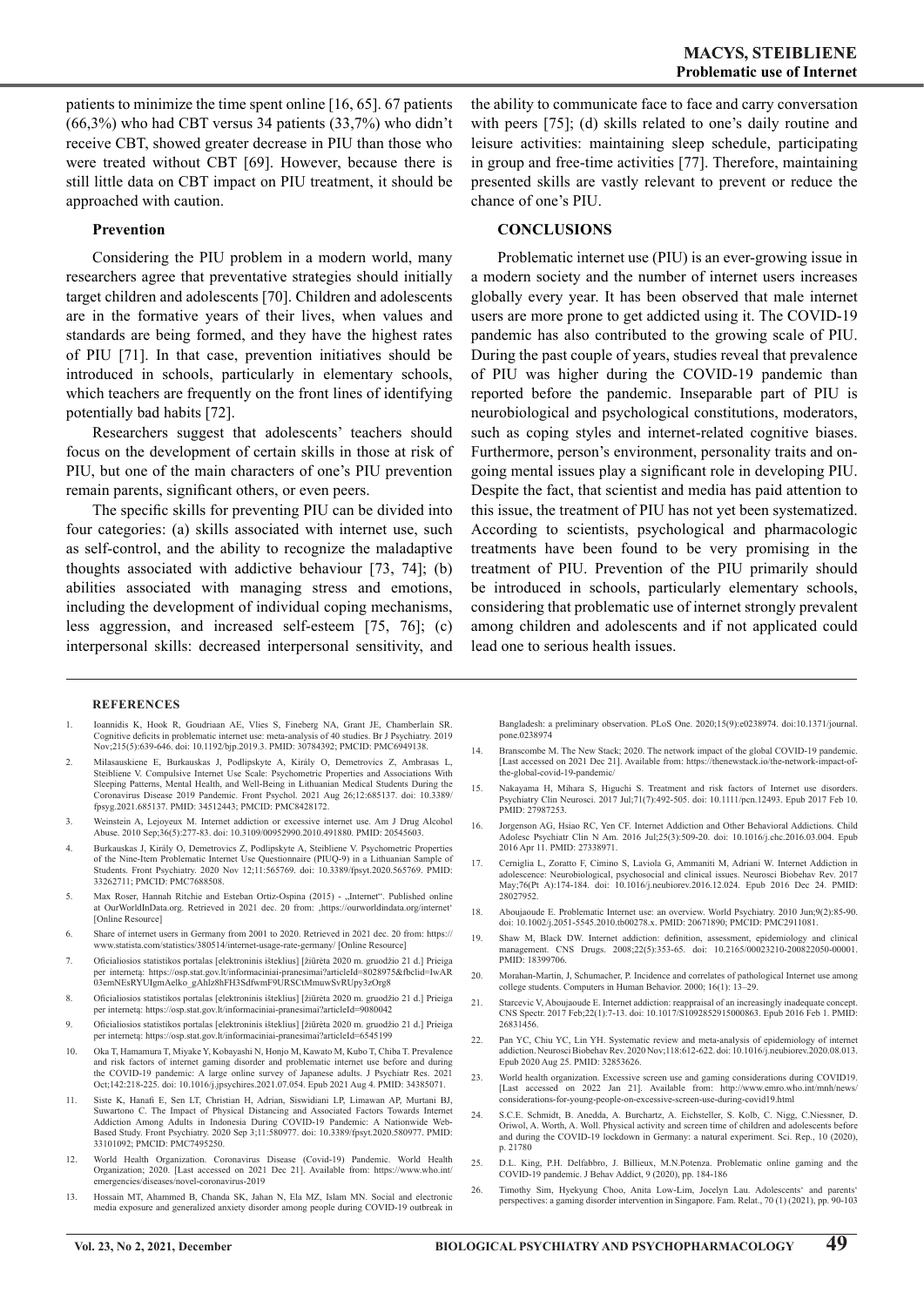- 27. C.-H. Ko, J.-Y. Yen. Impact of COVID-19 on gaming disorder: monitoring and prevention. J Behav Addict, 9 (2020), pp. 187-189
- 28. I.-H. Chen, C.-Y. Chen, A.H. Pakpour, M.D. Griffiths, C.-Y. Lin. Internet-related behaviors and psychological distress among schoolchildren during COVID-19 school suspension. J. Am. Acad. Child Adolesc. Psychiatry, 59(2020), pp. 1099-1102.e1
- 29. Y. Sun, Y. Li, Y. Bao, S. Meng, Y. Sun, G.Schumann, T. Kosten, J. Strang, L. Lu, J.Shi. Brief report: increased addictive internet and substance use behavior during the COVID-19 pandemic in China. Am. J. Addict., 29 (2020), pp. 268-270
- 30. Zsidó AN, Darnai G, Inhóf O, Perlaki G, Orsi G, Nagy SA, Lábadi B, Lénárd K, Kovács N, Dóczi T, Janszky J. Differentiation between young adult Internet addicts, smokers, and healthy controls by the interaction between impulsivity and temporal lobe thickness. J Behav Addict. 2019 Mar 1;8(1):35-47. doi: 10.1556/2006.8.2019.03. Epub 2019 Feb 11. PMID: 30739462; PMCID: PMC7044605.
- 31. Tan Y, Chen Y, Lu Y, Li L. Exploring Associations between Problematic Internet Use, Depressive Symptoms and Sleep Disturbance among Southern Chinese Adolescents. Int J Environ Res Public Health. 2016 Mar 14;13(3):313. doi: 10.3390/ijerph13030313. PMID: 26985900; PMCID: PMC4808976.
- 32. Slabadienė M, Gadeikytė I, Steiblienė V. Probleminio interneto naudojimo sąsajos su bendraisiais sveikatos simptomais ir žalingu alkoholio vartojimu tarp kasdienio interneto naudotojų. Medical Sciences 2021 Vol. 9 (2), p. 63-71
- 33. Chen YL, Gau SS. Sleep problems and internet addiction among children and adolescents: a longitudinal study. J Sleep Res. 2016 Aug;25(4):458-65. doi: 10.1111/jsr.12388. Epub 2016 Feb 8. PMID: 26854132.
- 34. Choi K, Son H, Park M, Han J, Kim K, Lee B, Gwak H. Internet overuse and excessive daytime sleepiness in adolescents. Psychiatry Clin Neurosci. 2009 Aug;63(4):455-62. doi: 10.1111/j.1440- 1819.2009.01925.x. Epub 2009 Mar 25. PMID: 19490510.
- 35. Jang KS, Hwang SY, Choi JY. Internet addiction and psychiatric symptoms among Korean adolescents. J Sch Health. 2008 Mar;78(3):165-71. doi: 10.1111/j.1746-1561.2007.00279.x. PMID: 18307612.
- 36. Kawabe K, Horiuchi F, Oka Y, Ueno SI. Association between Sleep Habits and Problems and Internet Addiction in Adolescents. Psychiatry Investig. 2019 Aug;16(8):581-587. doi: 10.30773/ pi.2019.03.21.2. Epub 2019 Aug 8. PMID: 31389226; PMCID: PMC6710414.
- 37. Li M, Deng Y, Ren Y, Guo S, He X. Obesity status of middle school students in Xiangtan and its relationship with Internet addiction. Obesity (Silver Spring). 2014 Feb;22(2):482-7. doi: 10.1002/oby.20595. Epub 2013 Sep 20. PMID: 23929670.
- 38. Stavropoulos V, Alexandraki K, Motti-Stefanidi F. Recognizing internet addiction: prevalence and relationship to academic achievement in adolescents enrolled in urban and rural Greek high schools. J Adolesc. 2013 Jun;36(3):565-76. doi: 10.1016/j.adolescence.2013.03.008. Epub 2013 Apr 19. PMID: 23608781.
- 39. Lee Y.S., Han D.H., Kim S.M., et. al.: Substance abuse precedes internet addiction. Addict Behav 2013; 38: pp. 2022-2025.
- 40. Munno D, Saroldi M, Bechon E, Sterpone SCM, Zullo G. Addictive behaviors and personality traits in adolescents. CNS Spectrums. Cambridge University Press; 2016;21(2):207–13.
- 41. Wölfling K, Beutel ME, Koch A, Dickenhorst U, Müller KW. Comorbid internet addiction in male clients of inpatient addiction rehabilitation centers: psychiatric symptoms and mental comorbidi J Nerv Ment Dis. 2013 Nov;201(11):934-40. doi: 10.1097/NMD.0000000000000035. PMID: 24177479.
- 42. Chang YH, Lee YT, Hsieh S. Internet Interpersonal Connection Mediates the Association between Personality and Internet Addiction. Int J Environ Res Public Health. 2019 Sep 21;16(19):3537. doi: 10.3390/ijerph16193537. PMID: 31546664; PMCID: PMC6801757.
- 43. Li W, O'Brien JE, Snyder SM, Howard MO. Characteristics of internet addiction/pathological internet use in U.S. university students: a qualitative-method investigation. PLoS One. 2015 Feb 3;10(2):e0117372. doi: 10.1371/journal.pone.0117372. PMID: 25647224; PMCID: PMC4315426.
- 44. Brand M, Young KS, Laier C, Wölfling K, Potenza MN. Integrating psychological and neurobiological considerations regarding the development and maintenance of specific Internetuse disorders: An Interaction of Person-Affect-Cognition-Execution (I-PACE) model. Neurosci Biobehav Rev. 2016 Dec;71:252-266. doi: 10.1016/j.neubiorev.2016.08.033. Epub 2016 Aug 30. PMID: 27590829.
- 45. E. Dalbudak, C. Evren, S. Aldemir, B.Evren. The severity of internet addiction risk and its relationship with the severity of borderline personality features, childhood traumas, dissociative experiences, depression and anxiety symptoms among Turkish university students. Psychiatry Res., 219 (2014), pp. 577-582
- 46. Ko CH, Wang PW, Liu TL, Yen CF, Chen CS, Yen JY. Bidirectional associations between family factors and Internet addiction among adolescents in a prospective investigation. Psychiatry Clin Neurosci. 2015 Apr;69(4):192-200. doi: 10.1111/pcn.12204. Epub 2014 Jul 7. PMID: 24836367.
- 47. D. Deryakulu, Ö.F. Ursavas. Genetic and environmental influences on problematic Internet use: a twin study. Comput. Human Behav., 39 (2014), pp. 331-338
- 48. M. Li, J. Chen, N. Li, X. Li. A twin study of problematic internet use: its heritability and genetic association with effortful control. Twin Res. Human Genet., 17 (2014), pp. 279-287
- 49. Kapus K, Nyulas R, Nemeskeri Z, Zadori I, Muity G, Kiss J, Feher A, Fejes E, Tibold A, Feher G. Prevalence and Risk Factors of Internet Addiction among Hungarian High School Students. Int J Environ Res Public Health. 2021 Jun 30;18(13):6989. doi: 10.3390/ijerph18136989. PMID: 34208800; PMCID: PMC8297371.
- 50. Kircaburun K, Griffiths MD. Instagram addiction and the Big Five of personality: The mediating role of self-liking. J Behav Addict. 2018 Mar 1;7(1):158-170. doi: 10.1556/2006.7.2018.15. Epub 2018 Feb 20. PMID: 29461086; PMCID: PMC6035031.
- 51. Veisani Y, Jalilian Z, Mohamadian F. Relationship between internet addiction and mental health in adolescents. J Educ Health Promot. 2020 Nov 26:9:303. doi: 10.4103/jehp.jehp 362\_20. PMID: 33426107; PMCID: PMC7774632.
- 52. Younes F, Halawi G, Jabbour H, El Osta N, Karam L, Hajj A, Rabbaa Khabbaz L. Internet Addiction and Relationships with Insomnia, Anxiety, Depression, Stress and Self-Esteem in University Students: A Cross-Sectional Designed Study. PLoS One. 2016 Sep 12;11(9):e0161126. doi: 10.1371/journal.pone.0161126. PMID: 27618306; PMCID: PMC5019372.
- 53. Bessière K, Pressman S, Kiesler S, Kraut R. Effects of internet use on health and depression: a longitudinal study. J Med Internet Res. 2010 Feb 28;12(1):e6. doi: 10.2196/jmir.1149. PMID: 20228047; PMCID: PMC3234167.
- 54. Jorgenson AG, Hsiao RC, Yen CF. Internet Addiction and Other Behavioral Addictions. Child Adolesc Psychiatr Clin N Am. 2016 Jul;25(3):509-20. doi: 10.1016/j.chc.2016.03.004. Epub 2016 Apr 11. PMID: 27338971.
- 55. J. Tang, Y. Yu, Y. Du, Y. Ma, D. Zhang, J.Wang. Prevalence of internet addiction and its association with stressful life events and psychological symptoms among adolescent internet users. Addict. Behav., 39 (2014), pp. 744-747
- 56. G. Dong, M.N. Potenza. A cognitive-behavioral model of internet gaming disorder: theoretical underpinnings and clinical implications. J. Psychiatr. Res., 58 (2014), pp. 7-11
- 57. B.L. Carter, S.T. Tiffany. Meta-analysis of cue-reactivity in addiction research. Addiction, 94 (1999), pp. 327-340
- 58. J.J. Gross, H. Jazaieri. Emotion, emotion regulation, and psychopathology: an affective science perspective. Clin. Psychol. Sci., 2 (2014), pp. 387-401
- 59. P. Christiansen, T.M. Schoenmakers, M.Field. Less than meets the eye: reappraising the clinical relevance of attentional bias in addiction. Addict. Behav., 44 (2015), pp. 43-50
- F. Jeromin, N. Nyenhuis, A. Barke. Attentional bias in excessive internet gamers investigations using an addiction Stroop and a visual probe. J. Behav. Addict., 5 (2016), pp. 32-40
- 61. Przepiorka AM, Blachnio A, Miziak B, Czuczwar SJ. Clinical approaches to treatment of Internet addiction. Pharmacol Rep. 2014 Apr;66(2):187-91. doi: 10.1016/j.pharep.2013.10.001. Epub 2014 Mar 2. PMID: 24911068.
- 62. Zajac K, Ginley MK, Chang R. Treatments of internet gaming disorder: a systematic review of the evidence. Expert Rev Neurother. 2020 Jan;20(1):85-93. doi: 10.1080/14737175.2020.1671824. Epub 2019 Sep 26. PMID: 31544539; PMCID: PMC6930980.
- 63. Cash H, Rae CD, Steel AH, Winkler A. Internet Addiction: A Brief Summary of Research and Practice. Curr Psychiatry Rev. 2012 Nov;8(4):292-298. doi: 10.2174/157340012803520513. PMID: 23125561; PMCID: PMC3480687.
- 64. Greenfield DN. Treatment Considerations in Internet and Video Game Addiction: A Qualitative Discussion. Child Adolesc Psychiatr Clin N Am. 2018 Apr;27(2):327-344. doi: 10.1016/j. chc.2017.11.007. Epub 2018 Jan 9. PMID: 29502754.
- 65. Winkler A, Dörsing B, Rief W, Shen Y, Glombiewski JA. Treatment of internet addiction: a meta-analysis. Clin Psychol Rev. 2013 Mar;33(2):317-29. doi: 10.1016/j.cpr.2012.12.005. Epub 2013 Jan 5. PMID: 23354007.
- 66. Malinauskas R, Malinauskiene V. A meta-analysis of psychological interventions for Internet/<br>smartphone addiction among adolescents. J Behav Addict. 2019 Dec 1;8(4):613-624. doi:<br>10.1556/2006.8.2019.72. PMID: 31891316;
- 67. Song J, Park JH, Han DH, Roh S, Son JH, Choi TY, Lee H, Kim TH, Lee YS. Comparative study of the effects of bupropion and escitalopram on Internet gaming disorder. Psychiatry Clin Neurosci. 2016 Nov;70(11):527-535. doi: 10.1111/pcn.12429. Epub 2016 Oct 27. PMID: 27487975.
- 68. Park JH, Lee YS, Sohn JH, Han DH. Effectiveness of atomoxetine and methylphenidate for problematic online gaming in adolescents with attention deficit hyperactivity disorder. Hum Psychopharmacol. 2016 Nov;31(6):427-432. doi: 10.1002/hup.2559. PMID: 27859666.
- 69. Han J, Seo Y, Hwang H, Kim SM, Han DH. Efficacy of cognitive behavioural therapy for internet gaming disorder. Clin Psychol Psychother. 2020 Mar;27(2):203-213. doi: 10.1002/cpp.2419. Epub 2020 Jan 22. PMID: 31881100.
- 70. Jang MH, Ji ES. Gender differences in associations between parental problem drinking and early adolescents' internet addiction. J Spec Pediatr Nurs. 2012 Oct;17(4):288-300. doi: 10.1111/j.1744-6155.2012.00344.x. PMID: 23009041.
- 71. Lin MP, Ko HC, Wu JY. Prevalence and psychosocial risk factors associated with internet addiction in a nationally representative sample of college students in Taiwan. Cyberpsychol Behav Soc Netw. 2011 Dec;14(12):741-6. doi: 10.1089/cyber.2010.0574. Epub 2011 Jun 8. PMID: 21651418.
- 72. Vondráčková P, Gabrhelík R. Prevention of Internet addiction: A systematic review. J Behav Addict. 2016 Dec;5(4):568-579. doi: 10.1556/2006.5.2016.085. Epub 2016 Dec 21. PMID: 27998173; PMCID: PMC5370363.
- 73. Wang Y, Wu AMS, Lau JTF. The health belief model and number of peers with internet addiction as inter-related factors of Internet addiction among secondary school students in Hong Ko BMC Public Health. 2016 Mar 16;16:272. doi: 10.1186/s12889-016-2947-7. PMID: 26983882; PMCID: PMC4794899.
- 74. Echeburúa E, de Corral P. Adicción a las nuevas tecnologías y a las redes sociales en jóvenes: un nuevo reto [Addiction to new technologies and to online social networking in young people: A new challenge]. Adicciones. 2010;22(2):91-5. Spanish. PMID: 20549142.
- 75. Yu L, Shek DT. Internet addiction in Hong Kong adolescents: a three-year longitudinal study. J Pediatr Adolesc Gynecol. 2013 Jun;26(3 Suppl):S10-7. doi: 10.1016/j.jpag.2013.03.010. PMID: 23683821.
- 76. Ko CH, Yen JY, Yen CF, Lin HC, Yang MJ. Factors predictive for incidence and remission of internet addiction in young adolescents: a prospective study. Cyberpsychol Behav. 2007 Aug;10(4):545-51. doi: 10.1089/cpb.2007.9992. PMID: 17711363.
- 77. Lin YH, Gau SS. Association between morningness-eveningness and the severity of compulsive Internet use: the moderating role of gender and parenting style. Sleep Med. 2013 Dec;14(12):1398-404. doi: 10.1016/j.sleep.2013.06.015. Epub 2013 Sep 12. PMID: 24157101.

*Received 20 December 2021, accepted 25 January 2022 Straipsnis gautas 2021-12-20, priimtas 2022-01-25*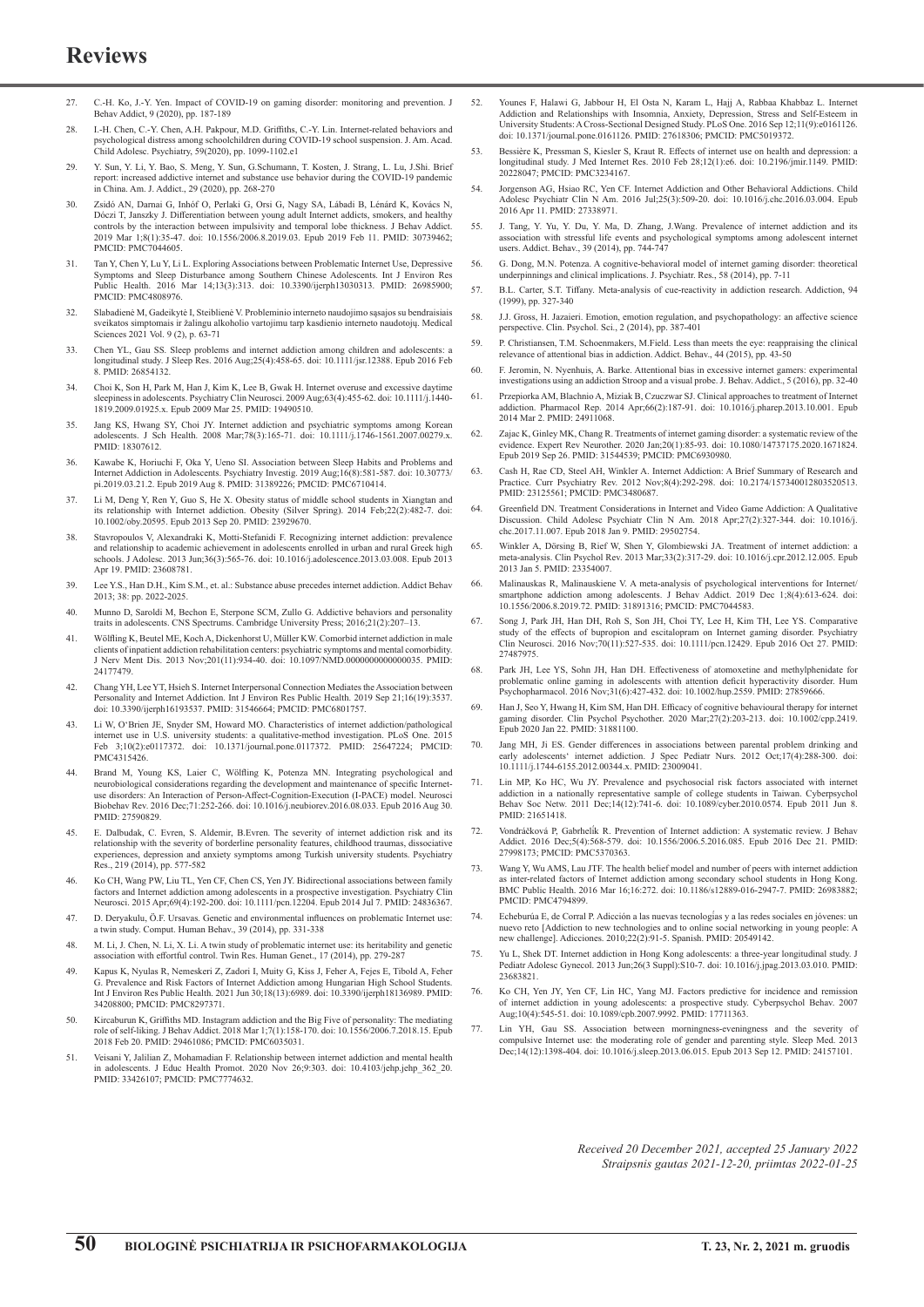### **Pacientė su ūminiu judesių sutrikimu: klinikinio atvejo analizė**

### Patient with acute movement disorder: a case report

**Egle Radaviciute, Vesta Steibliene**

**Lietuvos sveikatos mokslų universitetas Psichiatrijos klinika, Kaunas** 

### **Summary**

Dissociative (conversion) disorders are mental disorders that can impair sensory, motor functions [1]. The term "conversion" describes the transformation of unconsciously suppressed negative emotions resulting from internal conflicts into somatic symptoms [3]. Symptoms can vary in severity, be episodic or persistent [1]. They are not simulated, it is a physical expression of emotional suffering that is consciously not understood [2]. This article describes a clinical case in which a 47-year-old patient complained of anxiety, depressive symptoms in addition to a tremor in the arms, especially the right, wrist drop of the right hand, decreased stength of the right arm and leg, weakness of the right leg and arm movements. The duration of symptoms before the diagnosis of dissociative movement disorders was prolonged: the patient has not seen a doctor for some time after feeling unwell, when referred to neurologists, the cause of the worsening condition was not immediately recognized. The patient's condition was differentiated with neurological diseases, organic or thyroid pathology. After a detailed examination and prescribed treatment by neurologists, while the diagnostic issues remained, the patient was referred for psychiatric consultation.

**Key words:** dissociative, conversion, movement disorders, psychogenic, stress-related, nor-organic diseases.

### **SANTRAUKA**

Disociaciniai (konversiniai) sutrikimai yra psichikos sutrikimai, kurių metu gali sutrikti jutiminės, motorinės funkcijos [1]. Terminas ,,konversija'' apibūdina nesąmoningai slopinamų neigiamų emocijų, kilusių dėl vidinių konfliktų, transformaciją į somatinius simptomus [3]. Simptomai gali būti įvairaus sunkumo laipsnio, pasireikšti epizodiškai arba nuolat [1]. Jie nėra simuliuojami, tai yra fizinė emocinės kančios išraiška, kuri sąmoningai nėra suprantama [2]. Šiame straipsnyje aprašomas klinikinis atvejis, kai 47metų pacientė greta nusiskundimų rankų tremoru, ypač dešiniosios, nukarusia dešine plaštaka, dešiniosios rankos ir kojos jėgos sumažėjimo, dešiniosios rankos ir kojos judesių silpnumo, taip pat skundėsi nerimu, depresine simptomatika. Simptomų trukmė iki diagnozuojant disociacinius judesių sutrikimus buvo užsitęsusi: pacientė pablogėjus savijautai kurį laiką nesikreipė pas gydytojus, kai buvo nukreipta pas neurologus, pablogėjusios būklės priežastis buvo ne iš karto atpažinta. Pacientės būklė buvo diferencijuota su neurologinėmis ligomis, organine bei skydliaukės patologija. Neurologams atlikus detalų būklės ištyrimą, paskyrus gydymą, išliekant diagnostikos klausimams, pacientė buvo nukreipta psichiatro konsultacijai.

**Raktažodžiai:** disociaciniai, konversiniai judesių sutrikimai, psichogeninis, susijęs su stresu, neorganinės ligos.

**Corresponding author:** Eglė Radaviciute, Lithuanian University of Health Sciences, Medical Academy, A. Mickeviciaus 9, Kaunas LT-44307, Lithuania. E-mail: : egler09@gmail.com.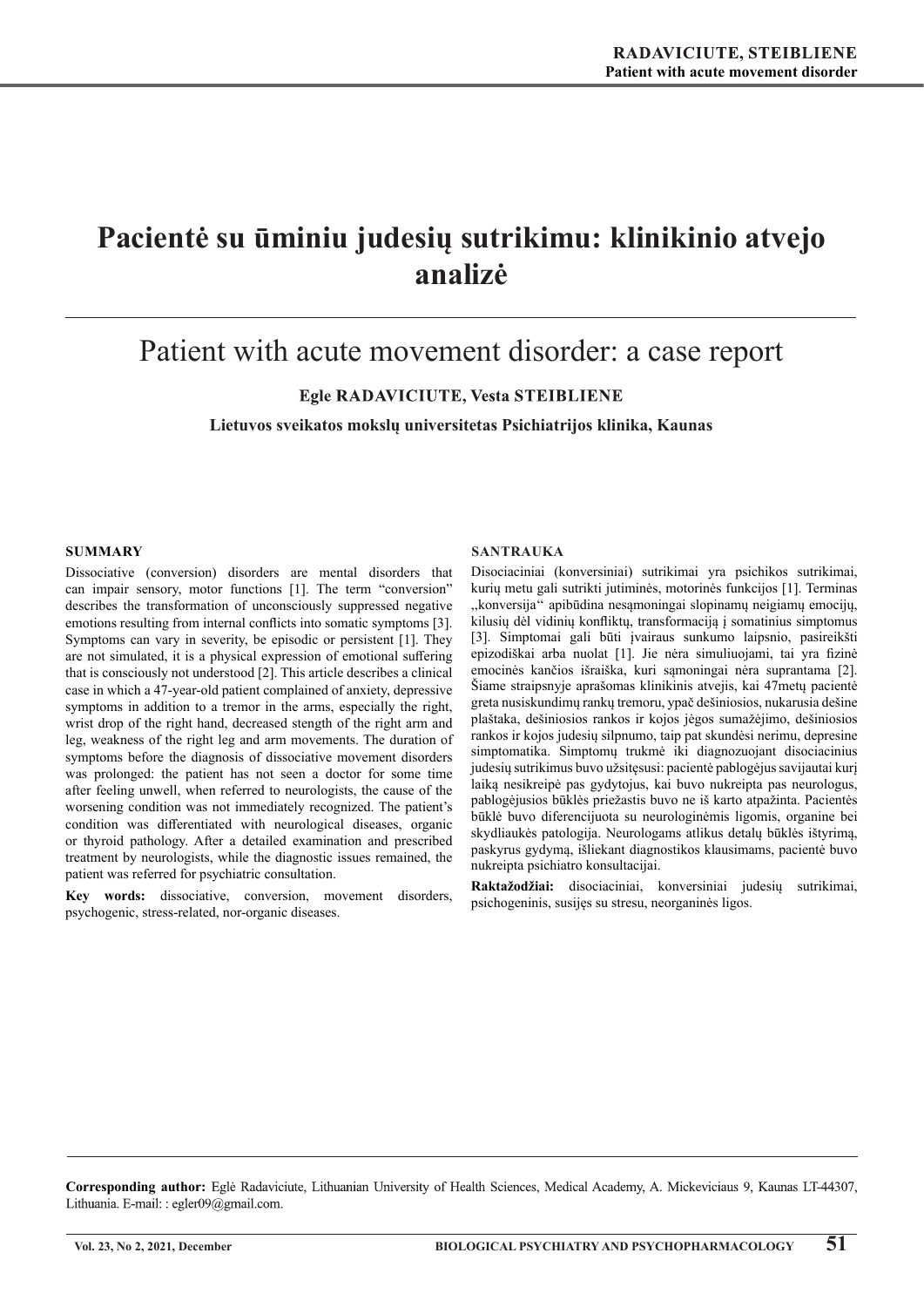### **ĮVADAS**

Disociaciniai (konversiniai) sutrikimai yra psichikos būklė, kurios metu gali sutrikti jutiminės, motorinės funkcijos, sutrikimų priežasties negalima paaiškinti kokia nors neurologine liga arba kita organine patologija [1]. Šie sutrikimai buvo nagrinėjami 19 amžiuje Sigmund Freud ir Jean – Martin Charcot, sutrikimai buvo klasifikuojami kaip konversinės isterijos [2]. Disociacinių sutrikimų klinikiniame vaizde gali pasireikšti psichogeniniai epilepsijos priepuoliai, rijimo sutrikimai, judesių, jutimų sutrikimai, paralyžius, sutrikusi atmintis ir kt [1]. Pats terminas ,,konversija'' apibūdina nesąmoningai slopinamų neigiamų emocijų, kilusių dėl vidinių konfliktų, transformaciją į somatinius simptomus [3]. Simptomai gali būti įvairaus sunkumo laipsnio, pasireikšti epizodiškai arba nuolat, žmogus negali jų kontroliuoti [1]. Simptomai nėra simuliuojami, tai yra fizinė emocinės kančios išraiška, kuri sąmoningai nėra suprantama [2].

Šių sutrikimų dažnis pagal šaltinius yra pakankamai įvairus: Stone ir bendraautorių atliktame Neurologijos klinikos pacientų imties tyrime ištyrus 3781 pacientą, 5,4 proc. iš jų buvo nustatyta disociacinių sutrikimų diagnozė [4]. Tačiau būtinas budrumas, nes išlieka diagnostinės klaidos tikimybė. Sisteminėje apžvalgoje, kurioje vertinti 27 tyrimų duomenys (bendras dalyvių skaičius buvo 1466), nustatyta, kad 4 proc. asmenų vertinant dinamikoje, 5 metų laikotarpiu, vietoj disociacinių sutrikimų nustatoma kita diagnozė [5].

Šiame klinikiniame atvejyje aprašoma 47m. pacientė, kuriai liga debiutavo neurologiniais simptomais, tokiais kaip rankų tremoru, ypač dešiniosios, nukarusia dešine plaštaka, dešiniosios kūno pusės nutirpimu, dešiniosios rankos ir kojos jėgos sumažėjimu, judesių silpnumu, kuris nesusijęs su nuovargiu, dešiniojo peties skausmu, plintančiu į mentę, strėnų skausmu, plintančiu į dešinįjį klubą, taip pat skundėsi nerimu, depresine simptomatika. Simptomų trukmė iki diagnozuojant disociacinius judesių sutrikimus buvo užsitęsusi: pacientė pablogėjus savijautai kurį laiką nesikreipė pas gydytojus, kai buvo nukreipta pas neurologus, pablogėjusios būklės priežastis buvo ne iš karto atpažinta. Po neurologų atlikto detalaus ištyrimo, paskirto gydymo, išliekant diagnostikos klausimams, pacientė buvo nukreipta psichiatro konsultacijai.

### **KLINIKINIS ATVEJIS**

Klinikiniame atvejyje aprašoma 47 metų pacientė, kuri buvo nukreipta ambulatorinei neurologo konsultacijai dėl rankų tremoro, ypač dešiniosios, nukarusios dešinės plaštakos, dešiniosios rankos ir kojos jėgos sumažėjimo, dešiniosios kojos ir rankos judesių silpnumo, kuris nesusijęs su nuovargiu, dešiniosios rankos ir kojos nutirpimo, dešiniojo peties skausmo, plintančio į mentę, strėnų skausmo, plintančio į dešinįjį klubą. Pacientės teigimu, panašūs simptomai, nors ir silpniau išreikšti, buvo stebėti prieš 10 metų ir pasikartoję prieš 4 metus. Prieš 10 metų šeimos gydytojas buvo paskyręs gydymą Pentoksifilinu 400mg/parai, tačiau nestebint teigiamo efekto pacientė savo nuožiūra po 5 dienų nutraukė vaisto vartojimą. Prieš 4 metus, esant simptomų paūmėjimui, jokio gydymo nevartojo. Simptomai tiek pirmojo, tiek antrojo epizodo metu trukdavo trumpai, apie 10 dienų ir redukavosi savaime.

Konsultuota neurologo pacientė teigė, jog savijauta pradėjo blogėti prieš 5 mėnesius, ypač simptomai sustiprėjo apie 3 mėnesius – stiprėjo rankų drebėjimas, progresavo dešinės kūno pusės galūnių silpnumas. Neurologinio ištyrimo metu nustatyta ženkliai sumažėjusi dešiniosios rankos jėga (dešinėje 2–3, kairėje 4–5 balai), refleksai labai vangūs, atliktas Lasego testas – dešinė koja buvo iškelta 45, kairė 70 laipsnių kampu (abiejuose pusėse kėlimas buvo sumažėjęs dėl juosmens skausmo, dešinę koją iškėlė žymiai mažesniu kampu, nes kėlimą apribojo jaučiamas skausmas, plintantis į dešinįjį klubą), susilpnėjusi dorsalinė pėdos nykščio fleksija: dešinėje 2–3, kairėje – 4 balai. Galūnių silpnumą dešinėje kūno pusėje diferencijuojant su organine patologija - naviku, išsėtinės sklerozės rizika, įtariant nugaros smegenų pažeidimus (stuburo stenozę, kaklo mielopatiją) ambulatoriškai atlikti neurovizualiniai tyrimai: galvos smegenų kompiuterinė tomografija (KT) bei galvos smegenų, stuburo kaklinės bei juosmeninės dalies magnetinio rezonanso tomografija (MRT). Po atliktų diagnostinių tyrimų buvo nustatyti kaklinės ir juosmeninės stuburo dalių degeneraciniai pakitimai, stuburo osteochondrozė – kaklinės, juosmens, kryžmens srities. Savijautos pablogėjimas buvo siejamas su ligomis, nustatytomis po atliktų neurovizualinių tyrimų, paskirtas gydymas: raumenų elektrostimuliacija (plačiojo nugaros, deltinio, didžiojo ir vidurinio sėdmenų, trapecinio raumens), kraujotaką bei metabolizmą gerinantys vaistai (B grupės vitaminai, periferiniai vazodilatatoriai).

Nepaisant taikyto gydymo, efekto negauta ir pacientė stacionarizuota į regiono ligoninės Neurologijos skyrių. Siekiant įvertinti bendrą pacientės būklę, esant neaiškiam tremorui – diferencijuota su skydliaukės patologija, atlikti tyrimai (biocheminiai kraujo tyrimai: elektrolitai, inkstų funkcijos įvertinimo rodikliai, kepenų fermentai, BKT, skydliaukės hormonai) patologinių pokyčių neparodė. Stacionarizavimo metu nustatyta papildoma diagnozė: kaklo diskų liga su radikulopatija. Neurologijos skyriuje taikytas gydymas: infuzinės terapijos – uždegimui, skausmui mažinti, kraujotakai gerinti paskirtas fiziologinis tirpalas su Eufilinu, skausmo ir uždegimo mažinimui buvo skirtas gydymas nesteroidiniais vaistais nuo uždegimo – Deksketoprofenu, nesant pakankamam gydymo efektui, paskirti gliukokortikoidai - Deksametazonas, tačiau objektyviai po medikamentinio gydymo jokios teigiamos dinamikos nebuvo stebima. Įtariant motorinio neurono ligą ar polineuropatiją, atlikta elektroneuromiografija (ENMG) – kliniškai reikšmingų pokyčių nestebėta.

Po stacionarinio gydymo, tęsiant neuroreabilitacijos procedūras ir gydomąsias mankštas dalis pacientės nusiskundimų redukavosi. Vertinta, kad nusiskundimai buvo susiję su radikulopatija (dešiniosios rankos tirpimas, dešiniojo peties skausmas, plintantis į mentę), kauliniais degeneraciniais pakitimais ir osteochondroze (dešiniosios rankos ir kojos tirpimas, dešiniojo peties skausmas, plintantis į mentę, strėnų skausmas, plintantis į dešinįjį klubą). Visgi išliko neaiškios kilmės rankų tremoras, ypač dešiniosios, nukarusi dešinė plaštaka, dešiniosios rankos ir kojos silpnumas, nesusijęs su nuovargiu, dešinės rankos ir kojos jėgos sumažėjimas. Išliekant diagnostikos klausimams pacientė nukreipta universitetinės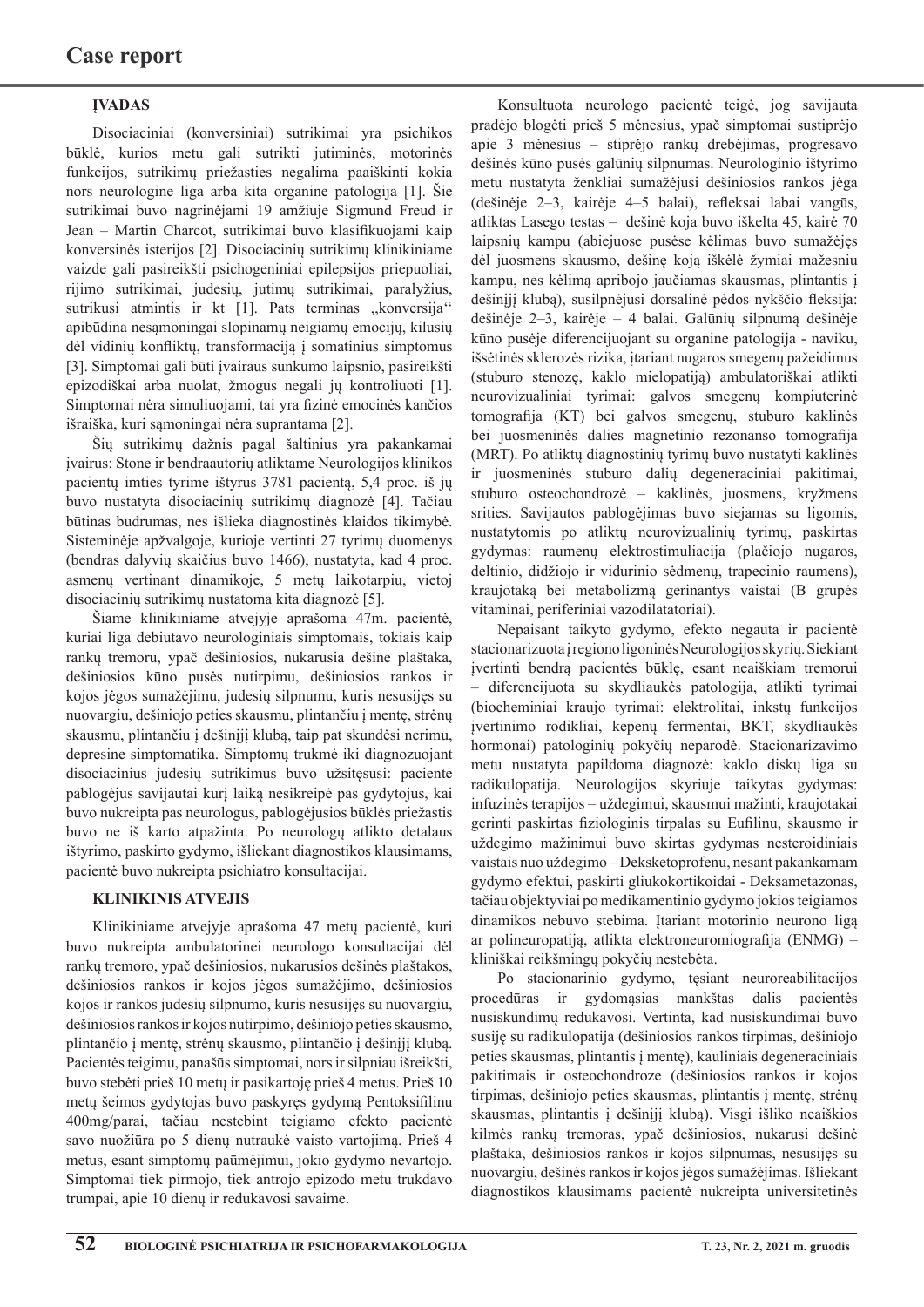ligoninės neurologo konsultacijai. Įvertinus nusiskundimus ir tai, kad anksčiau atliktuose tyrimuose kliniškai reikšmingų pokyčių nebuvo stebėta, atmetus organinę galvos smegenų patologiją, rekomenduota gydytojo psichiatro konsultacija dėl galimo konversinio sutrikimo.

Paėjus 6 mėnesiams po pirmos neurologo konsultacijos, pacientė konsultuota psichiatro. Psichiatro konsultacijos metu, greta išliekančių skundų somatine būkle, kuri aprašyta anksčiau, pacientė išsakė nerimą, pablogėjusią nuotaiką, skundėsi sutrikusiu miegu. Tolimesniam ištyrimui, diferencinei diagnostikai ir gydymo plano sudarymui pacientė stacionarizuota į universitetinės ligoninės Psichiatrijos kliniką. Anksčiau psichiatrijos profilio stacionare nesigydžiusi, pas psichiatrus ambulatoriškai nesilankiusi. Teigia, jog yra vartojusi šeimos gydytojo paskirtą Bromazepamą 3mg per parą epizodinio nerimo ir įtampos gydymui. 21 metų amžiuje ištekėjo, santuokoje dažnai patirdavo psichologinį smurtą – vyras buvo labai pavydus, kaltindavo, jog žmona yra jam neištikima, yra naudojęs fizinį smurtą. Pacientė iki savijautos pablogėjimo apie 12m. dirbo logistikos terminale, suvedinėdavo automobilių duomenis į kompiuterį. Prieš 10 metų įvyko didelis konfliktas su sutuoktiniu. Pacientei patiriamo streso šeimoje fone pirmąkart pasireiškė panašūs nusiskundimai į anksčiau minėtus. Tada klinikoje vyravo rankų tremoras, ypač dešiniosios, dešinė plaštaka buvo nukarusi, išsakė dešiniosios rankos jėgos sumažėjimą. Po to anksčiau aprašyti simptomai nesikartojo, didelių stresinių situacijų gyvenime, šeimoje nebuvo. Pasak pacientės, prieš 4m. antrąkart konfliktų šeimoje fone pasireiškė anksčiau minėti nusiskundimai. Tada sutuoktinis intensyviai apie savaitę laiko prikaišiojo, kad žmona yra neištikima, kelis kartus buvo ją pastūmęs. Pacientės teigimu, anksčiau minėti simptomai nebuvo tokie intensyvūs ir trukdavo trumpiau. Renkant anamnezę išsiaiškinta, jog praėjus subjektyviai reikšmingiems stresogeniniams įvykiams simptomai išnykdavo. Pacientės teigimu, darbovietėje prieš metus pasikeitus vadovybei kildavo konfliktinės situacijos, apie metus laiko jautė stresą. Tuo metu vyras pradėjo dažniau vartoti alkoholį, prasidėjo kivirčai namuose. Stresinių situacijų pasekoje atsirado nerimas, įtampa, bloga nuotaika, sutrikęs miegas, vėliau išryškėjo somatiniai nusiskundimai. Gydymo Psichiatrijos klinikoje eigoje klinikiniame vaizde vyravo nerimastingumas, pažeminta nuotaika, sumažėjęs savęs vertinimas ir pasitikėjimas savimi, baimė, jog gali nepasveikti, sutrikęs miegas. Psichologinės asmenybės tyrime buvo stebima dominuojanti gynyba - tikrųjų konflikto priežasčių ir nepriimtinų, socialinio statuso neatitinkančių impulsų išstūmimas bei somatizacija. Įvertinus išliekančius nusiskundimus dėl rankų tremoro, ypač dešiniosios, nukarusios dešinės plaštakos, dešiniosios rankos ir kojos jėgos sumažėjimo ir judesių silpnumo (kuris nesusijęs su nuovargiu), anamnezės faktus, psichikos būseną, psichologinį asmenybės tyrimą, buvo nustatyta disociacinių judesių sutrikimų diagnozė. Šalia pagrindinės diagnozės buvo nustatyta gretutinė – mišrus nerimo ir depresijos sutrikimas. Taikytas gydymas Chlorprotiksenu 75mg/p, Paroksetinu 20 mg/p, Dikalio klorazepatu 30mg/p. Medikamentų gydymo fone pagerėjo nuotaika, miegas, sumažėjo nerimas. Stacionare taikyta grupinė psichoterapija, pacientė buvo gynybiška,

neigė turimų problemų svarbumą jai pačiai, užsiėmimų metu pacientei sunkiai sekėsi pasakoti apie save, bendravo mažai, susijaudinus buvo stebėtas suintensyvėjęs dešinės rankos tremoras. Užsiėmimų eigoje šiek tiek padidėjo įžvalgos esamai situacijai, atsirado motyvacija ambulatoriškai tęsti psichoterapinį gydymą. Gydymo eigoje išliko nukarusi dešinė plaštaka, nusilpusios dešiniosios rankos, kojos pojūtis ir jėgos sumažėjimas, pacientė negalėjo pilnai atlikti judesių, tačiau sumažėjo tremoras. Ambulatoriniam gydymo tęstinumui paskirtas Paroksetinas 20mg/p, Chlorprotiksenas 75mg/p, Dikalio klorazepatas 15mg/p.

Po vienerių metų dėl pablogėjusios savijautos pacientė buvo pakartotinai stacionarizuota į universitetinės ligoninės Psichiatrijos kliniką. Stacionarizavimo metu skundėsi pablogėjusiu miegu, nenoru nieko veikti, bloga nuotaika, sustiprėjusiu dešinės rankos tremoru, nukarusia dešine plaštaka, išliekančiu dešinės rankos jėgos sumažėjimu ir silpnumu, išsakė, jog simptomų išreikštumas kinta. Anot pacientės, pirmojo stacionarizavimo Psichiatrijos klinikoje metu išsakytas dešinės kojos judesių silpnumas, jėgos sumažėjimas, kairės rankos tremoras palaipsniui redukavosi. Po stacionarinio gydymo pacientė ambulatoriškai lankėsi pas psichiatrus, šalia disociacinių judesių sutrikimų buvo diagnozuota komorbidiška diagnozė – vidutinio sunkumo depresijos epizodas. Dėl išlikusių simptomų beveik visą laiką praleisdavo namie, nieko neveikė, bijodavo, kad ,,nebegalės suvaldyti rankos''. Pacientė išsakė, kad sveikatos būsenai pasunkėjus, vyras pradėjo padėti buityje, tapo rūpestingesnis, tačiau konfliktinės situacijos pasireikšdavo dažnai. Stacionarizavimo metu klinikiniame vaizde vyravo sumažėję interesai ir pasitenkinimas užsiimti mėgstama veikla, sutrikęs apetitas, kiti simptomai buvo tokie patys kaip pirmojo stacionarizavimo. Stacionarizacijos metu palikta disociacinių judesių sutrikimų diagnozė komorbidiška su vidutinio sunkumo depresiniu sutrikimu. Gydymo eigoje psichikos būsena buvo teigiamos dinamikos, tačiau išliko nusilpusios dešinės rankos pojūtis ir jėgos sumažėjimas, nukarusi dešinė plaštaka. Ambulatorinio gydymo tęstinumui išrašytas Paroksetinas 40mg/p, Mirtazapinas 45mg/p, Lorazepamas 1 mg/p.

Pacientė pakartotinai konsultuota po 3 mėnesių, teigė, kad po pirmojo stacionarizavimo Psichiatrijos klinikoje kelis kartus buvo nuėjus pas psichoterapeutą iki karantino, vėliau dėl epidemiologinės situacijos Lietuvoje užsiėmimus nutraukė, ateityje svarsto vėl pradėti lankytis. Išsakė, jog po antrojo stacionarizavimo išliko dešinės rankos tremoras, nukarusi dešinė plaštaka, dešinės rankos jėgos sumažėjimas, silpnumas, simptomų išreikštumas kito, tačiau atžymėjo, kad šiuo metu yra sumažėjęs, depresinės simptomatikos neišsakė. Pradėjus šnekėti apie simptomų pasireiškimo priežastis, išliko kiek dvejojanti, gynybiška, būklei kritika formali, pati nesiejo simptomų atsiradimų su stresogeniškais įvykiais, tačiau kartu ir neatmetė stresogeniškų įvykių kaip vienos priežasties iš kelių galimų, kurios, galbūt, dar neišaiškintos.

### **DISKUSIJA**

Šis klinikinis atvejis apie pacientę, kuriai pablogėjusios būklės priežastį buvo nesėkmingai bandyta diferencijuoti su neurologinėmis ligomis, naviku, skydliaukės patologija.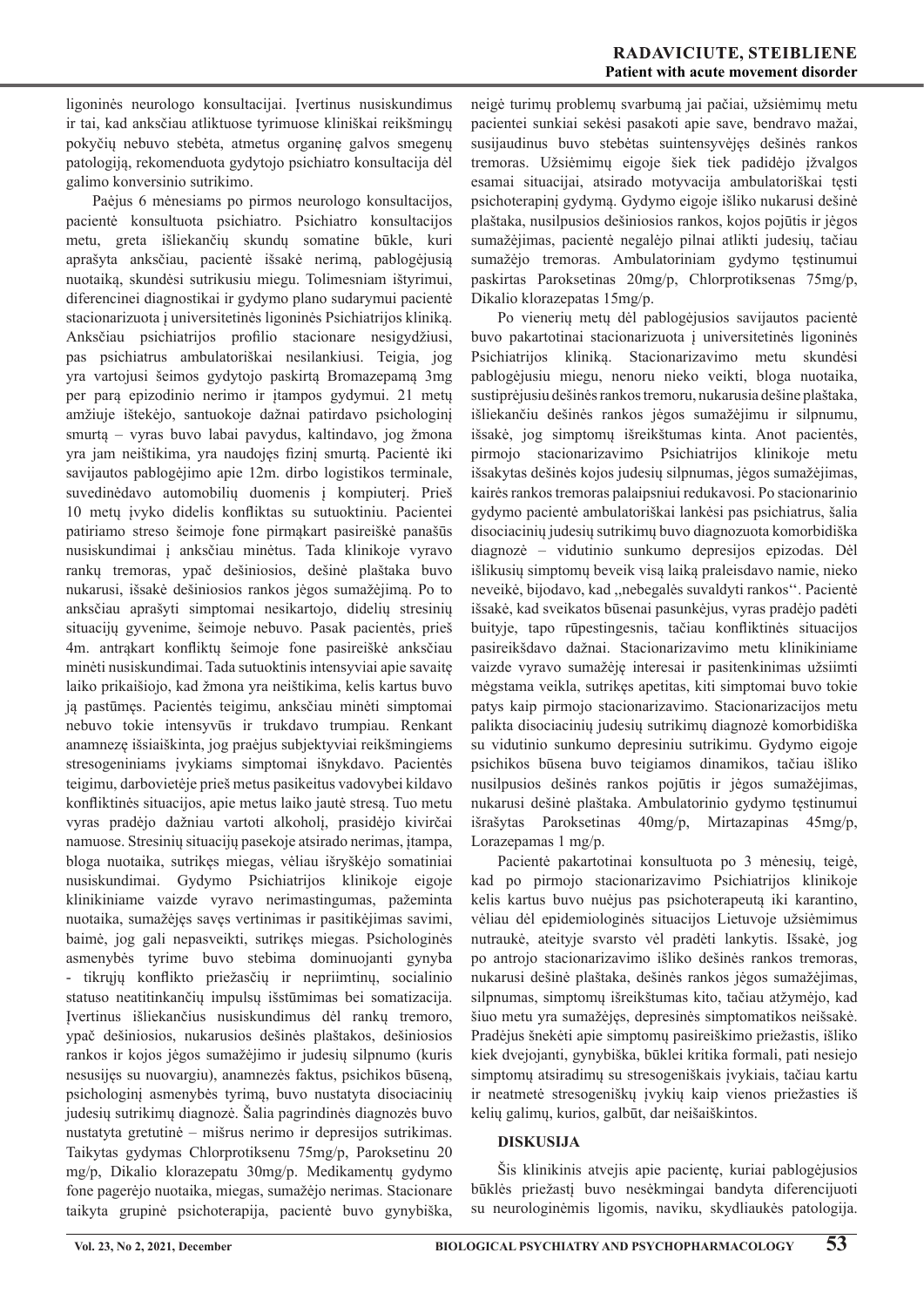Reikia paminėti, kad keletas nusiskundimų, atsiradusių dėl degeneracinių pakitimų, osteochondrozės, radikulopatijos, taikant reabilitacines procedūras palaipsniui redukavosi. Tačiau išlikus nusiskundimams dėl rankų tremoro, ypač dešiniosios, nukarusios dešinės plaštakos, dešiniosios rankos ir kojos jėgos sumažėjimo ir judesių silpnumo (kuris nesusijęs su nuovargiu), esant neaiškiai jų kilmei, pacientė buvo hospitalizuota į Psichiatrijos kliniką. Įvertinus nusiskundimus nustatyta disociacinių judesių sutrikimų diagnozė, kuri buvo komorbidiška su mišriu nerimo ir depresijos sutrikimu, vėliau išryškėjusiu – vidutinio sunkumo depresijos epizodu. Taikant medikamentinį gydymą antidepresantais, antipsichoziniais vaistais, benzodiazepinais komorbidiškų diagnozių simptomatika palaipsniui redukavosi. Po pirmojo ir antrojo stacionarinio gydymo Psichiatrijos klinikoje pagrindinio sutrikimo nusiskundimai neženkliai sumažėjo, tačiau dalis nusiskundimų palaipsniui redukavosi metų laikotarpyje tarp stacionarizavimų (dešinės kojos judesių silpnumas, jėgos sumažėjimas, kairės rankos tremoras).

Remiantis tarptautine ligų klasifikacija, disociacinių sutrikimų diagnozės nustatymui reikalinga: somatinio susirgimo požymių nebuvimas, pakankamas žinių apie paciento psichologines ir socialinės aplinkybes bei jo tarpasmeninius ryšius buvimas, kad būtų galima pagrįstai suformuluoti išvadas apie paciento simptomatikos atsiradimo priežastis. Disociaciniai judesių sutrikimai dažniausiai pasireiškia negalėjimu pajudinti dalies ar visos galūnės, paralyžius gali būti dalinis arba visiškas. Taip pat gali būti paryškėjęs viso kūno ar atskirų galūnių virpėjimas arba drebulys. Gali būti didelis panašumas į bet kokią apraksijos, akinezijos, ataksijos, afonijos, dizartrijos, diskinezijos ar paralyžiaus rūšį [6].

Bendrojoje populiacijoje disociacinis sutrikimas diagnozuojamas nuo 4 iki 12 iš 100 000 gyventojų per metus. Disociaciniai judesių sutrikimai nustatomi nuo 4 iki 5 iš 100 000 gyventojų per metus. Bendrojoje populiacijoje disociaciniai sutrikimai nuo 60–75 proc. pacientų pasireiškia moterims [5]. Šiame klinikiniame atvejyje pacientės būklė buvo diferencijuota su nugaros smegenų pažeidimais (stuburo stenoze arba kaklo mielopatija), įtarta galima organinė patologija – navikas, išsėtine skleroze, motorinio neurono liga, polineuropatija.

Stuburo stenozė arba kaklo mielopatija gali sukelti judesių bei jutimų sutrikimus [7,8]. Kaip ir mūsų nagrinėtame klinikiniame atvejyje, kaklo mielopatijos metu pasireiškia galūnių silpnumas [9]. Stuburo stenozei būdingas skausmo jutimas apatinėje stuburo dalyje, kuris plinta į kojas, gali pasireikšti galūnių tirpimas, silpnumas, simptomai 68 proc. dažniausiai bilateraliniai [10]. Mūsų klinikiniame atvejyje buvo jaučiamas skausmas apatinėje stuburo srityje, skausmas neplito į kojas, buvo jaučiamas dešinės pusės galūnių tirpimas ir silpnumas. Esant galvos smegenų navikams hemiparezės pasireiškia iki 7,1 proc. [11]. Išsėtinės sklerozės metu gali pasireikšti viršutinių galūnių silpnumas, tačiau dažniau pasireiškia apatinių galūnių silpnumas, nugaros skausmas, gali pasireikšti galūnių tirpimas [12]. Anksčiau išvardinti simptomai išryškėjo ir mūsų pacientei, tačiau galūnių silpnumas pasireiškė ne bilateraliai, o vienoje – dešinėje kūno pusėje. Ambulatoriškai atlikti neurovizualiniai tyrimai: galvos

smegenų KT, taip pat atlikta galvos smegenų, stuburo kaklinės bei juosmenis dalies MRT – paneigė anksčiau išvardintas ligas. Motorinio neurono pažeidimui – šoninei amiotrofinei sklerozei būdingas galūnių nusilpimas (80proc. asimetrinis) [13]. Mūsų nagrinėtame klinikiniame atvejyje buvo pasireiškęs vienos kūno pusės galūnių silpnumas, patologinių refleksų, kurie būdingi šiai ligai (Babinskio, Hofmano ir kt.) nebuvo nustatyta [14]. Kaip ir mūsų klinikiniame atvejyje, polineuropatijos metu gali pasireikšti galūnių tirpimas, raumenų jėgos sumažėjimas, susilpnėję sausgyslinio antkaulio refleksai [15]. Atlikus ENMG buvo paneigta motorinio neurono bei polineuropatijos diagnozė. Pacientės būklė taip pat buvo diferencijuota su skydliaukės patologija, atlikus kraujo tyrimus pokyčių nestebėta.

Jeannette Gelauff ir bendraautorių atliktoje sisteminėje apžvalgoje, nagrinėjant 9 mokslinius tyrimus, kuriuose bendras dalyvių skaičius siekė 451 žmones, buvo nustatyta, kad trumpesnė simptomų trukmė iki disociacinių judesių sutrikimų diagnozavimo prognozuoja geresnius rezultatus. Jeannette Gelauff ir bendraautorių atliktoje sisteminėje apžvalgoje, išnagrinėjus 24 tyrimus, kuriuose dalyvavo 2069 žmonių, 20 tyrimų nustatyta, kad disociacinių judesių sutrikimų prognozė nepalanki. Daugiau nei trečdaliui pacientų tyrimo metu simptomai išliko tokie patys arba pablogėjo. Tais atvejais, kai simptomai pagerėjo, jie visiškai neišnyko [16]. Pacientė mūsų nagrinėjamame atvejyje, net ir po 2 metų skundžėsi tam tikrais išlikusiais disociacinių judesių sutrikimų simptomais.

Yra dvi pagrindinės disociacinių sutrikimų atsiradimo hipotezės. Viena iš jų yra psichodinaminis modelis, jis rodo, kad somatiniai konversinio sutrikimo simptomai yra emocinio konflikto rezultatas, kai jis yra nesąmoningai paverčiamas į simptomus. Šis scenarijus yra tam tikras apsaugos mechanizmas nuo neigiamų jausmų, kuriuos sukelia emocinis konfliktas. Kognityvinis modelis yra vienas geriausiai ištyrinėtų, rodo, kad pacientams sužinant informaciją apie konkrečius simptomus ji išsisaugoma atmintyje. Konversinis sutrikimas atsiranda, kai pacientai suaktyvina išsaugotą informaciją – pasireiškia simptomatika, nes pernelyg jaudinasi, bijo kad ir jiems gali atsirasti simptomai. Kognityvinis elgesio modelis aiškina, jog viskas įvyksta automatiškai, nepriklauso nuo paciento supratimo. Vėliau gyvenime, jei pacientas susiduria su kitu traumuojančiu įvykiu, šie susidorojimo mechanizmai gali pasikartoti.

Kadangi pacientė reguliariai nesilankė pas psichoterapeutą, klinikiniame atvejyje negalime įvertinti psichoterapijos efektyvumo. Psichoterapija yra pagrindinis gydymas daugelio konversijos sutrikimų atvejų, efektyviausia yra pripažinta kognityvinė elgesio terapija (KET) [8]. KET moko kaip reaguoti į stresą, naujų elgesio modelių, streso valdymo technikų. KET padeda pacientams atpažinti ir pakeisti neigiamas mintis dėl kurių atsiranda disociacinių sutrikimų simptomatika [17]. KET, multidisciplininis gydymas su intensyvia fizioterapija bei hipnoterapija parodo daugiausiai žadančių rezultatų esant lėtiniam, ilgai besitęsiančiam disociaciniam sutrikimui [18]. Taip pat geras ryšys tarp gydytojo ir paciento gali turėti įtakos geresniems rezultatams. Psichogeninius simptomus reiktų gydyti bendradarbiaujant su pacientu, pasitelkiant kantrybę, stengiantis nuraminti [19].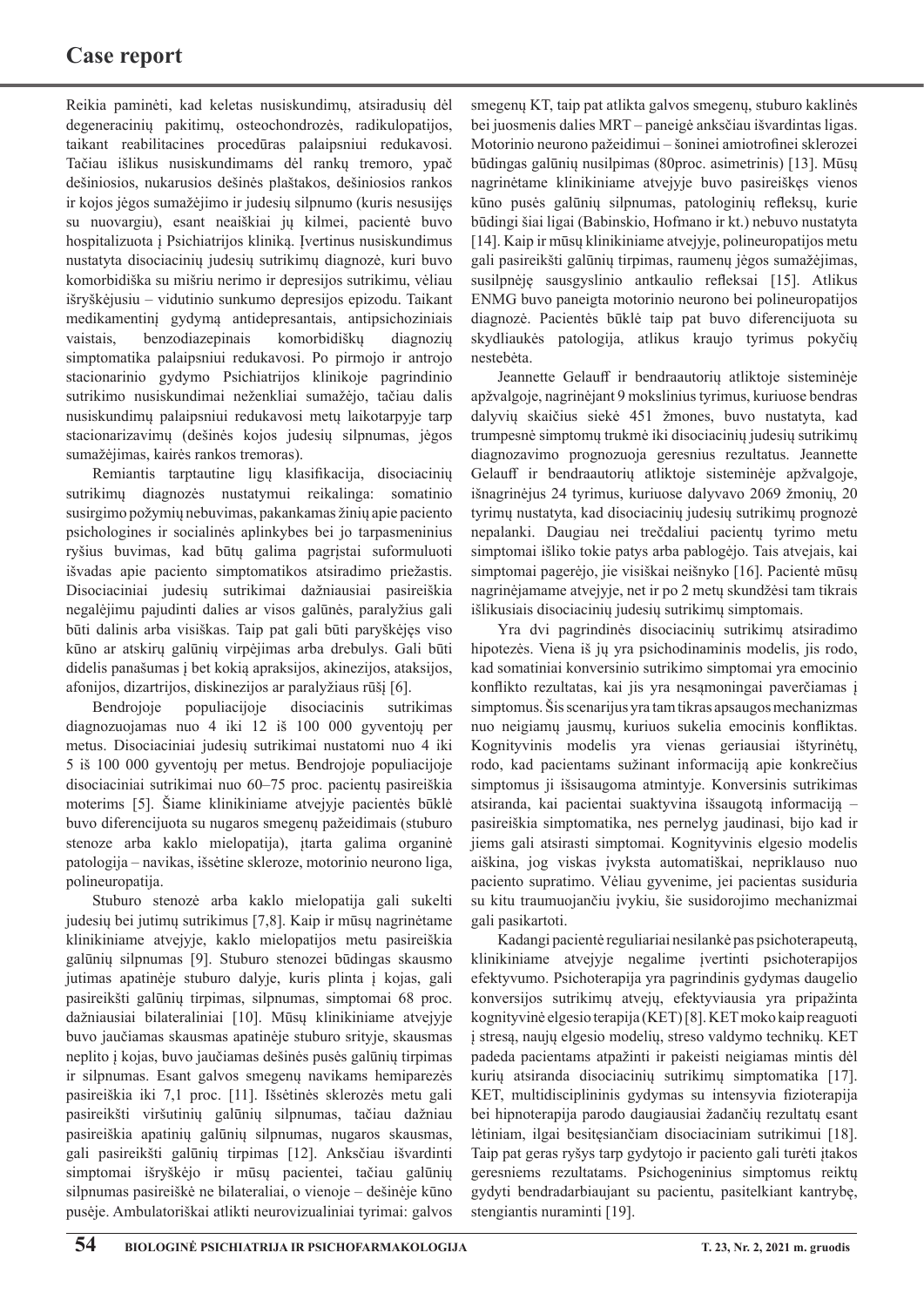### **IŠVADA**

Yra įvairių neurologinių simptomų, kurie turi psichiatrinę kilmę, todėl norint išvengti klaidingos neurologinės diagnozės nustatymo yra svarbus bendradarbiavimas tarp specialistų. Reikia atkreipti dėmesį, jog klinikinėje praktikoje pasitaiko ne tik disociacinių sutrikimų diagnozės neatpažinimas, tačiau būna atvejų, kai ši diagnozė parenkama klaidingai [20]. Šis klinikinis atvejis parodo bendradarbiavimo svarbą tarp neurologų ir psichiatrų, neurologams atlikus detalų pacientės būklės ištyrimą, neradus patologijos, ji buvo greitai nukreipta psichiatro konsultacijai. Efektyvus bendradarbiavimas yra svarbus greitesniam disociacinių judesių sutrikimų diagnozės nustatymui, tai prognozuoja geresnius rezultatus.

Esant disociaciniams sutrikimams, pacientai dažnai nesupranta psichologinių, socialinių problemų svarbos, simptomų sąsajos su stresogeniškais įvykiais, todėl ypač svarbu atidžiai surinkti anamnezę, kad būtų nustatyta teisinga diagnozė. Neteisingai nustačius diagnozę, pacientas ilgus metus gali nesulaukti tinkamo gydymo, kas sąlygoja blogesnę pasveikimo prognozę.

#### **literatūra**

- 1. Ali S, Jabeen S, Pate RJ, Shahid M, Chinala S, Nathani M, et al. Conversion Disorder- Mind versus Body: A Review. Innov Clin Neurosci. 2015 May-Jun;12(5-6):27-33.
- 2. Tsui P, Deptula A, Yuan DY. Conversion Disorder, Functional Neurological Symptom Disorder, and Chronic Pain: Comorbidity, Assessment, and Treatment. Curr Pain Headache Rep. 2017  $Im(21(6)/29)$
- 3. Fiess J, Rockstroh B, Schmidt R, Steffen A. Emotion regulation and functional neurological ms: Does emotion processing convert into sensorimotor activity? J Psychosom Res. 2015 symptoms: Does en<br>Dec;79(6):477-83.
- 4. Stone J, Carson A, Duncan R, Roberts R, Warlow C, Hibberd C, Coleman R, Cull R, Murray G, Pelosi A, Cavanagh J, Matthews K, Goldbeck R, Smyth R, Walker J, Sharpe M. Who is referred to neurology clinics?--the diagnoses made in 3781 new patients. Clin Neurol Neurosurg. 2010 Nov;112(9):747-51.
- 5. Espay AJ, Aybek S, Carson A, Edwards MJ, Goldstein LH, Hallett M, et al. Current Concepts in Diagnosis and Treatment of Functional Neurological Disorders. JAMA Neurol. 2018;75(9):1132-1141.
- 6. TLK-10-AM / ACHI / ACS elektroninis vadovas. Internetinis puslapis. Prieiga: http://ebook.vlk. lt/e.vadovas/index.jsp. Paskutinė prisijungimo data 2022.01.03.
- 7. Stone J, Sharpe M. Conversion disorder in adults: Terminology, diagnosis, and differential diagnosis. 2020 Jan.
- 8. Peeling JL, Muzio MR. Conversion Disorder. [Updated 2020 May 23]. In: StatPearls [Internet]. Treasure Island (FL): StatPearls Publishing; 2021 Jan.
- 9. Isaac Z, Kelly HR. Evaluation of the adult patient with neck pain. 2021 Mar.
- 10. Rutkove SB, Tarulli A. Polyradiculopathy: Spinal stenosis, infectious, carcinomatous, and inflammatory nerve root syndromes. 2021 Mar.
- 11. Wong ET, Wu JK. Overview of the clinical features and diagnosis of brain tumors in adults. 2021 Feb.
- 12. Olek MJ, Narayan RN, Frohman EM, Frohman TC. Manifestations of multiple sclerosis in adults. 2019 Sep.
- 13. 13. Elman LB, McCluskey L. Clinical features of amyotrophic lateral sclerosis and other forms of motor neuron disease. 2021 Feb.
- 14. Elman LB, McCluskey L. Diagnosis of amyotrophic lateral sclerosis and other forms of motor neuron disease. 2020 Nov.
- 15. Rutkove SB. Overview of polyneuropathy. 2020 Dec.
- 16. Gelauff J, Stone J, Edwars A, Carson A. The prognosis of functional (psychogenic) motor symptoms: a systematic review. 2014 Feb;85(2):220-6.
- 17. O'Neal MA, Baslet G. Treatment for Patients With a Functional Neurological Disorder (Conversion Disorder): An Integrated Approach. Am J Psychiatry. 2018 Apr 1;175(4):307-314.
- 18. Tsui P, Deptula A, Yuan DY. Conversion Disorder, Functional Neurological Symptom Disorder, and Chronic Pain: Comorbidity, Assessment, and Treatment. Curr Pain Headache Rep 21, 29 (2017).
- 19. Jith A, Narayanan D. Dissociative Motor Disorder. Indian J Psychol Med. 2017;39(1):99-101.
- 20. Li W, Brandon O, Smith DV, Petersen E. A conversion disorder or a stroke? A proximal basilar artery thrombosis induced , locked-in' syndrome in a young Caucasian woman. BMJ Case Rep. 2013 Mar 14;2013:bcr2012007875.

Received 22 December 2021, accepted 25 January 2022 Straipsnis gautas 2021-12-22, priimtas 2022-01-25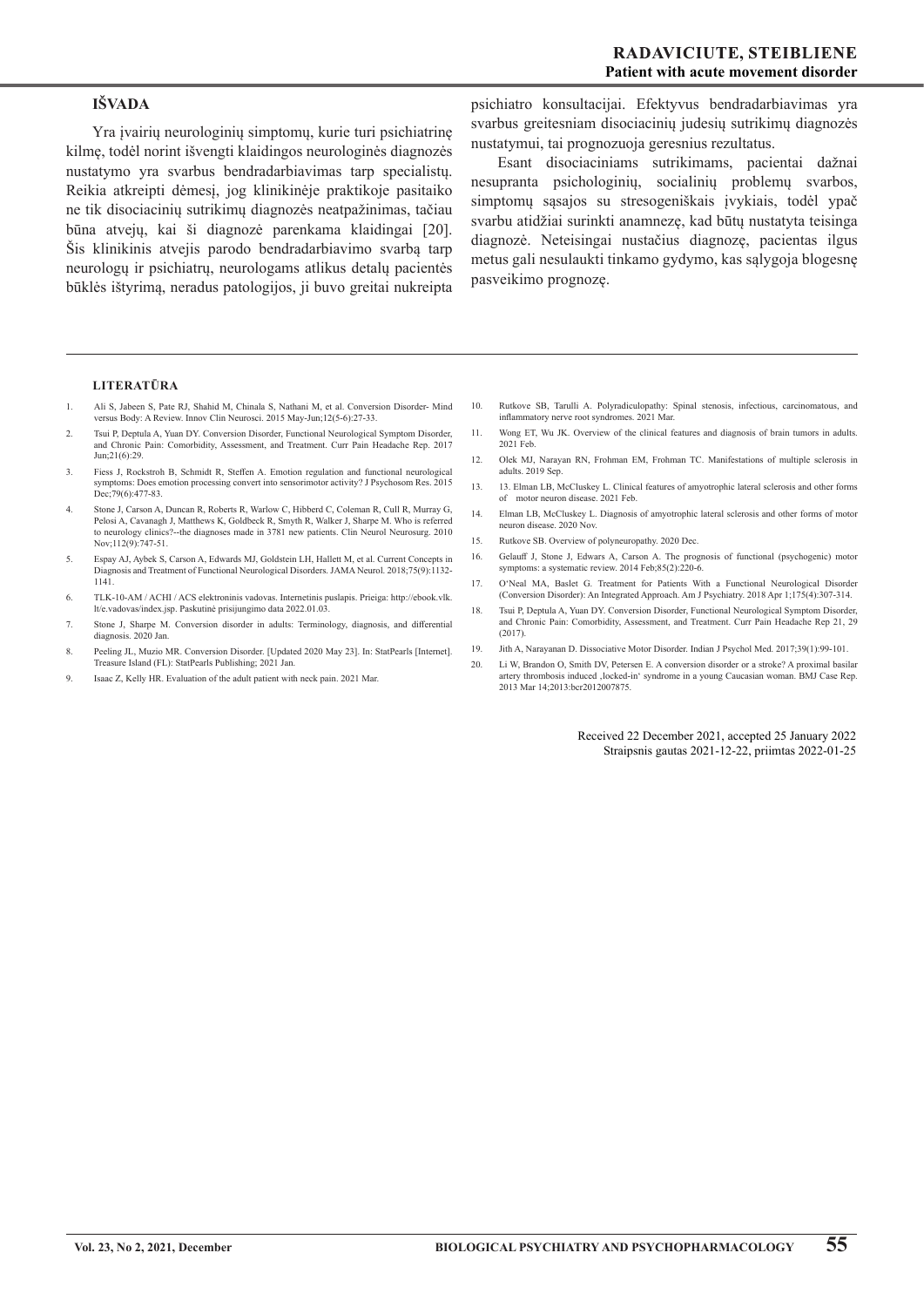Konkursinės prioritetinių mokslinių tyrimų programos ,,Gerovės visuomenė" projekto "Lietuvos studentų gyvenimo kokybės rodikliai: probleminio interneto naudojimo ypatumai ir neuropsichologinis profilis" – rekomendacijos

### **Vilma Liaugaudaitė1 , Inga Griškova-Bulanova2 , Aušra Saudargienė3,4,**  Aistė PRANCKEVIČIENĖ<sup>1</sup>, Rima NAGINIENĖ<sup>5</sup>, Julija GEČAITĖ-STONČIENĖ<sup>1</sup>, Dovilė ŠIMKUTĖ<sup>2</sup>, Gintarė ČEIDAITĖ<sup>6</sup>, Laurynas Linas DAINAUSKAS<sup>4</sup>, Julius BURKAUSKAS<sup>1</sup>

**1 Lietuvos sveikatos mokslų universitetas, Neuromokslų institutas, Elgesio medicinos laboratorija**

**2 Vilniaus universitetas, Biomokslų institutas, Neurobiologijos ir biofizikos katedra**

**3 Vytauto Didžiojo universitetas, Informatikos fakultetas, Taikomosios informatikos katedra**

**4 Lietuvos sveikatos mokslų universitetas, Neuromokslų institutas, Biofizikos ir bioinformatikos laboratorija**

**5 Lietuvos sveikatos mokslų universitetas, Neuromokslų institutas, Toksikologijos laboratorija**

**6 Vytauto Didžiojo universitetas, Informatikos fakultetas, Sistemų analizės katedra**

Lietuvos sveikatos mokslų universiteto, Vilniaus universiteto ir Vytauto Didžiojo universiteto mokslininkų 2020 m. birželio mėn. – 2021 m. gegužės mėn. atliktas tyrimas siekė nustatyti, kokie yra probleminio interneto naudojimo (PIN) ypatumai (t.y. požymiai, naudojimo dažnis arba paplitimas, formos), vertinimo galimybės ir, ar didesnę riziką probleminiam naudojimui turintys asmenys pasižymi jiems būdingu neuropsichologiniu ir/arba neurobiologiniu profiliu. Šis tyrimas yra vienas iš nedaugelio, analizuojančių PIN paplitimą tarp jaunų suaugusių Lietuvos gyventojų COVID-19 pandemijos metu.

Tyrime dalyvavo 1358 studentai iš įvairių Lietuvos universitetų (83,5 proc. moterų, 16,3 proc. vyrų ir 0,2 proc. kiti), amžiaus vidurkis 22±5 metai. Tyrimas atskleidė, kad depresijos ir nerimo simptomų paplitimas Lietuvos studentų imtyje buvo itin didelis. Beveik pusė (45 proc.) studentų pažymėjo turėję ryškiai išreikštus vidutinio sunkumo ir sunkius depresijos simptomus, o 38 proc. studentų pranešė apie vidutinio sunkumo ar sunkų nerimą. Net 76 proc. studentų teigė, jog laikas, kurį jie leido naudodamiesi internetu COVID-19 pandemijos metu – ilgėjo, palyginus su naudojimosi internetu laiko trukme prieš pandemiją. Studentams, pandemijos metu praleidusiems daugiau laiko naudojantis internetu, padidėjo depresijos ir nerimo simptomai. Taip pat nustatyta, kad sąsajose tarp PIN, depresijos ir nerimo simptomų, reikšmingą vaidmenį atlieka impulsyvumas. Tai yra svarbi ateities mokslinių darbų, analizuojančių pandemijos poveikį individualioms psichologinėms problemoms ir savijautai, išvada.

Gauti rezultatai kelia susirūpinimą studentų psichikos sveikata ir formuoja būtinybę imtis priemonių padedančių palaikyti psichologinę pusiausvyrą bei užtikrinti geresnę studentų savijautą. Tyrimą atlikusi mokslininkų grupė parengė rekomendacijas sveikatos priežiūros specialistams, studentams ir universitetams dėl ankstyvos sutrikimų diagnostikos ir algoritminiu vertinimu grįstų intervencijų kūrimo.

### **REKOMENDACIJOS psichikos sveikatos specialistams**

1. Išsiaiškinkite interneto naudojimo įpročius. Įvertinkite kokio pobūdžio internetinės platformos studentų naudojamos dažniausiai ir kiek laiko tam skiriama per parą (pvz. vaizdo įrašų peržiūros platformos, socialiniai tinklai, žaidimų platformos ar kt.). Taip pat aptarkite kasdienio funkcionavimo problemas: laiku neatliekami darbai, blogėjantys studijų rezultatai, pablogėjusi nuotaika ir kiti sunkumai, kylantys studijų metu. Juos gali nulemti "neatpažinta problema" – probleminis interneto naudojimas (PIN). Tai gali būti dažna, bet paties asmens nesuvokiama ar neįvardijama problemų priežastis.

2. Identifikuokite PIN požymius (kurie būdingi ir kitoms elgesio priklausomybėms) – mažėjanti elgesio kontrolė, neigiamas poveikis socialinei, akademinei ar profesinei veiklai (santykių problemos, blogėjantys pasiekimai ir t.t.), stiprus noras (nuolatinės mintys apie įvairias veiklas internete arba motyvacija, kuri veda prie veiksmo naudotis), netinkamas prioritetų sudėliojimas (kitų gyvenimo interesų apleidimas), rizikingas/žalingas naudojimas (nuolatinis naudojimas, nepaisant žalingo psichologinio ar fiziologinio poveikio ar kitų neigiamų pasekmių), ir studentus, kurių pagrindinis interneto naudojimo tikslas yra pornografijos

**Corresponding author:** Vilma Liaugaudaite, Laboratory of Behavioral Medicine, Neuroscience Institute, Lithuanian University of Health Sciences, Vyduno al. 4, LT-00135 Palanga, Lithuania. E-mail: vilma.liaugaudaite@lsmuni.lt.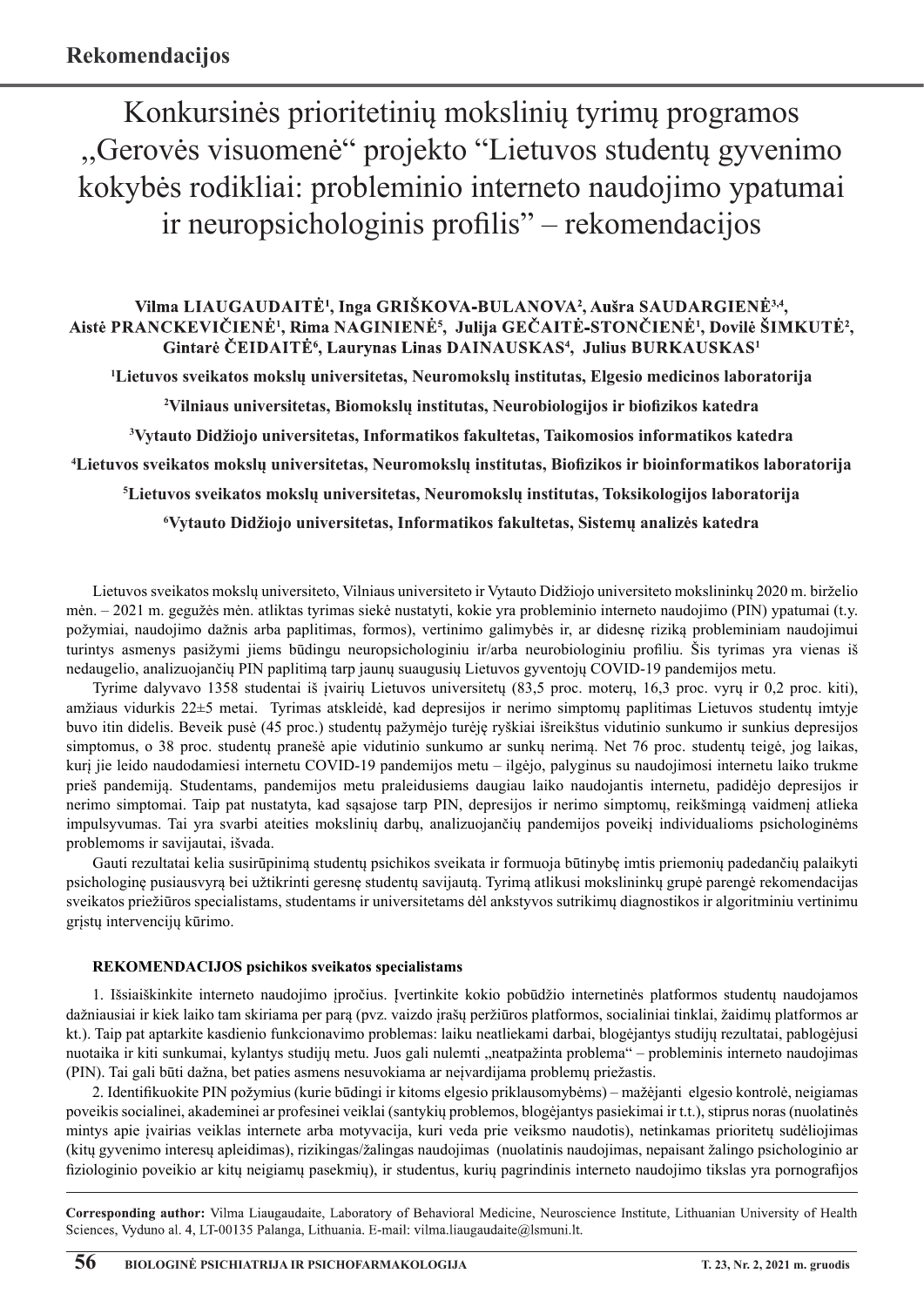žiūrėjimas ar azartiniai lošimai. Šiems asmenims rekomenduokite priklausomybių specialisto konsultaciją.

3. Interneto naudojimo įpročių vertinimą derinkite su kitais psichologinio vertinimo instrumentais, kuriais vertinamas gretutinių afektinių simptomų išreikštumas ar būdingi asmenybės bruožai, tokie kaip impulsyvumas ar kompulsyvumas. Esant komorbidiškiems psichikos sutrikimams, PIN elgesio keitimui dažnai reikalinga kompleksinė pagalba, pasitelkiant multidisciplininę specialistų komandą.

4. Rekomenduojame studentų psichologinės savijautos vertinimui naudoti laisvai prieinamus, tinklapyje https://neuropin. lsmuni.lt/ pateiktus klausimynus, kurie yra adaptuoti Lietuvos studentų imtyse ir jiems nėra taikomi autorių teisių ribojimai:

- *Probleminio interneto naudojimo klausimynas-9* (angl. *Nine-Item Problematic Internet Use Questionnaire, PIUQ-9*), skirtas nustatyti PIN riziką ir simptomų sunkumą. Šis klausimynas yra tinkamas PIN ypatumų vertinimui. Klausimyną sudaro dvi poskalės atitinkamai vertinančios "bendrąją problemą" ir specifinius veiksnius apimančius "obsesiją" ir "nepriežiūrą + kontrolės sutrikimą". Bendro suminio balo ribos svyruoja nuo 0 iki 45. Aukštesni balai rodo didesnę PIN riziką. Ribinė reikšmė PIN nustatyti – 20 balų.
- *Paciento sveikatos klausimynas-9* (angl. *Patient Health Questionnaire-9, PHQ-9*) yra skirtas depresijos simptomų sunkumo įvertinimui. Dėl nedidelio diagnostinio jautrumo PHQ-9 rekomenduojame naudoti kaip atrankos, bet ne kaip diagnostinį instrumentą. Bendro suminio balo ribos svyruoja nuo 0 iki 27. Aukštesni balai rodo ryškesnius depresiškumo ir bendro psichologinio distreso simptomus. Ribinė reikšmė reikšmingiems simptomams nustatyti – 10 balų. Aukštesnius balus surinkusiems studentams turėtų būti rekomenduojama gydytojo psichiatro konsultacija, siekiant nustatyti klinikinį depresijos simptomų išreikštumą.
- *Generalizuoto nerimo sutrikimo klausimynas-7* (angl. *Generalized Anxiety Disorder Questionnaire, GAD-7*) skirtas nerimo simptomų sunkumo įvertinimui. Dėl nedidelio diagnostinio jautrumo GAD-7 rekomenduojame naudoti kaip atrankos, bet ne kaip diagnostinį instrumentą. Bendro suminio balo ribos svyruoja nuo 0 iki 21. Aukštesni balai rodo labiau išreikštus nerimo simptomus. Ribinė reikšmė reikšmingiems simptomams nustatyti – 9 balai. Aukštesnius balus surinkusiems studentams turėtų būti rekomenduojama gydytojo psichiatro konsultacija, siekiant objektyviau nustatyti patiriamų nerimo simptomų išreikštumą.

### **REKOMENDACIJOS studentams**

1. Internetas yra puiki priemonė patenkinti dalį savo poreikių ir siekti tikslų, o jo naudojimas pats iš savęs nėra problema. Tačiau jei interneto naudojimas Jums pradeda reikšmingai trukdyti kasdienybėje, pavyzdžiui, atitraukia Jus nuo svarbių veiklų ir žmonių, sukelia nemalonias emocijas, tokias kaip nerimą, kaltę ir pan., darosi vis labiau įkyrus nesąmoningas įprotis, šie požymiai gali rodyti, kad būtina atkreipti dėmesį ir imtis veiksmų, siekiant sumažinti probleminį interneto naudojimą (PIN).

2. Mažinkite perteklinį<sup>1</sup> interneto naudojimą. Internetą kartais naudojame kaip priemonę mažinti patiriamą emocinį diskomfortą (nerimą, liūdesį, nuobodulį ar kitas nemalonias emocijas). Internetas ima teikti tarsi antrinę naudą, kurios dažnai sąmoningai net nesuvokiame. Todėl būkite atidūs tokio pobūdžio elgesiui. Nusistatykite laiko internete ribas. Prioritetą teikite bendravimui akis į akį, pomėgiams ir aktyviam poilsiui realioje aplinkoje.

3. Laikykitės dienos režimo. Atminkite, kad laikotarpiu, kai atidėliojame mums svarbias veiklas, itin dažnai nesąmoningai įsitraukiame į betikslį interneto naudojimą. Nors tai laikinai gali sumažinti nemalonias emocijas, iškart po to dažniausiai patiriamas dar didesnis psichologinis stresas dėl neatliktų darbų ar įsipareigojimų. Susidarykite dienotvarkę, atliekant svarbias užduotis (mokantis), apribokite arba išjunkite išmaniųjų įrenginių signalus, kurie gali blaškyti Jūsų dėmesį. Laisvu nuo studijų metu, prioritetus teikite fizinis aktyvumui ir kokybiškam miegui. Turėkite miego higienos taisykles: nenaudokite jokių ekranų likus valandai iki miego. Miegui skirtu metu visus ekranus išneškite iš miegamųjų. Stenkitės, kad dienos režimas poilsio dienomis ar atostogų metu labai nesiskirtų nuo įprastos darbo dienos režimo.

4. Išlaikykite bendravimą su artimaisiais, daugiau laiko praleiskite su draugais ir šeima. Ryšio su draugais, giminaičiais ir pažįstamais palaikymas gali sumažinti vienišumo jausmą izoliacijos metu ir pagerinti gyvenimo kokybę. Kai fiziniai kontaktai yra apriboti, ryšiams kurti ir palaikyti gali padėti ir nuotoliniai skambučiai, socialinės medijos grupės.

5. Išjunkite arba nutildykite pranešimo žinutes (angl. *notifications*) telefone ar kompiuteryje. Atsispirti norui nuolat būti prisijungus gali padėti interneto dirgiklių sumažinimas. Kai nuolat girdime įspėjimus apie naujas žinutes ar pranešimus, jaučiame spaudimą į juos reaguoti. Kai pranešimai išjungiami, atgauname kontrolę: galime patys spręsti, kada žiūrėsime į prietaisus ir kiek laiko tam skirsime. Interneto ryšio išjungimas arba jo apribojimas ir telefono laikymas toliau nuo savęs gali padidinti mokymosi ar darbo efektyvumą. Dirgiklių, susijusių su interneto naudojimu, apribojimas itin svarbus vakarais, siekiant užtikrinti gera miego kokybę ir poilsį.

6. Išmaniuosius įrenginius keiskite analoginiais. Analoginių technologijų (rankinio laikrodžio, žadintuvo) naudojimas vietoje išmaniojo telefono gali sumažinti PIN, pvz.: piktnaudžiavimą socialiniais tinklais.

<sup>1</sup> laikas, praleidžiamas virtualioje aplinkoje ir neigiamai veikiantis asmens psichinę ir fizinę sveikatą. Jaučiamas nekontroliuojamas poreikis būti prisijungus, internete praleidžiama gerokai daugiau laiko, nei buvo planuota, neturint prieigos prie interneto kyla nerimas ar net agresija. Kai nebesugebama kontroliuoti savo elgesio konkrečiose internetinėse platformose, nors ir patiriama neigiamų padarinių svarbiose gyvenimo srityse (pavyzdžiui, kai nebesugebama patenkinamai atlikti gaunamų užduočių, prarandami kiti interesai, ir socialiniai santykiai palaikomi tik internetinėse platformose).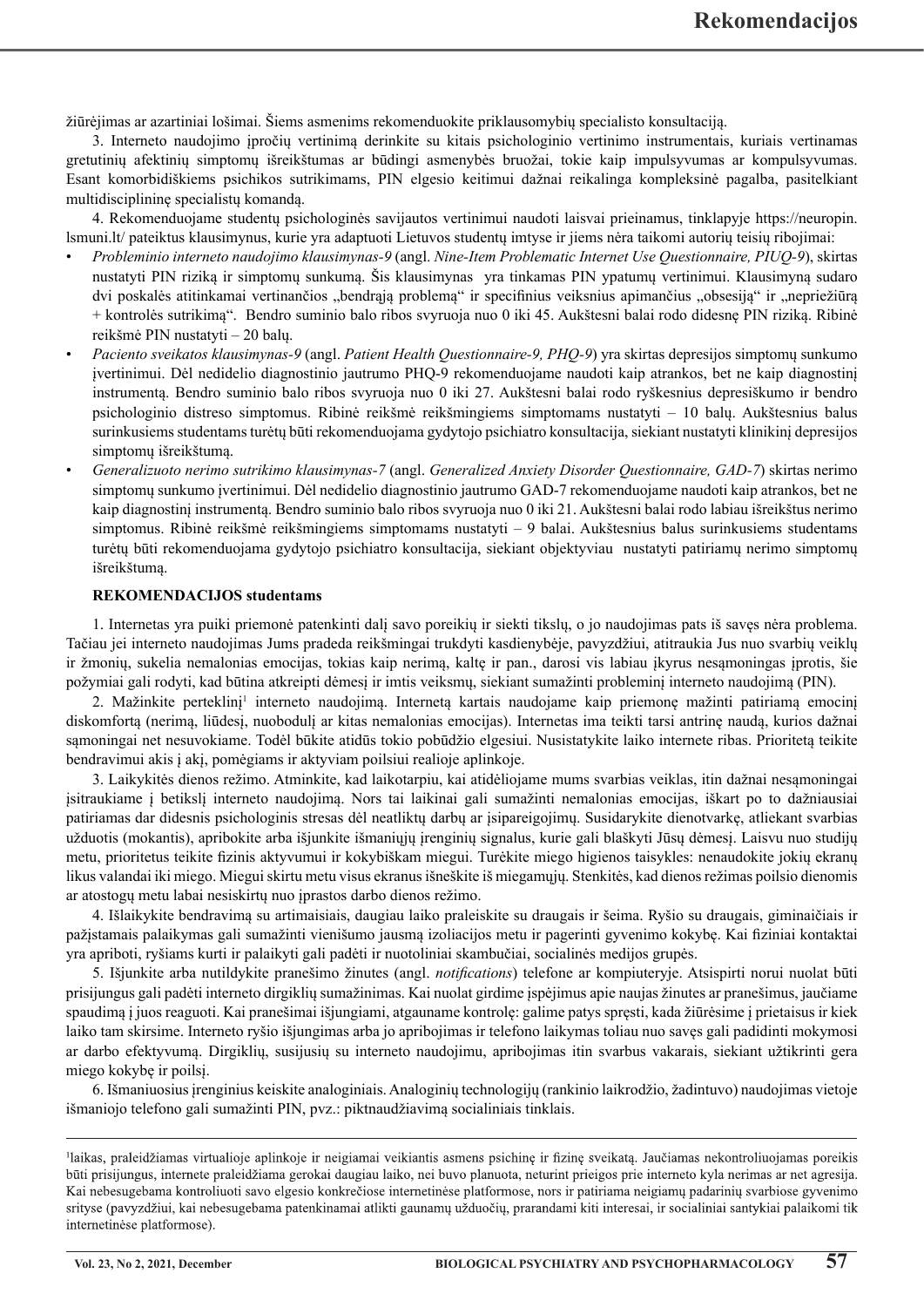### **Rekomendacijos**

7. Paskirkite tikslų laiką socialinės medijos naršymui ir elektroninio pašto tikrinimui. Svarbu, kad pasirinkimą darytumėte sąmoningai. Jungtis tiksliu laiku arba tikrinti tik laukiant svarbaus laiško/žinutės. Nuolatinis socialinės medijos tikrinimas arba žinių apie pandemiją sekimas gali pabloginti psichikos būklę.

8. Jeigu pastebite, kad Jūsų paklausus apie naudojimosi internetu laiką, norisi sumeluoti ir nurodyti mažesnę trukmę negu yra iš tikrųjų, jeigu Jūs kartais jaučiatės kaltas dėl to, kiek laiko praleidžiate internete, jeigu pastebite, kad dėl to nukenčia "gyvas" bendravimas, santykiai, studijos ar kitos veiklos, tai gali rodyti, kad interneto naudojimas tampa problema. Artimieji dažnai yra tie žmonės, į kuriuos pirmiausia galime kreiptis dėl savo sunkumų. Su jais galima pasitarti, kaip jie mato Jūsų interneto naudojimo įpročius, paprašyti pagalbos ir palaikymo imantis pokyčių.

9. Jeigu jaučiate, kad norite pasikalbėti apie savo savijautą ir, kad Jus geriau gali suprasti specialistas, pasinaudokite nemokamomis psichologinės pagalbos galimybėmis universitete, visuomenės sveikatos biuruose ar pirminės psichikos sveikatos priežiūros centruose. Psichologo konsultacija gali padėti gerinti bendravimo įgūdžius, stiprinti pasitikėjimą savimi, tyrinėti gyvenimo prasmės klausimus ar įveikti emocinius sunkumus. Šeimos gydytojo konsultacija gali būti svarbi, jeigu kyla fizinės sveikatos klausimų. Fizinę ir psichikos sveikatą taip pat gali padėti stiprinti ir fizinis aktyvumas, mitybos bei gyvenimo ritmo pokyčiai.

10. Jeigu pastebite, kad perteklinis interneto naudojimas tampa nuolatiniu įpročiu, nepaisant žalingo psichologinio ar fiziologinio poveikio, rekomenduojame kreiptis į psichikos sveikatos specialistą, kuris atlikęs įvertinimą, pasiūlys tinkamiausius būdus Jums padėti.

### **REKOMENDACIJOS universitetų administracijai**

1. Studentams, COVID-19 pandemijos metu praleidusiems daugiau laiko naudojantis internetu, padidėjo depresijos ir nerimo simptomai. Supažindinkite universiteto dėstytojus ir bendruomenę su tyrimo rekomendacijomis, siekiant prisidėti prie geresnės studentų savijautos ir psichologinės pusiausvyros.

2. Apsvarstykite galimybę įtraukti studentų psichikos sveikatos stebėseną ir savijautos vertinimą į studijų kokybės vertinimo procesą. Vykdoma stebėsena gali padėti laiku atpažinti studentų prastėjančios psichologinės savijautos požymius, užtikrinti savalaikę pagalbą užkertant kelią sunkesnių ligų vystymuisi bei padėti suprasti psichologinės pagalbos poreikį ir PIN problematiką. Atkreipkite dėmesį į stigmos, susijusios su emociniais sunkumais ir psichologine pagalba, buvimą ir galimybes jas mažinti. Vis dar gajos neigiamos nuostatos į psichologinės pagalbos siekimą gali būti susijusios su studentų vengimu kreiptis pagalbos.

3. Užtikrinkite psichologinės pagalbos prieinamumą studentams. Įsitikinkite, ar psichologines konsultacijas ir pagalbą universitete teikiantys psichologai turi pakankamai resursų atliepti studentų poreikius ir ar gali laiku suteikti pagalbą.

4. Aktyviai siūlykite specializuotą pagalbą bei paramą studentams, susiduriantiems su nemaloniais savijautos pojūčiais, patiriantiems PIN simptomus, emocinius ar elgesio sunkumus. Tokie simptomai, kaip prislėgta nuotaika, nerimas, nuovargis ir negalėjimas atsipalaiduoti, sutrikęs miegas, informuoja, kad laikas imtis priemonių, padedančių atstatyti pažeistą emocinę pusiausvyrą.

5. Dalinkitės informacija su studentais, kaip įveikti įtampą ir stresą. Jei yra galimybė, pasiūlykite kitas, su internetu nesusijusias, laisvalaikio ar atsipalaidavimo veiklas. Pagal galimybes, organizuokite streso mažinimo įgūdžių formavimo užsiėmimus. Gali padėti universitete dirbančių psichologų vedamos paramos grupės arba internetu teikiamos savigalbos programos.

6. Informuokite dėstytojus apie psichologinės pagalbos teikimo galimybes universitete, kad jie žinotų kur nukreipti studentus pagalbai.

### **Recenzavo:** prof. Nida Žemaitienė

prof. Vesta Steiblienė

*Rekomendacijos parengtos remiantis tyrimo "Lietuvos studentų gyvenimo kokybės rodikliai: probleminio interneto naudojimo ypatumai ir neuropsichologinis profilis", Nr. S-GEV-20-5, finansuojamo Lietuvos mokslo tarybos, rezultatais.*



Lietuvos mokslo taryba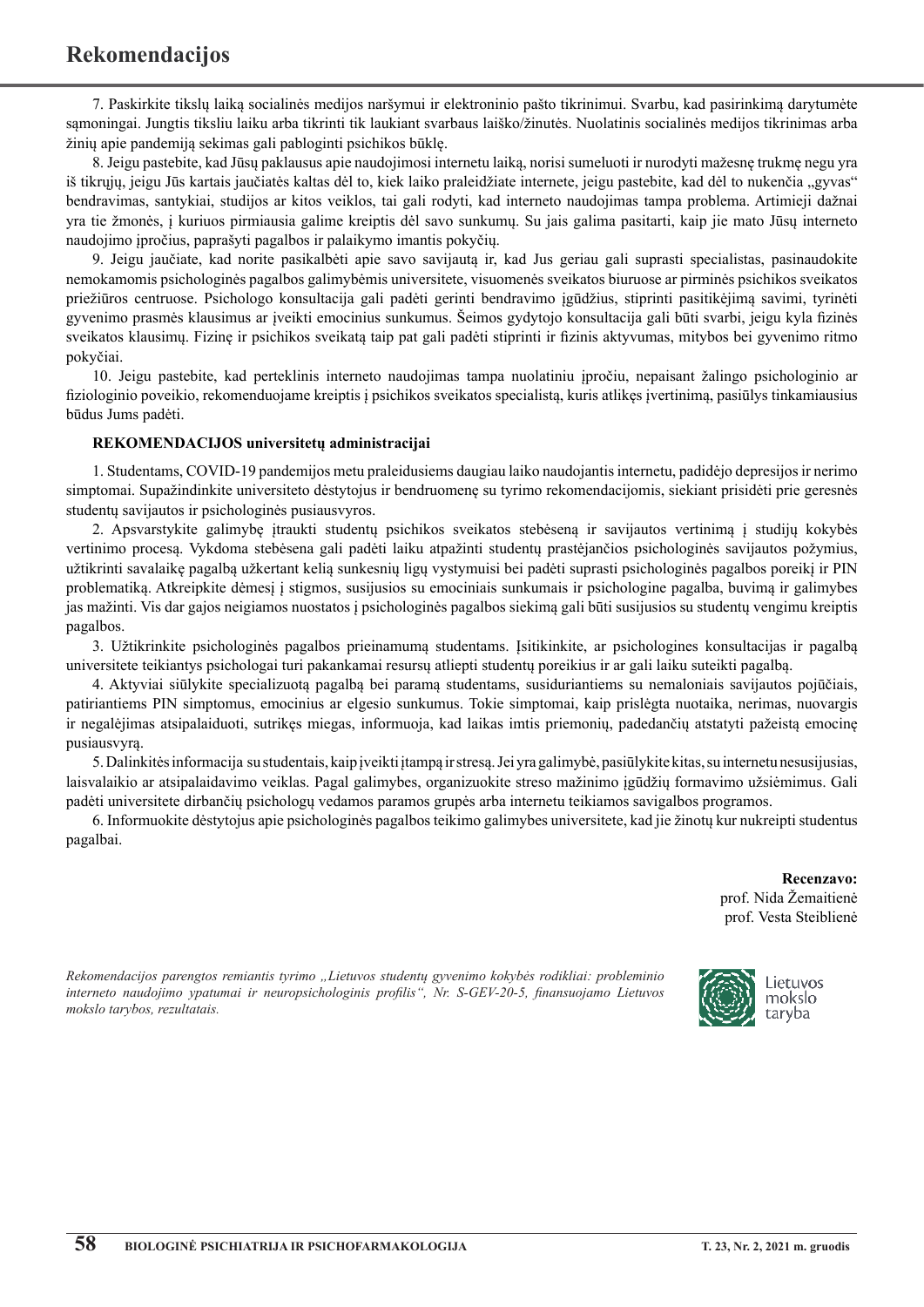#### **literatūra**

- 1. Burkauskas, J., Király, O., Demetrovics, Z., Podlipskyte, A., Steibliene, V., 2020. Psychometric Properties of the Nine-Item Problematic Internet Use Questionnaire (PIUQ-9) in a Lithuan Sample of Students. Frontiers in psychiatry 11, 1279. https://doi.org/10.3389/fpsyt.2020.565769
- 2. Dell'Osso, B., Di Bernardo, I., Chamberlain, S., Fineberg, N., Fineberg, N.A., Demetrovics, Z., Király, O., Gjoneska, B., Corazza, O., Zohar, J., Potenza, M., Hollander, E., Van Ameringen, M., Sales, C., Jones, J., Hall, N., Martinotti, G., Burkauskas, J., Menchón, J., Grünblatt, E., Susanne, W., Billieux, J. 2021. Learning to deal with Problematic Usage of the Internet/Revised Edition. EU-PU: European Cooperation in Science and Technology. https://www.internetandme.eu/
- 3. Dores, A.R., Carvalho, I.P., Burkauskas, J., Simonato, P., De Luca, I., Mooney, R., Ioannidis, K., Gomez-Martinez, M., Demetrovics, Z., Abel, K.E., 2021. Exercise and use of enhancement<br>drugs at the time of the COVID-19 pandemic: a multicultural study on coping strategies<br>during self-isolation and related risks. Fro fpsyt.2021.648501
- 4. Fineberg, N.A., Demetrovics, Z., Stein, D.J., Ioannidis, K., Potenza, M.N., Grünblatt, E., Brand, M., Billieux, J., Carmi, L., King, D.L., Grant, J.E., Yücel, M., Dell'Osso, B., Rumpf, H.J., Hall, N., Hollander, E., Goudriaan, A., Menchon, J., Zohar, J., Burkauskas, J., Martinotti, G., Van Ameringen, M., Corazza, O., Pallanti, S., Chamberlain, S.R., 2018. Manifesto for a European research network into Problematic Usage of the Internet. European Neuropsychopharmacology. https://doi.org/10.1016/j.euroneuro.2018.08.004
- 5. Gecaite-Stonciene, J., Saudargiene, A., Pranckeviciene, A., Liaugaudaite, V., Griskova-Bulanova, I., Simkute, D., Naginiene, R., Dainauskas, L.L., Ceidaite, G., Burkauskas, J., 2021. Impulsivity mediates associations between problematic internet use, anxiety, and depressive symptoms in students: a cross-sectional COVID-19 study. Frontiers in psychiatry 12, 17. https:// doi.org/10.3389/fpsyt.2021.634464
- 6. Gjoneska, B., Potenza, M.N., Jones, J., Corazza, O., Hall, N., Sales, C.M., Grünblatt, E., Martinotti, G., Burkauskas, J., Werling, A.M., 2021. Problematic use of the internet during the COVID-19 pandemic: Good practices and mental health recommentations. Comprehensive<br>COVID-19 pandemic: Good practices and menta
- 7. Király, O., Potenza, M.N., Stein, D.J., King, D.L., Hodgins, D.C., Saunders, J.B., Griffiths, M.D., Gjoneska, B., Billieux, J., Brand, M., 2020. Preventing problematic internet use during the COVID-19 pandemic: Consensus guidance. Comprehensive Psychiatry, 152180. https://doi. org/10.1016/j.comppsych.2020.152180
- 8. Milasauskiene, E., Burkauskas, J., Podlipskyte, A., Király, O., Demetrovics, Z., Ambrasas, L., Steibliene, V., 2021. Compulsive internet use scale: psychometric properties and associations with sleeping patterns, mental health, and well-being in Lithuanian medical students during the coronavirus disease 2019 pandemic. Frontiers in psychology 12. https://doi.org/10.3389/ fpsyg.2021.685137
- 9. Šalčiūnaitė, L., Pranckevičienė, A., 2020. Learning to deal with problematic usage of the internet. Brussels: Cooperation in Science and Technology (COST) 2020. 28 p.[Book review]. Biologinė psichiatrija ir psichofarmakologija= Biological psychiatry and psychopharmacology. Palanga: Lietuvos sveikatos mokslų universitetas, 2020, t. 22, Nr. 2. http://biological-psychiatry.eu
- 10. Shibata, M., Burkauskas, J., Dores, A.R., Kobayashi, K., Yoshimura, S., Simonato, P., De Luca, I., Cicconcelli, D., Giorgetti, V., Carvalho, I.P., 2021. Exploring the Relationship Between Mental Well-Being, Exercise Ro Drugs During the Coronavirus Disease 2019 Pandemic: A Comparison Across Sport Disciplines. Frontiers in psychology 12.https://doi.org/10.3389/fpsyg.2021.689058
- 11. Simkute, D., Nagula, I., Tarailis, P., Burkauskas, J., Griskova-Bulanova, I., 2021. Internet<br>Usage Habits and Experienced Levels of Psychopathology: A Pilot Study on Association<br>with Spontaneous Eye Blinking Rate. Jour org/10.3390/jpm11040288